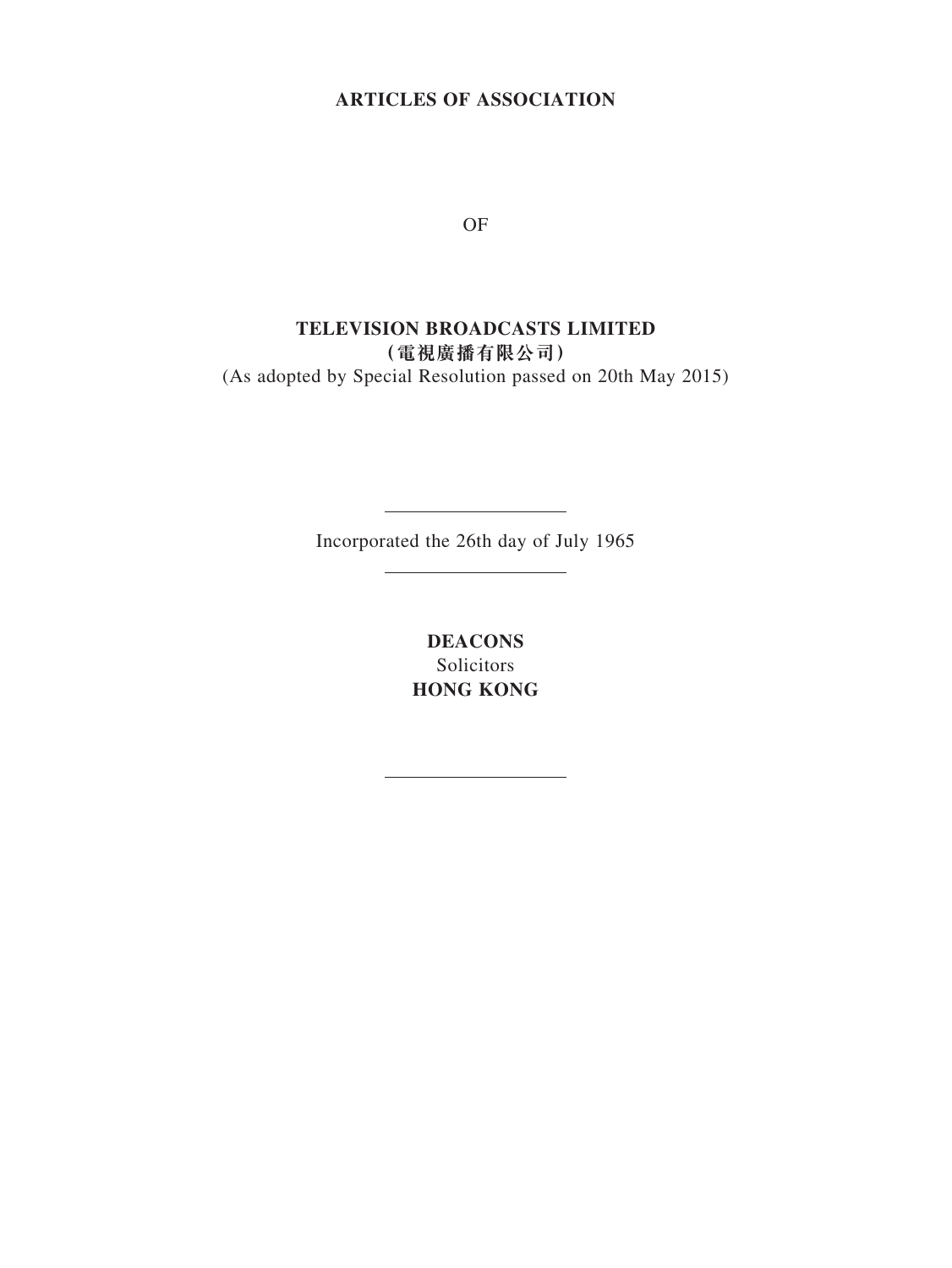### [COPY]

## **CERTIFICATE OF INCORPORATION**

# **公司更改名稱**

## **ON CHANGE OF NAME**

# **註冊證書**

I hereby certify that

本人兹證明

### TELEVISION BROADCASTS LIMITED

having by special resolution and with the approval of the Registrar of Companies

經通過特別決議案及獲公司註冊官批准後,

changed its name, is now incorporated under the name of

已 將 其 名 稱 更 改 , 該 公 司 現 在 之 註 冊 名 稱 為 , TELEVISION BROADCASTS LIMITED (電 視 廣 播 有 限 公 司) .

Given under my hand this Fifth day of June, One Thousand Nine Hundred and Ninety. 簽署於一九九O年六月五日.

(Sd.) Mrs. V. Yam

P. Registrar General (Registrar of Companies) Hong Kong 香港註冊總署署長暨公司註冊官 (註冊主任任李韻文代行)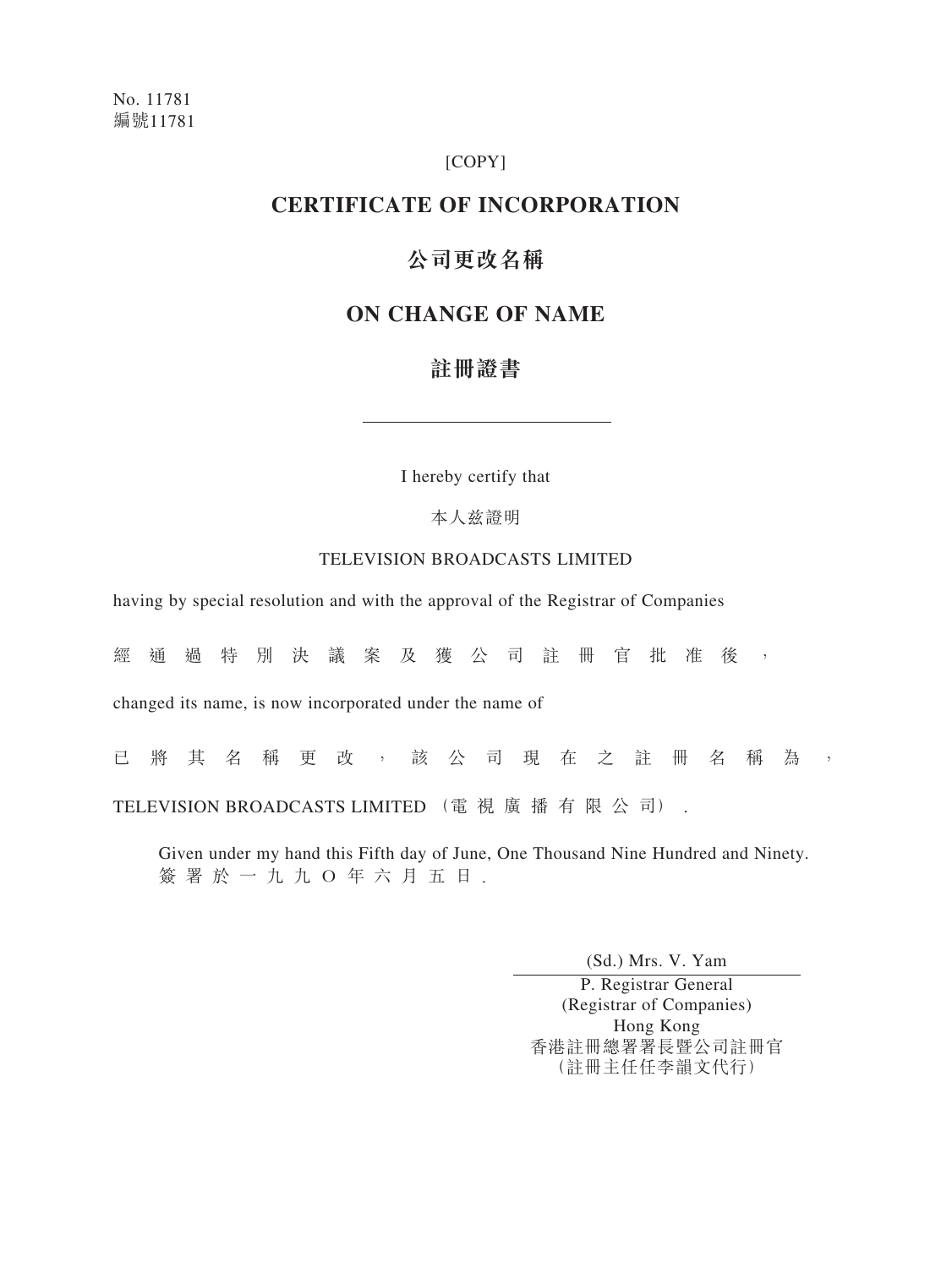### [COPY]

## **CERTIFICATE OF INCORPORATION**

I hereby certify that

## TELEVISION BROADCASTS LIMITED

is this day incorporated in Hong Kong Under the Companies Ordinance (Chapter 32 of the Revised Edition, 1950, of the Laws of Hong Kong), and that this company is limited.

Given under my hand this Twenty-Sixth day of July, One Thousand Nine Hundred and Sixty-five.

(Sd.) S.S. Tan

for Registrar of Companies, Hong Kong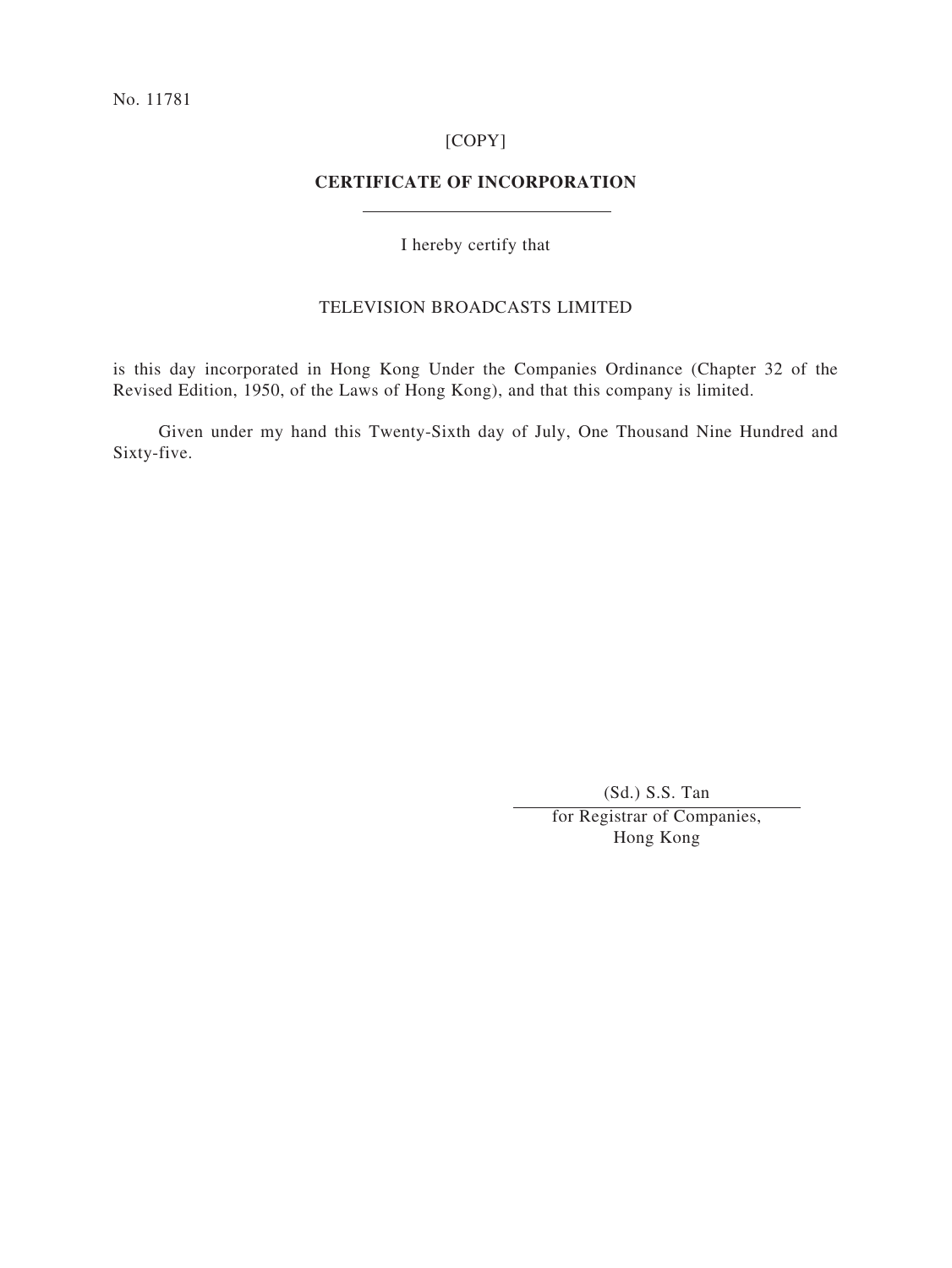# INDEX TO

# **ARTICLES OF ASSOCIATION OF TELEVISION BROADCASTS LIMITED** (電視廣播有限公司)

## (As adopted by Special Resolution passed on 20th May 2015)

| Article(s)     | Contents                                            | Page             |
|----------------|-----------------------------------------------------|------------------|
| $1 - 2$        | Preliminary and Interpretation                      | 3                |
| $\mathfrak{Z}$ | Company Name                                        | $\boldsymbol{7}$ |
| $4 - 5$        | Liability of Members                                | $\boldsymbol{7}$ |
| 6              | Registered Office                                   | $\boldsymbol{7}$ |
| $7 - 8$        | Share Capital                                       | $\boldsymbol{7}$ |
| $9 - 10$       | Variation of Rights                                 | $\, 8$           |
| $11 - 12$      | Purchase of Own Securities and Financial Assistance | $\overline{9}$   |
| $13 - 14$      | Alterations of Capital                              | 9                |
| $15 - 23$      | <b>Shares</b>                                       | 9                |
| $24 - 29$      | <b>Share Certificates</b>                           | 11               |
| $30 - 39$      | Calls on Shares                                     | 13               |
| $40 - 52$      | Forfeiture and Lien                                 | 14               |
| $53 - 59$      | <b>Transfer of Shares</b>                           | 17               |
| $60 - 63$      | <b>Transmission of Shares</b>                       | 18               |
| $64 - 70$      | General Meetings                                    | 19               |
| $71 - 82$      | Proceedings at General Meetings                     | 20               |
| $83 - 87$      | <b>Votes of Members</b>                             | 23               |
| $88 - 95$      | Proxies                                             | 24               |
| $96 - 99$      | Corporate Representatives                           | 26               |
| $100 - 107$    | <b>Directors</b>                                    | 27               |
| $108 - 109$    | <b>Alternate Directors</b>                          | 29               |
| 110            | Directors' Interests                                | 30               |
| $111 - 118$    | Appointment, Retirement and Removal of Directors    | 33               |
| 119-124        | Chairman, Managing Director, etc.                   | 35               |
| $125 - 126$    | Management                                          | 36               |
| $127 - 129$    | Managers                                            | 37               |
| $130 - 139$    | Proceedings of the Directors                        | 37               |
| $140 - 146$    | <b>Borrowing Powers</b>                             | 40               |
| $147 - 149$    | Secretary                                           | 41               |
| 150            | The Seal                                            | 41               |
| $151 - 154$    | <b>General Management</b>                           | 42               |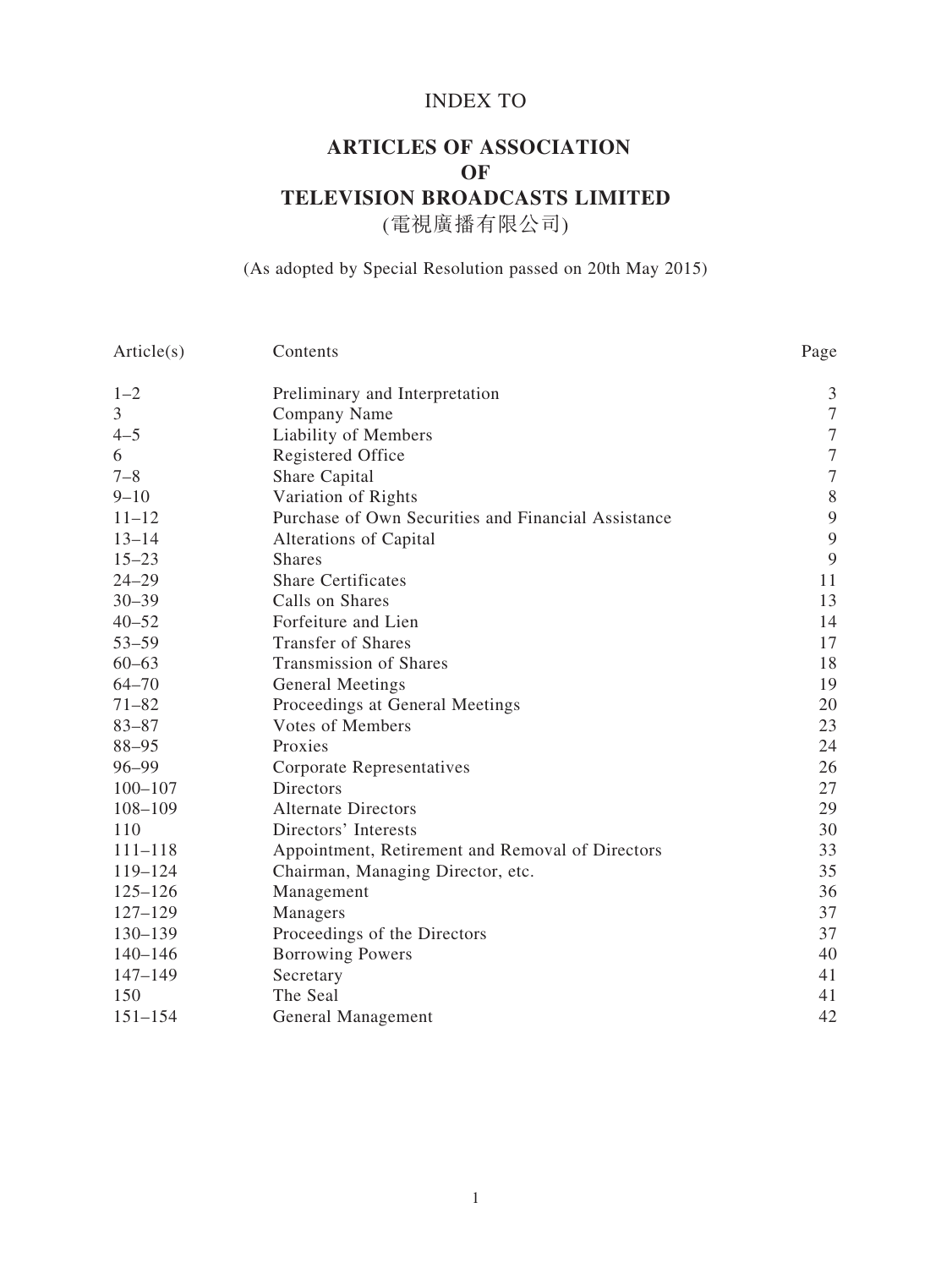| 155         | <b>Authentication of Documents</b>     | 43 |
|-------------|----------------------------------------|----|
| 156         | Capitalisation of Profits and Reserves | 44 |
| $157 - 170$ | Dividends and Reserves                 | 45 |
| 171         | Record Date                            | 51 |
| $172 - 174$ | Accounts                               | 51 |
| $175 - 178$ | <b>Auditors</b>                        | 52 |
| $179 - 186$ | <b>Notices</b>                         | 53 |
| 187         | Information                            | 56 |
| 188-189     | Untraceable Members                    | 56 |
| 190         | <b>Destruction of Documents</b>        | 57 |
| $191 - 193$ | Winding Up                             | 58 |
| 194         | Indemnity                              | 59 |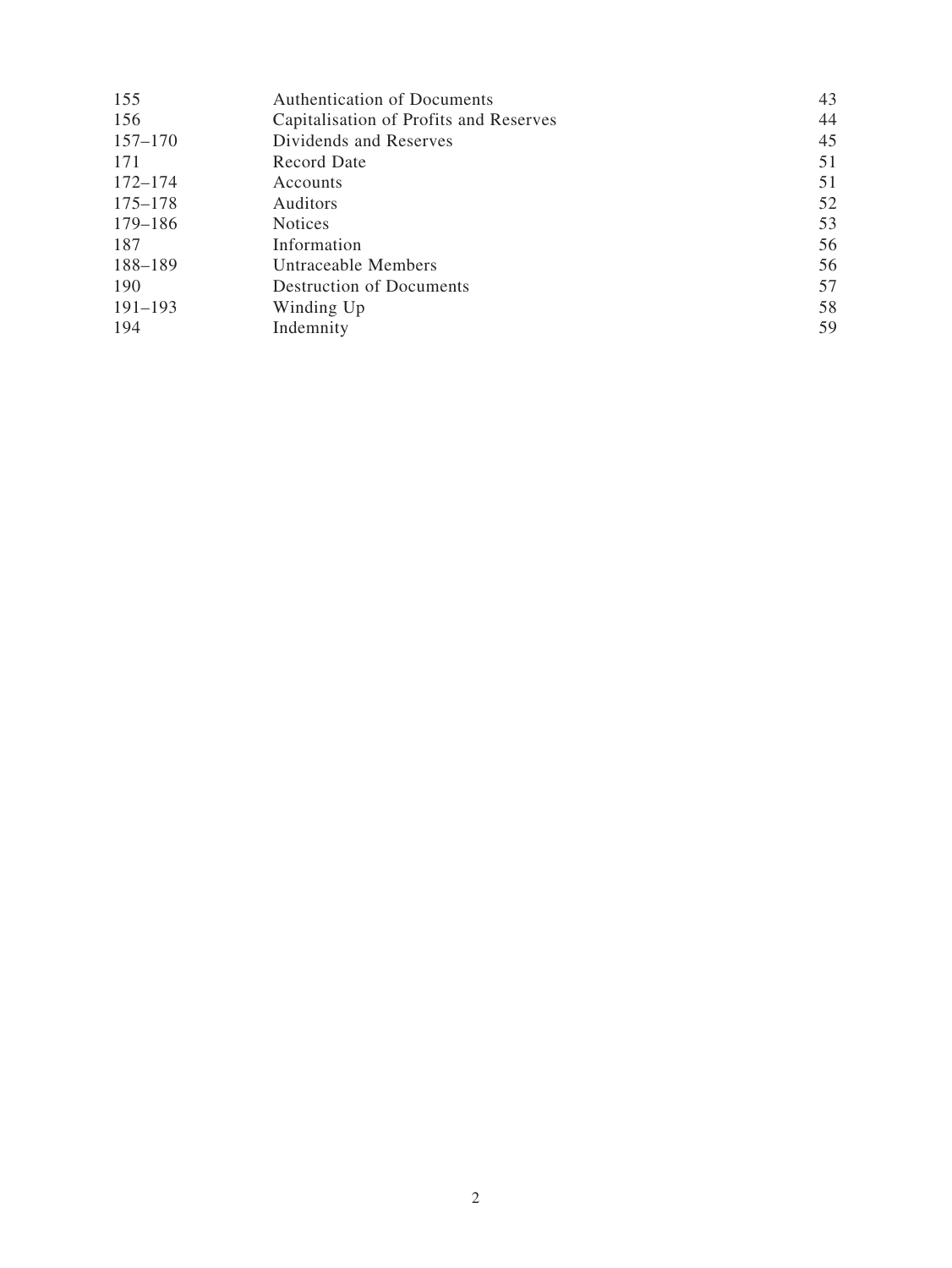## THE COMPANIES ORDINANCE (Chapter 622) \_\_\_\_\_\_\_\_\_\_\_\_\_\_\_\_\_\_\_\_\_\_\_\_\_

Company Limited by Shares \_\_\_\_\_\_\_\_\_\_\_\_\_\_\_\_\_\_\_\_\_\_\_\_\_

## **ARTICLES OF ASSOCIATION**

**OF**

## **TELEVISION BROADCASTS LIMITED**

(電視廣播有限公司)

(As adopted by Special Resolution passed on 20th May 2015)

## **PRELIMINARY AND INTERPRETATION**

- 1. The provisions contained in Schedule 1 to the Companies (Model Articles) Notice (Chapter 622H of the Laws of Hong Kong) shall not apply to the Company. Model Articles excluded
- 2. (A) In these Articles, the following expressions shall have the following meanings except where the context otherwise requires: Interpretation

#### **"appointor"**

in relation to an alternate Director, the Director who appointed the alternate to act as his alternate;

#### **"Articles" or "these Articles"**

the Articles of Association of the Company as from time to time supplemented, amended or substituted;

#### **"associate"**

in relation to any Director, has the meaning ascribed to it under the Listing Rules;

#### **"Auditors"**

the persons for the time being performing the duties of that office;

#### **"Board" or "Directors"**

the Directors from time to time or (as the context may require) the majority of Directors present and voting at a meeting of the Directors;

#### **"Broadcasting Ordinance"**

the Broadcasting Ordinance (Chapter 562 of the Laws of Hong Kong);

#### **"call"**

includes any instalment of a call;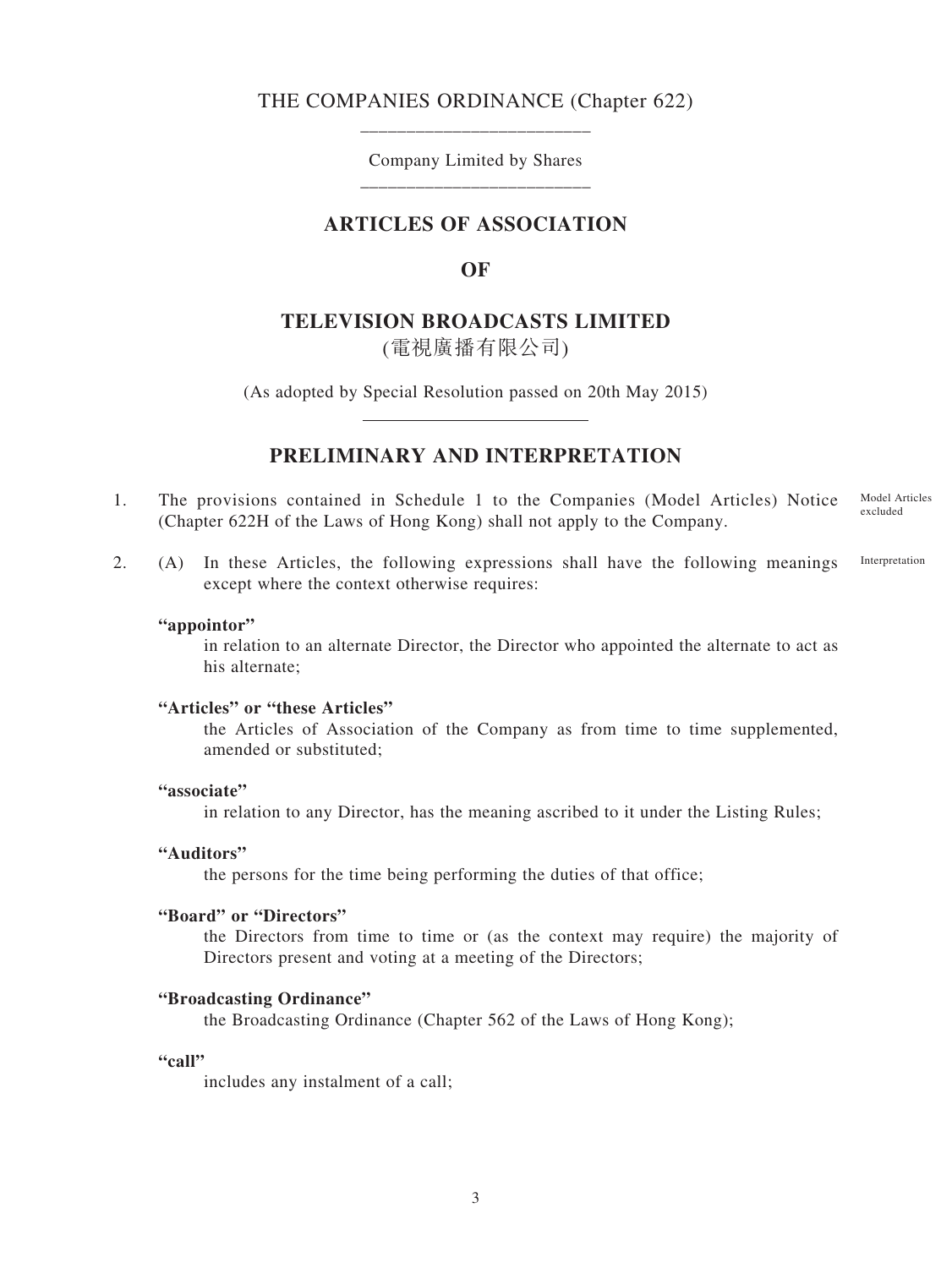#### **"Capital"**

the share capital from time to time of the Company;

#### **"Chairman"**

except in Article 119, the chairman presiding at any meeting of Members or of the Directors (as the case may be);

### **"clearing house"**

a recognised clearing house within the meaning of Schedule 1 to the Securities and Futures Ordinance (Chapter 571 of the Laws of Hong Kong) or a clearing house or authorised share depository recognised by the laws of any other jurisdiction in which the shares of the Company are listed or quoted with the permission of the Company on a stock exchange in such jurisdiction;

#### **"close associate"**

in relation to a Director, has the meaning ascribed to it under the Listing Rules;

#### **"Communications Authority"**

the Communications Authority established under section 3 of the Communications Authority Ordinance (Chapter 616 of the Laws of Hong Kong);

#### **"Companies (Winding Up and Miscellaneous Provisions) Ordinance"**

the Companies (Winding Up and Miscellaneous Provisions) Ordinance (Chapter 32 of the Laws of Hong Kong), any subsidiary legislation thereto, and any amendments thereto or re-enactment thereof for the time being in force;

#### **"Companies Ordinance"**

the Companies Ordinance (Chapter 622 of the Laws of Hong Kong), any subsidiary legislation thereto, and any amendments thereto or re-enactment thereof for the time being in force;

#### **"Company"**

Television Broadcasts Limited (電視廣播有限公司);

#### **"connected entity"**

has the same meaning as that for "an entity connected with a director or former director of a company" set out in Section 486(1) of the Companies Ordinance;

#### **"corporate communication"**

has the meaning ascribed to it under the Listing Rules;

#### **"debenture" and "debenture holder"**

respectively include "debenture stock" and "debenture stockholder";

#### **"Director"**

a director of the Company and includes an alternate Director in his capacity as a director of the Company;

## **"electronic communication"**

a communication sent by electronic transmission in any form through any medium;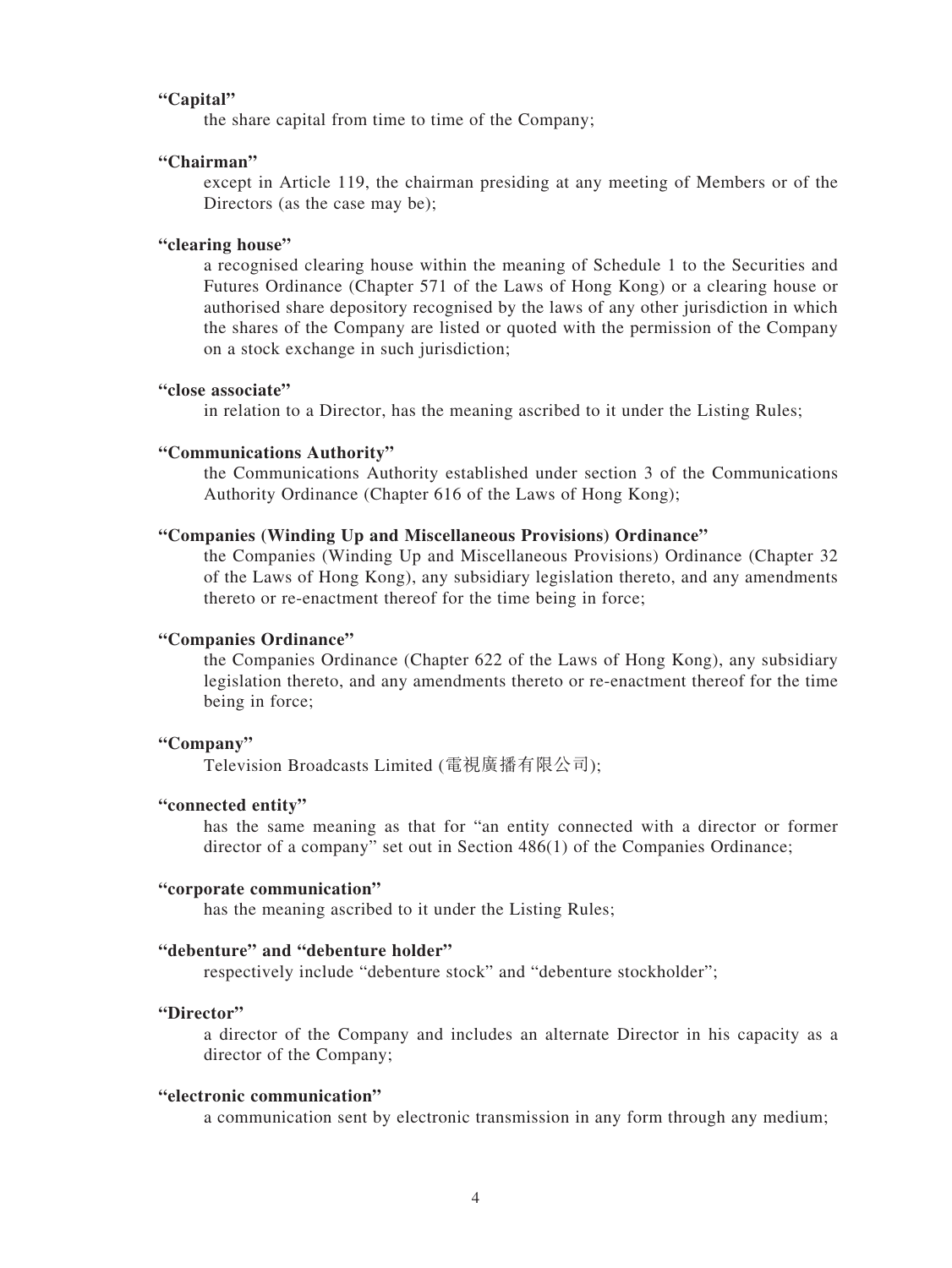### **"HK\$"**

Hong Kong dollars or, with the approval of the Board of the same, any other lawful currency of Hong Kong;

#### **"holding company" and "subsidiary"**

have the meanings ascribed to them by the Listing Rules;

#### **"Listing Rules"**

the Rules Governing the Listing of Securities on The Stock Exchange of Hong Kong Limited, as from time to time supplemented, amended or substituted;

#### **"Member"**

a registered holder for the time being of share(s);

#### **"month"**

calendar month;

#### **"Newspapers"**

in relation to the publication in newspapers of any notice, means publication as a paid advertisement in English in at least one English language newspaper and in Chinese in at least one Chinese language newspaper, in each case published daily and circulating generally in Hong Kong and specified or otherwise approved for this purpose by the Stock Exchange;

#### **"ordinarily resident in Hong Kong"**

has the meaning ascribed to it under the Broadcasting Ordinance;

#### **"paid"**

in relation to a share, means paid or credited as paid;

#### **"Register"**

the register of Members and includes any local or branch register of Members to be kept pursuant to the provisions of the Companies Ordinance and these Articles;

### **"Registered Office"**

the registered office of the Company for the time being;

### **"Registration Office"**

in respect of any class of Capital, such place or places in Hong Kong or elsewhere where the Directors from time to time determine to keep a Register or branch Register in respect of that class of Capital and where (except in cases where the Directors otherwise agree) transfers of other documents of title for such class of Capital are to be lodged for registration and are to be registered;

#### **"Relevant Period"**

the period commencing from the date on which any of the securities of the Company become listed on the Stock Exchange to and including the date immediately before the day on which none of the securities are so listed (and so that if at any time listing of any such securities is suspended, they shall nevertheless be treated, for the purpose of this definition, as listed);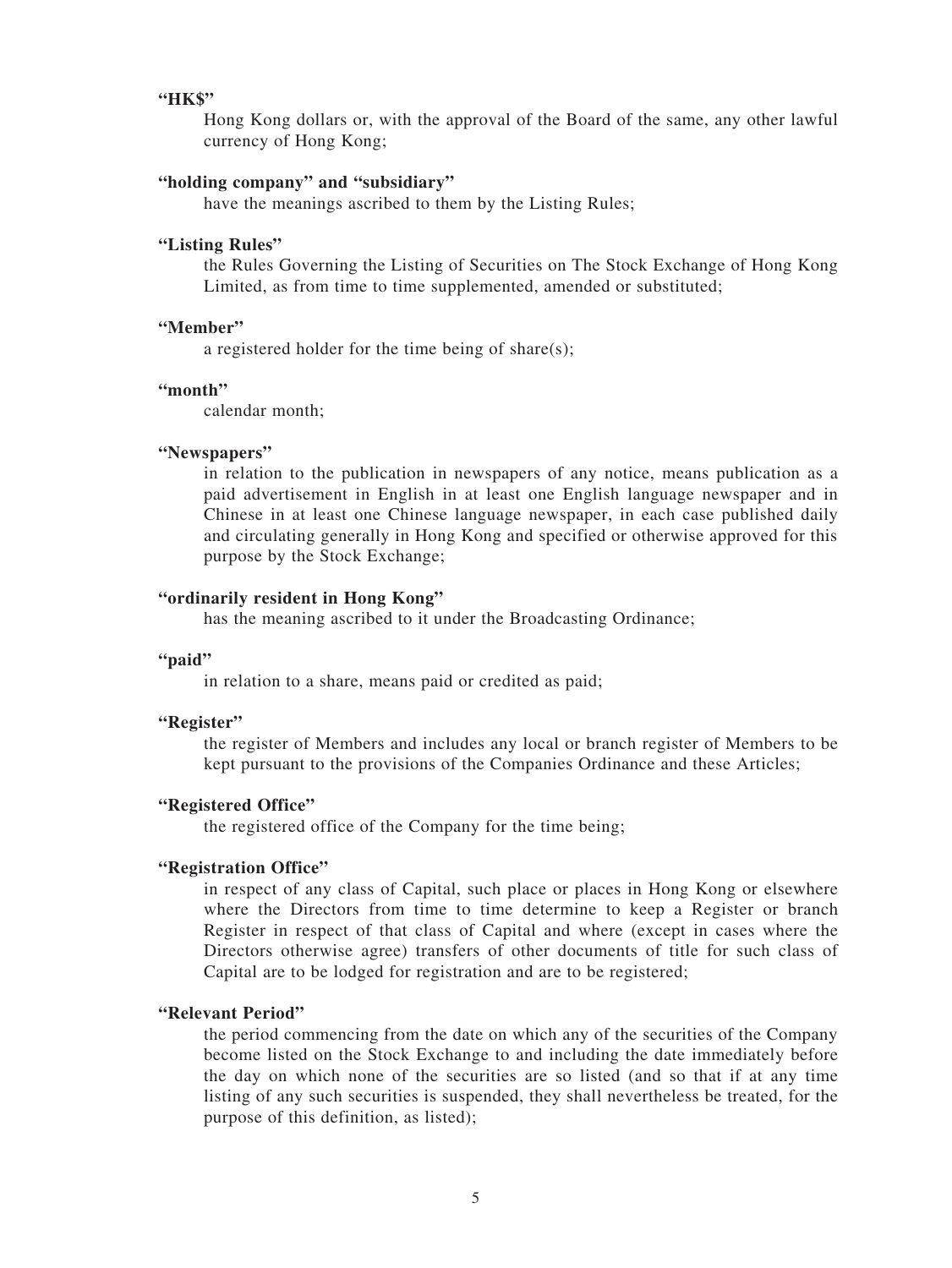#### **"Seal"**

the common seal of the Company;

#### **"Secretary"**

any person, including any assistant or deputy Secretary, appointed by the Directors to perform any of the duties of the Secretary;

## **"Securities Seal"**

an official seal for sealing share certificate kept by the Company in accordance with Section 126 of the Companies Ordinance;

#### **"share"**

share in the Capital;

#### **"Special Resolution"**

has the meaning ascribed to it by Section 564 of the Companies Ordinance;

### **"Statutes"**

the Companies Ordinance, the Companies (Winding Up and Miscellaneous Provisions) Ordinance and every other law for the time being in force in Hong Kong applying to or affecting the Company and/or these Articles;

#### **"Stock Exchange"**

The Stock Exchange of Hong Kong Limited or its successor for the time being;

#### **"writing" or "printing"**

includes writing, printing, lithography, photography, typewriting and every other mode of representing words or figures in a legible and non-transitory form including where the representation takes the form of electronic display; and

#### **"year"**

calendar year.

- (B) In these Articles, unless there be something in the subject or context inconsistent herewith: General
	- (i) words denoting the singular shall include the plural and vice versa;
	- (ii) words importing any gender shall include every gender and words importing persons shall include partnerships, firms, companies and corporations;
	- (iii) references to any of the Statutes and any other statute or statutory provision shall be construed as relating to the same as from time to time supplemented, amended, modified, substituted or re-enacted; and
	- (iv) subject as aforesaid, any words or expressions defined in the Companies Ordinance or the Companies (Winding Up and Miscellaneous Provisions) Ordinance shall (if not inconsistent with the subject or context) bear the same meanings in these Articles.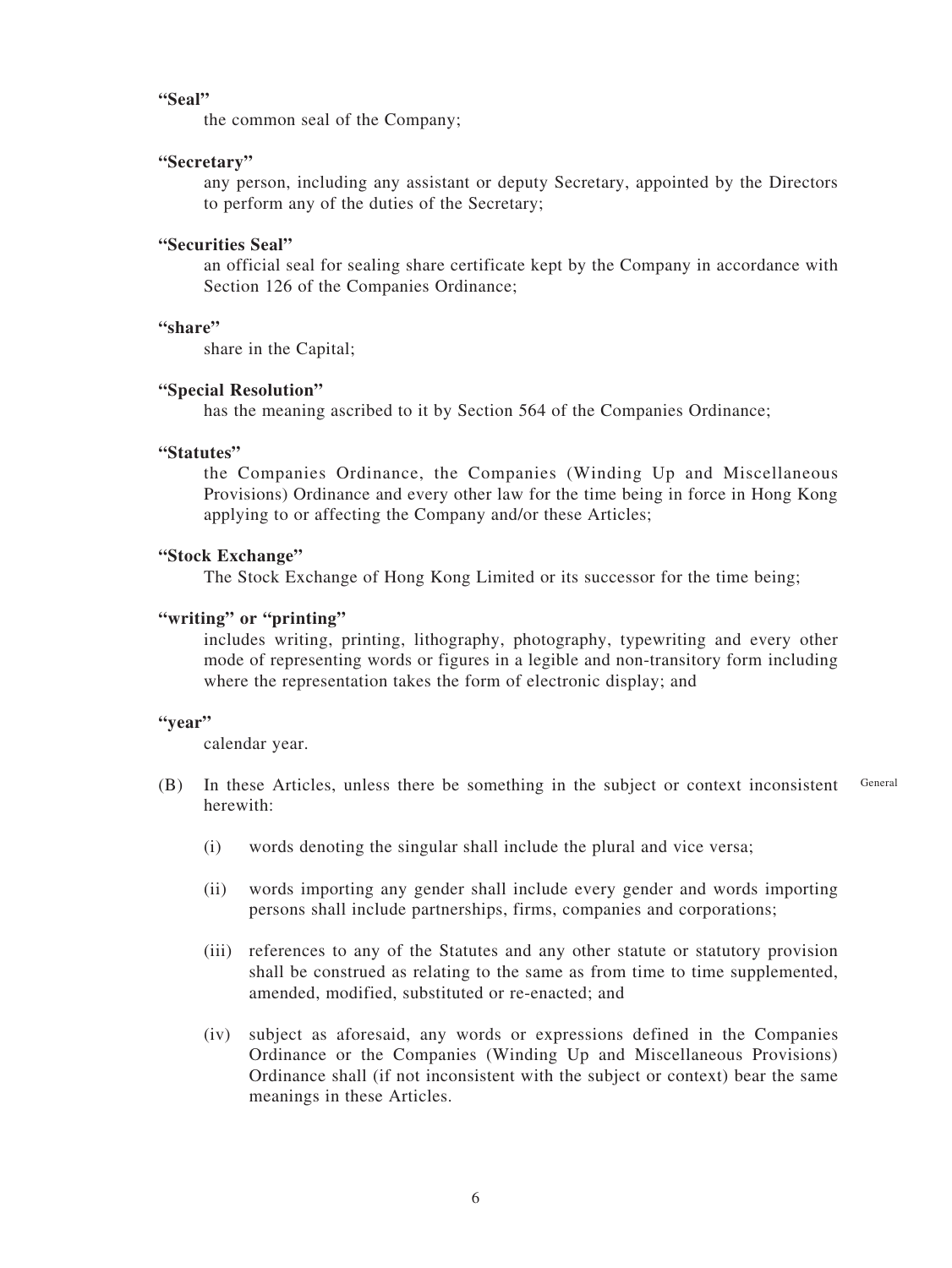- (C) The headings and marginal notes to, and the table of contents and index of, these Articles do not form part of these Articles and shall not affect their interpretation. Marginal notes etc.
- (D) A Special Resolution shall be effective for any purpose for which an ordinary resolution is expressed to be required under any provision of these Articles or the Statutes. Special Resolution
- (E) The Company shall be empowered to comply fully with the provisions of the Broadcasting Ordinance and the conditions (whether actual or proposed) of its licence granted under the Broadcasting Ordinance.

#### **COMPANY NAME**

3. The name of the Company is "TELEVISION BROADCASTS LIMITED (電視廣播有限公 司)". Company name

#### **LIABILITY OF MEMBERS**

- 4. The liability of the Members is limited.
- 5. The liability of the Members is limited to any amount unpaid on the shares held by the **Members**

#### **REGISTERED OFFICE**

6. The Registered Office of the Company will be situate in Hong Kong.

## **SHARE CAPITAL**

- 7. The Capital may be divided into shares of different classes each having, and any share may (without prejudice to any special rights or restrictions for the time being attaching to any shares or any class of shares and without prejudice to the provisions regarding forfeiture and lien in these Articles) be issued with and subject to, such preferred, deferred or other special rights, or such restrictions, whether with regard to dividends, voting, return of capital or otherwise, and such other terms and conditions, as the Company may from time to time by ordinary resolution determine (or, in the absence of any such determination or so far as the same may not make specific provision, as the Directors may, subject to the Companies Ordinance and these Articles, determine).
- 8. Any share may, subject to the Companies Ordinance, be issued on terms that it is liable to be redeemed upon the happening of a specified event or upon a given date and either at the option of the Company or at the option of the holder. shares

Members' liability

Registered Office

Issue of shares

Redeemable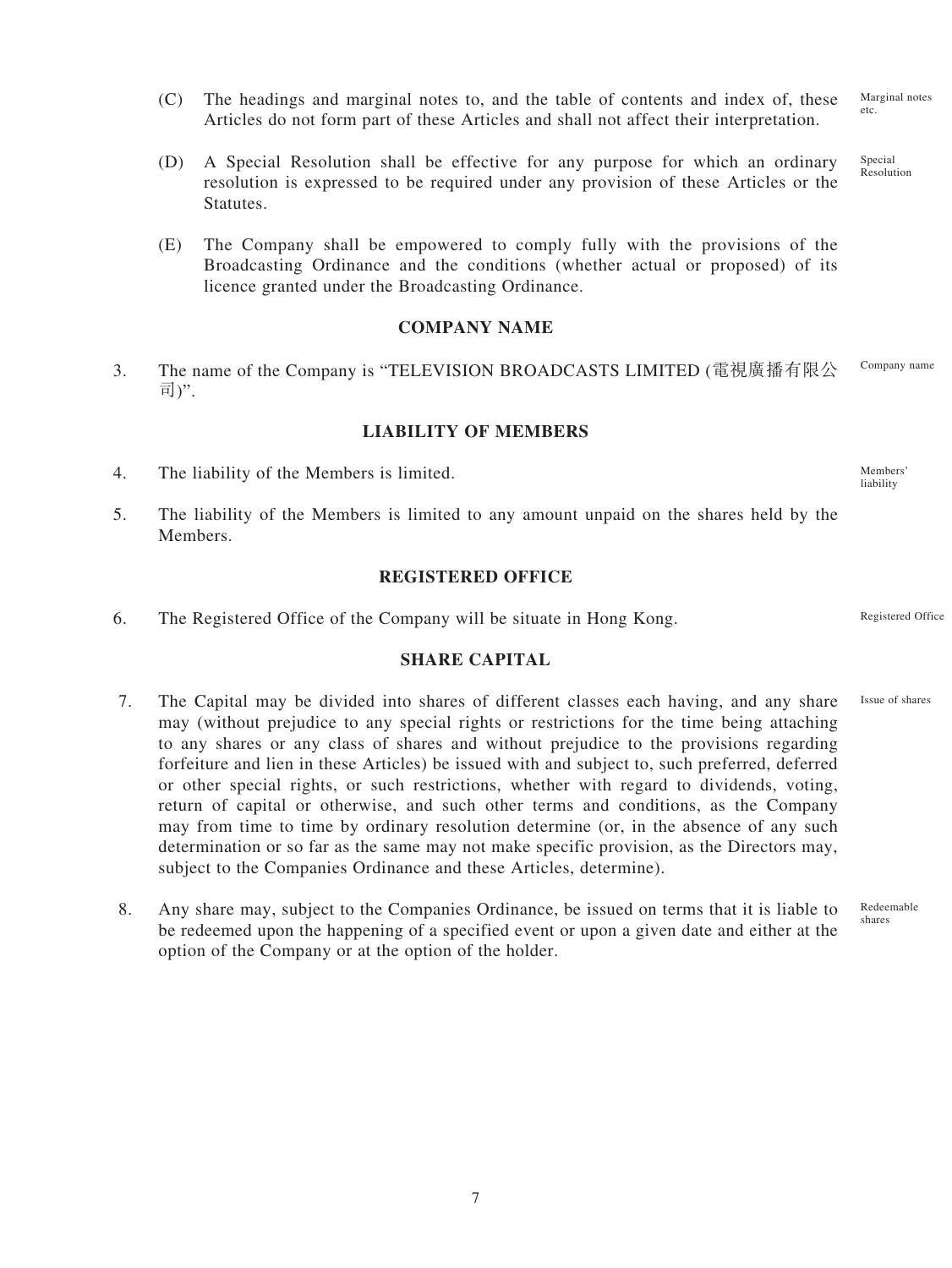#### **VARIATION OF RIGHTS**

- 9. (A) Subject to paragraph (C) below, whenever the Capital is divided into different classes of shares, all or any of the special rights attached to any class (unless otherwise provided for by the terms of issue of the shares of that class) may, subject to the provisions of the Companies Ordinance, be varied or abrogated either with the consent in writing of the holders of three-quarters of the total voting rights of holders of shares in the class or with the sanction of a Special Resolution passed at a separate meeting of the holders of the shares of the class, and may be so varied or abrogated either whilst the Company is a going concern or during or in contemplation of a winding-up. To every such separate meeting all the provisions of these Articles relating to general meetings of the Company and to the proceedings thereat shall mutatis mutandis apply, except that:
	- (i) the necessary quorum shall be two persons present in person or by proxy together holding at least one-third of the total voting rights of holders of shares in the class (but that at any adjourned meeting one person present in person or by proxy holding any shares in the class shall be a quorum); and
	- (ii) any holder of shares of the class present in person or by proxy may demand a poll and that every such holder shall on a poll have one vote for every share of the class held by him.
	- (B) Subject to paragraph (C) below, the foregoing provisions of this Article shall apply to the variation or abrogation of the rights attached to some only of the shares of any class as if each group of shares of the class differently treated formed a separate class the special rights whereof are to be varied or abrogated.
	- (C) Shares held from time to time by a clearing house shall not be deemed for the purposes of these Articles or otherwise to be a separate class of shares and the variation howsoever of the rights of any such shares in accordance with these Articles shall not in any circumstance or for any purpose be or be deemed to be a variation of the rights of a separate class of shares.
- 10. The special rights attached to any class of shares having preferential rights shall not, unless otherwise expressly provided by the terms of issue thereof, be deemed to be varied by the creation or issue of further shares ranking as regards participation in the profits or assets of the Company in some or all respects pari passu therewith but in no respect in priority thereto.

Shares with preferential rights

Variation of rights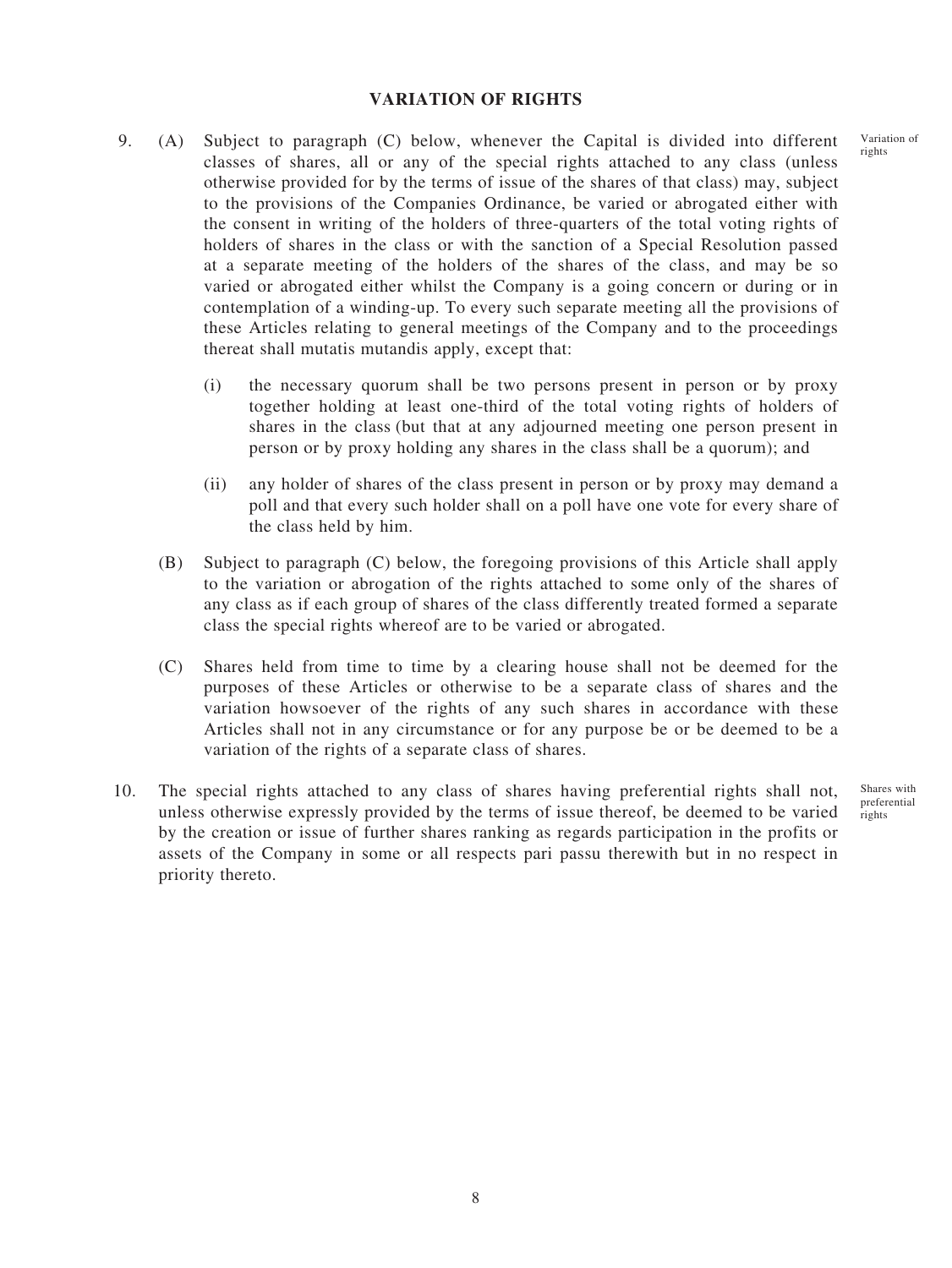### **PURCHASE OF OWN SECURITIES AND FINANCIAL ASSISTANCE**

- 11. Subject to the provisions of the Companies Ordinance, the powers of the Company to purchase or otherwise acquire its shares (including its redeemable shares), and warrants or other securities (of whatever nature including without limitation convertible debt securities) for (or which include provision for) the subscription or purchase of its own shares (including redeemable shares), shall be exercisable by the Directors upon such terms and subject to such conditions as they think fit and, should the Company acquire its own shares or other securities, neither the Company nor the Board shall be required to select the shares or other securities to be acquired rateably or in any other particular manner as between the holders of shares or other securities of the same class or as between them and the holders of shares or other securities of any other class or in accordance with the rights as to dividends or capital conferred by any class of shares or other securities, provided that any such acquisition shall only be made in accordance with any relevant rules or regulations issued by the Stock Exchange or the Securities and Futures Commission from time to time.
- 12. The Company may, subject to and in accordance with the Companies Ordinance, give such financial assistance for the purpose of or in connection with an acquisition by any person of its shares and other securities and any securities relating in any way to the Company's securities in such manner and on such terms as the Directors shall think fit.

#### **ALTERATIONS OF CAPITAL**

- 13. The Company may from time to time alter, the Capital by any one or more of the ways as permitted by the Statutes. Anything done in pursuance of this Article shall be done in any manner provided, and subject to any conditions imposed, by the Statutes, so far as they shall be applicable, and, so far as they shall not be applicable, in accordance with the terms of the resolution authorising the same, and, so far as such resolution shall not be applicable, in such manner as the Directors deem most expedient.
- 14. Subject to the provisions of the Statutes and these Articles, the Company may by Special Resolution reduce the Capital or any other undistributable reserve in any way.

#### **SHARES**

- 15. The Company may, by ordinary resolution, before the issue of any new shares, determine that the same, or any of them, shall be offered in the first instance, to all the existing holders of any class of shares in proportion as nearly as may be to the number of shares of such class held by them respectively (subject if so determined by the Company in general meeting to the provisions of Article 17(B)), or make any other provisions as to the allotment and issue of such shares.
- 16. Except so far as otherwise provided by the conditions of issue or by these Articles, any Capital raised by the creation of new shares shall be treated as if it formed part of the original Capital and such shares shall be subject to the provisions contained in these Articles with reference to the payment of calls and instalments, transfer and transmission, forfeiture, lien, cancellation, surrender, voting and otherwise.

Company may purchase its own shares and warrants

Power to give financial assistance

Alterations of Capital

Reduction of Capital

When to be offered to existing Members

New shares to form part of original Capital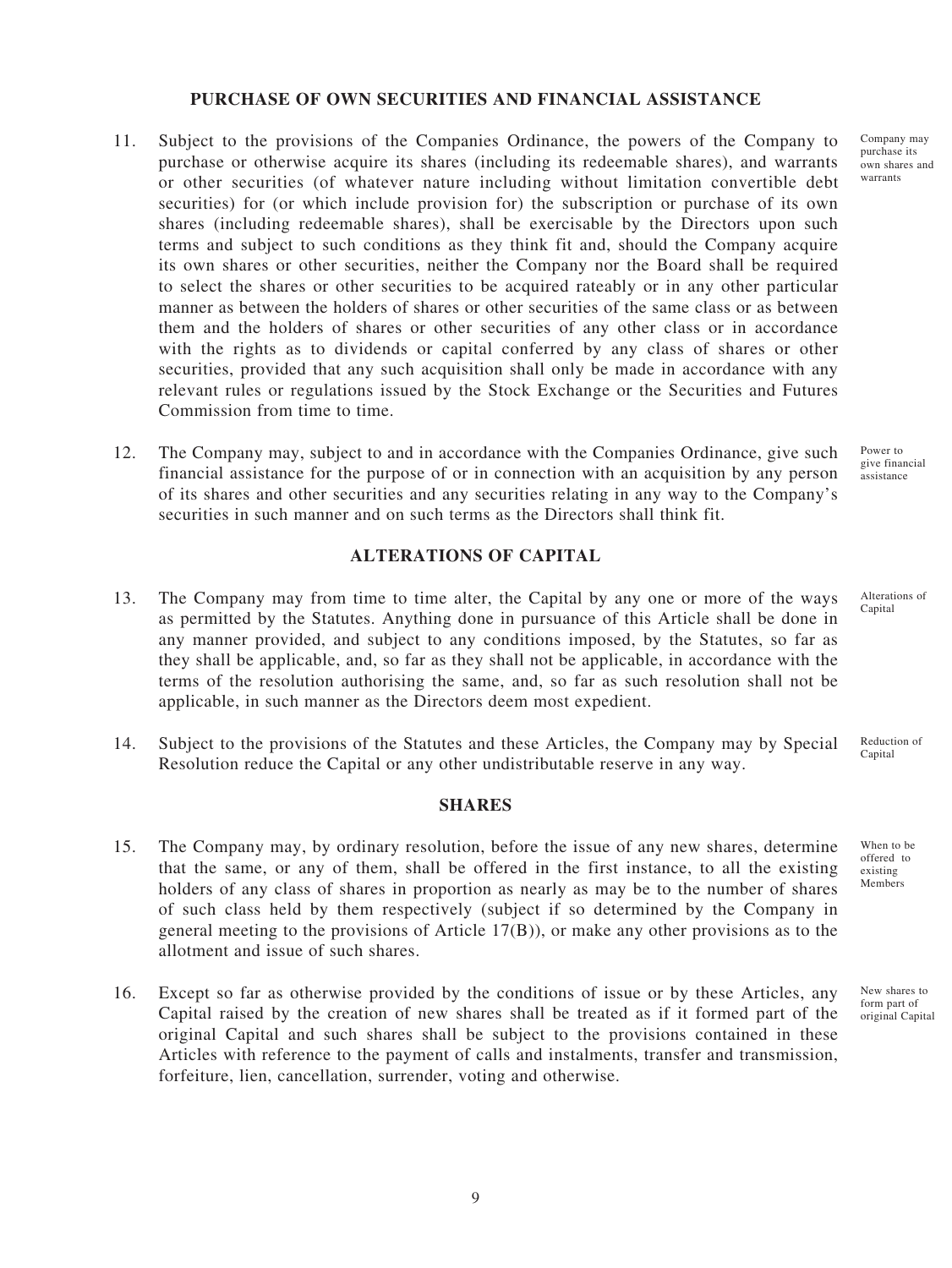Shares at disposal of Directors

- 17. (A) Subject to the provisions of the Companies Ordinance relating to authority, preemption rights or otherwise, the provisions of these Articles and any relevant resolution of the Company, the Directors may offer, allot (with or without conferring a right of renunciation), grant rights over or otherwise deal with or dispose of any shares or other securities of the Company to such persons, at such times, for such consideration and generally on such terms as they in their absolute discretion think fit. The Directors shall, as regards any offer or allotment of shares, comply with the provisions of the Companies Ordinance, if and so far as such provisions may be applicable thereto.
	- (B) Neither the Company nor the Directors shall be obliged, when making or granting any allotment of, offer of, right over or disposal of shares or other securities of the Company, to make, or make available, and may resolve not to make, or make available, any such offer, right or shares or other securities of the Company to Members or others with registered addresses in any particular jurisdiction outside of Hong Kong if, in the absence of publication or filing of a prospectus or a registration statement or performance of or compliance with other formalities or requirements, this would or might, in the opinion of the Directors, be unlawful or impracticable or if, in the opinion of the Directors, compliance with (or ascertainment of) any relevant requirements in such jurisdiction might be unduly expensive (whether in absolute terms or in relation to the rights of the Member(s) who may be affected or the value thereof) or unduly time consuming or otherwise unduly onerous. The Directors shall be entitled to make such arrangements to deal with fractional entitlements arising on an offer of any shares or other securities of the Company as they think fit, including the aggregation and the sale thereof for the benefit of the Company. Members who may be affected as a result of any of the matters referred to in this paragraph (B) shall not be, and shall be deemed not to be, a separate class of shareholders for any purposes in connection therewith whatsoever.
- 18. The Company may exercise the powers of paying commissions conferred by the Companies Ordinance to the full extent thereby permitted. Such commissions may be satisfied by the payment of cash or the allotment of fully or partly paid shares or partly in one way and partly in the other. The Company may also on any issue of shares pay such brokerage or costs of issue as may be lawful.
- 19. The Directors may accord to the allottee of any share a right, upon and subject to such terms and conditions as the Directors may think fit to impose, to effect a renunciation thereof in favour of some other person at any time after the allotment of the share but before any person has been entered in the Register as the holder thereof and may at any such time recognise such a renunciation.
- 20. Except as otherwise expressly provided by these Articles or as required by law or as ordered by a court of competent jurisdiction, no person shall be recognised by the Company as holding any share upon any trust and, except as aforesaid, the Company shall not be bound by or be compelled in any way to recognise (even when having notice thereof) any equitable, contingent, future or partial interest in any share or any interest in any fractional part of a share or any other right or claim to or in respect of any shares except an absolute right to the entirety thereof of the registered holder.

Company may pay commissions

renunciation

Right of

Trusts of shares not recognised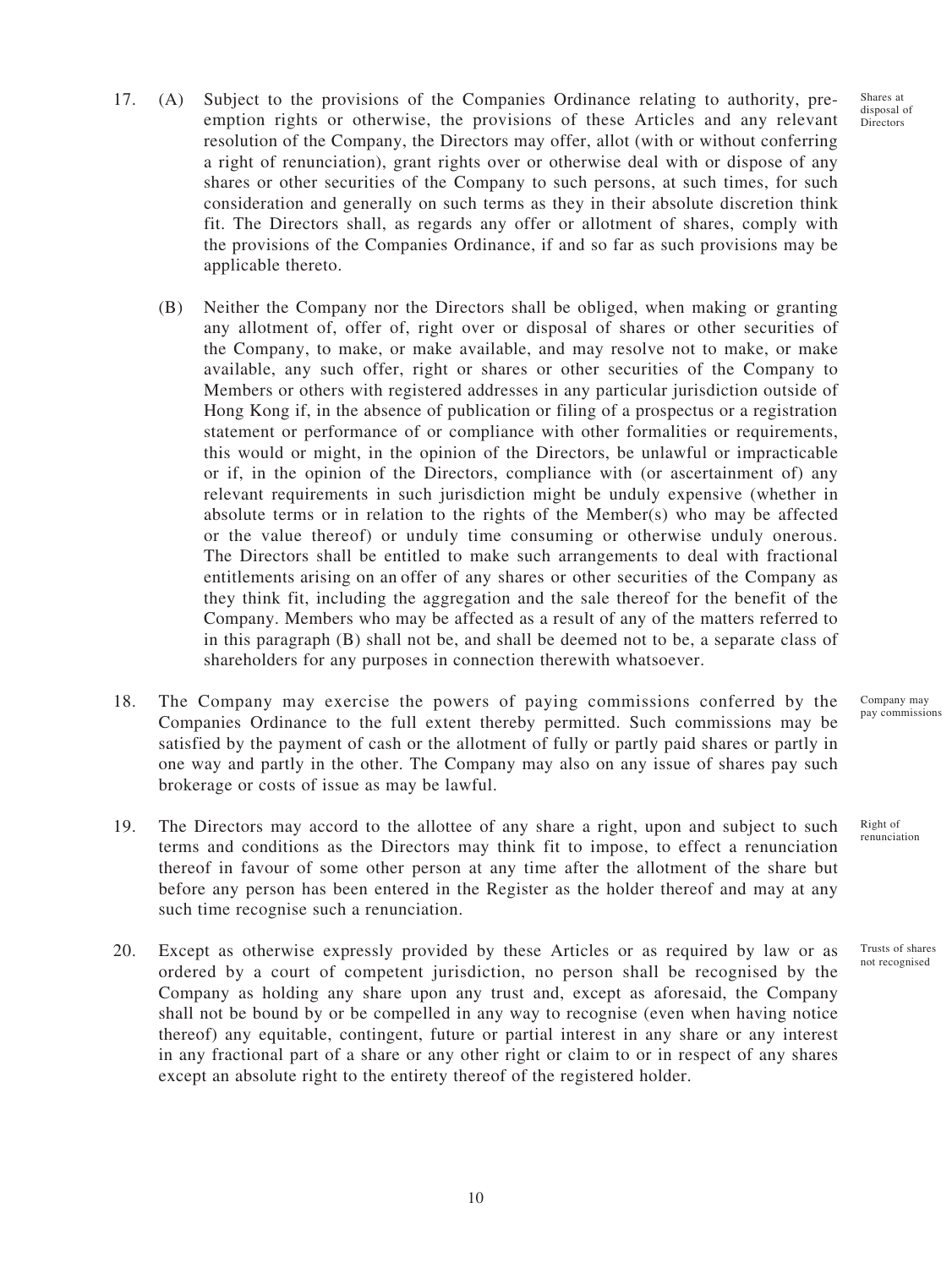22. The Company shall not be bound to register more than four persons as joint holders of any share. If any share shall stand in the names of two or more persons, the person first

21. Subject to and to the extent permitted by the Companies Ordinance, the Company, or the Directors on behalf of the Company, may cause to be kept in any territory a branch Register of Members resident in such territory, and the Directors may make and vary such

regulations as they may think fit respecting the keeping of any such Register.

- named in the Register shall be deemed the sole holder thereof as regards service of notices and, subject to the provisions of these Articles, all or any other matters connected with the Company, except the transfer of the share.
- 23. The Directors may issue warrants to subscribe for any class of shares or other securities of the Company on such terms as it may from time to time determine provided that, to the extent necessary under the Companies Ordinance, prior to issue of such warrants, approval from the Members in general meeting shall have been obtained to issue and allot shares upon exercise of subscription rights attached to such warrants. Such warrants may be issued on such terms as the Directors may from time to time determine.

## **SHARE CERTIFICATES**

- 24. Every certificate for shares, warrants or debentures or other securities of the Company shall be issued under the Seal, which for this purpose may be any official seal as permitted by Section 126 of the Companies Ordinance. Share certificates to be sealed
- 25. Every share certificate hereafter issued shall specify the number and class of shares in respect of which it is issued and the amount paid thereon and may otherwise be in such form as the Directors may from time to time prescribe. A share certificate shall relate to only one class of shares, and, where the Capital includes shares with different voting rights, the designation of each class of shares, other than those which carry the general right to vote at general meetings, must include the words "restricted voting", "limited voting" or "non voting" or some other appropriate designation which is commensurate with the rights attaching to the relevant class of shares.
- 26. In the case of a share held jointly by several persons, the Company shall not be bound to issue more than one certificate therefor and delivery of a certificate to one of joint holders shall be sufficient delivery to all.
- 27. Subject as otherwise provided in these Articles, any person whose name is entered in the Register as a Member in respect of any shares of any one class shall, upon the issue or transfer thereof, be entitled:
	- (i) (in the case of an issue of shares) to a certificate for all the shares issued at that time without payment; and
	- (ii) otherwise (whether on transfer or on the issue of more than one certificate on the issue of shares), on payment of such sum or sums (during the Relevant Period, not exceeding such maximum amount or amounts as may from time to time be permitted under the Listing Rules) in respect of each certificate as the Directors shall determine, to one or (if so requested) more certificates in respect of such shares,

Certificate to specify number and class of shares

Joint holders

Entitlement to certificates

Certificate on transfer

Branch Register

Joint holders

Warrants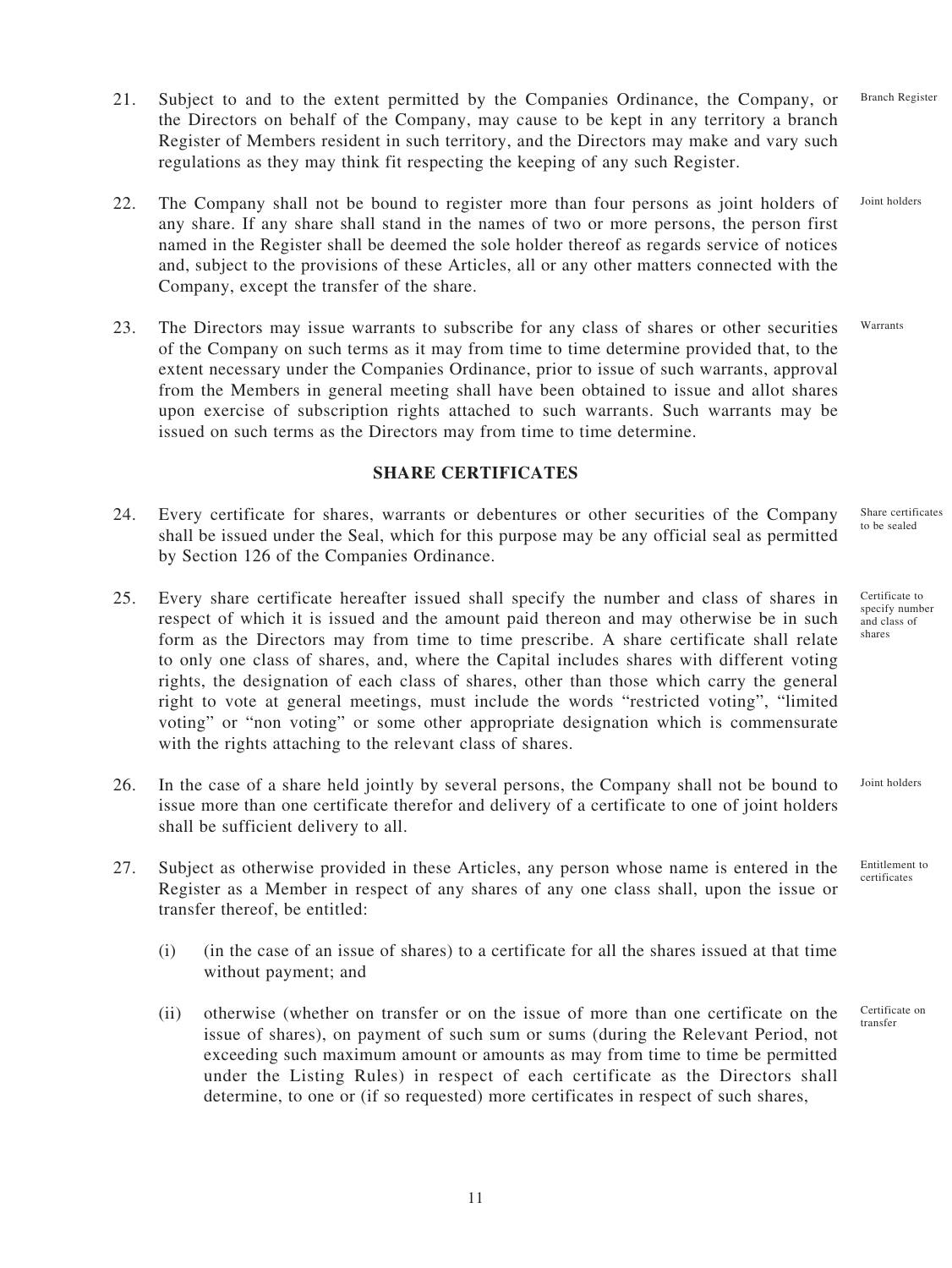in each case within:

- (a) (in the case of a transfer of shares) 10 business days after lodgement of the relevant instrument of transfer (or within such other period as the terms of issue shall provide); or
- (b) (in an allotment of shares) two months after allotment (or within such longer period as the terms of issue shall provide),

or, in each case, at all times during the Relevant Period, within such shorter period as may for the time being be prescribed by the Listing Rules.

For the purposes of this Article 27, "business days" shall mean any day on which a recognized stock market is open for the business of dealing in securities.

- 28. Where some only of the shares comprised in a share certificate are transferred, the old certificate shall be cancelled and a new certificate for the balance of such shares issued in lieu without charge.
- 29. (A) Any two or more certificates representing shares of any one class held by any Member may at his request be cancelled and a single new certificate for such shares issued in lieu on payment (if the Directors shall so require) of such sum (during the Relevant Period, up to such maximum amount as may from time to time be permitted under the Listing Rules) as the Directors shall determine.
	- (B) If any Member shall surrender for cancellation a share certificate representing shares held by him and request the Company to issue in lieu two or more share certificates representing such shares in such proportions as he may specify, the Directors may, if they think fit, comply with such request on payment (if the Directors shall so require) of such sum (during the Relevant Period, up to such maximum amount as may from time to time be permitted under the Listing Rules) as the Directors shall determine for each certificate.
	- (C) If a share certificate shall be damaged or defaced or alleged to have been lost, stolen or destroyed, a new certificate representing the same shares may be issued to the relevant Member upon request subject to:
		- (i) the payment of such sum (during the Relevant Period, up to such maximum amount as may from time to time be permitted under the Listing Rules) as the Directors shall determine for each certificate; and
		- (ii) delivery up of the old certificate or (if alleged to have been lost, stolen or destroyed) compliance with such conditions as to evidence and indemnity and the payment to the Company of such costs and out-of-pocket expenses in connection with the same (during the Relevant Period, up to such maximum amount, and in respect of such matters, as may for the time being be permitted under the Listing Rules) as the Directors may think fit.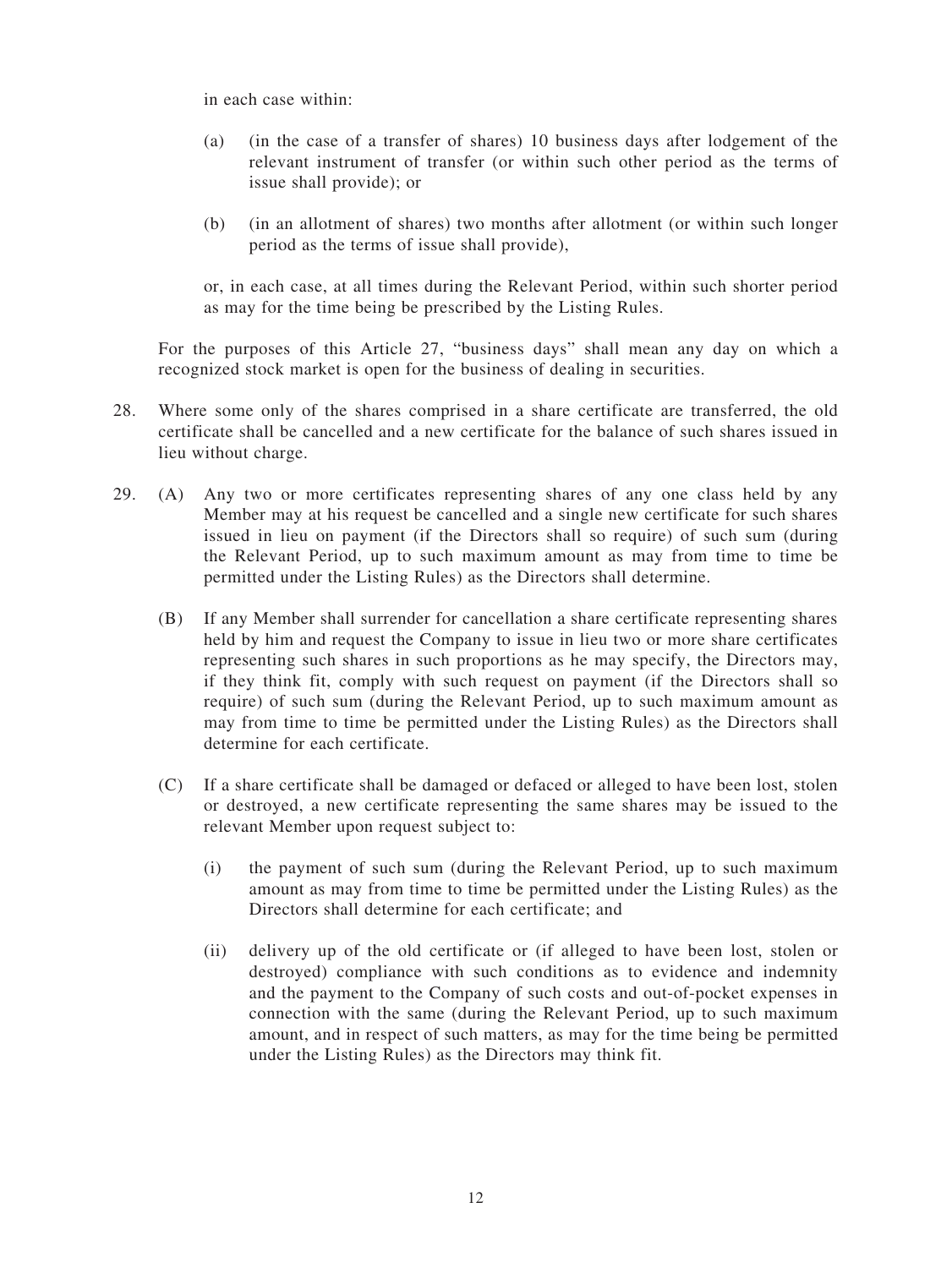(D) In the case of shares held jointly by several persons, any such request as aforesaid may be made by any one of the joint holders.

## **CALLS ON SHARES**

- 30. The Board may from time to time make such calls as it may think fit upon the Members in respect of any moneys unpaid on their shares but subject always to the terms of issue of such shares. A call shall be deemed to have been made at the time when the resolution of the Board authorising the call was passed and may be made payable by instalments. Calls/instalments
- 31. Fourteen days' notice at least of any call shall be given specifying the time and place of payment and to whom such call shall be paid. A copy of such notice shall be sent to Members in the manner in which notices may be sent to Members by the Company as herein provided. In addition, notice of the person appointed to receive payment of every call and of the times and places appointed for payment may be sent to the Members in the manner in which notices may be sent to Members by the Company as herein provided. Notice of call
- 32. Every Member upon whom a call is made shall pay the amount of every call so made on him to the person and at the time or times and place or places as the Board shall appoint. The joint holders of a share shall be severally as well as jointly liable for the payment of all calls and instalments due in respect of such share or other moneys due in respect thereof.
- 33. A call may in respect of all or any of the Members be reduced or revoked or in whole or in part postponed as the Board may in its absolute discretion determine.
- 34. Any sum which by the terms of allotment or issue of a share becomes payable upon allotment or at any fixed date shall for all the purposes of these Articles be deemed to be a call duly made and payable on the date on which by the terms of issue the same becomes payable. In case of non-payment all the relevant provisions of these Articles as to payment of interest and expenses, forfeiture and otherwise, shall apply as if such sum had become payable by virtue of a call duly made and notified.
- 35. If the sum payable in respect of any call or instalment is not paid on or before the day appointed for payment thereof, the person or persons from whom the sum is due shall pay interest on the same at such rate not exceeding 5 per cent. per annum above the prevailing prime lending rate from time to time of such bank operating in Hong Kong as the Directors shall determine from the day appointed for the payment thereof to the time of the actual payment, but the Directors may waive payment of such interest wholly or in part.
- 36. No Member shall be entitled to receive any dividend or distribution or to be present or vote (save as proxy for another Member) at any general meeting, either personally, or (save as proxy for another Member) by proxy, or be reckoned in a quorum, or to exercise any other privilege as a Member until all calls or instalments due from him to the Company, whether alone or jointly or jointly and severally with any other person, together with interest and expenses (if any) shall have been paid.

Time and place for payment of calls

Calls may be reduced, revoked or prostponed

Sums payable on allotment deemed on call

Interest on unpaid calls

Suspension of privileges while call unpaid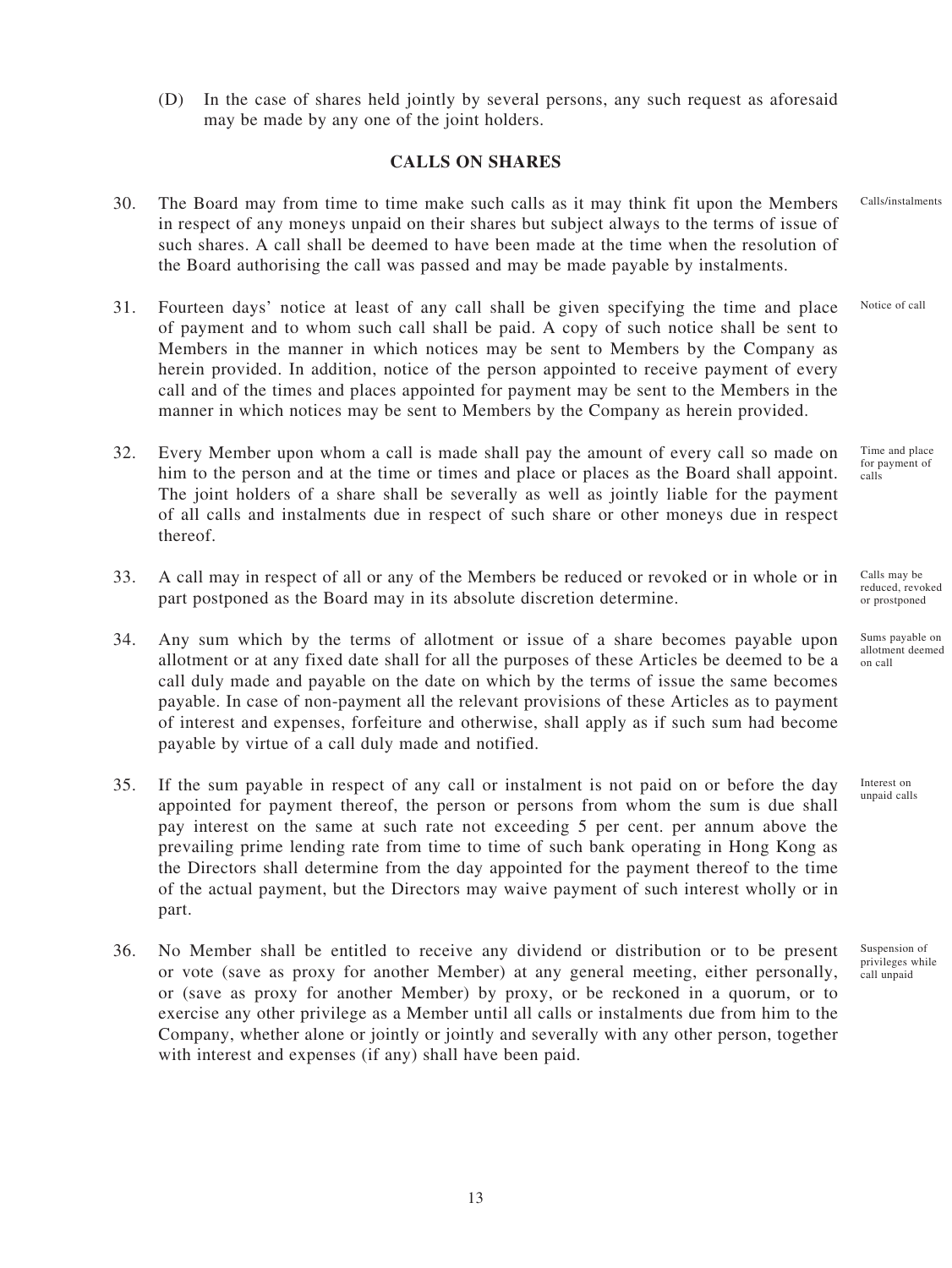Evidence in action for call

- 37. On the trial or hearing of any action or other proceedings for the recovery of any money due for any call, it shall be sufficient to prove that the name of the Member sued is entered in the Register as the holder, or one of the holders, of the shares in respect of which such debt accrued; that the resolution of the Directors making the call has been duly recorded in the minute book of the Directors; and that notice of such call was duly given to the Member sued, in pursuance of these Articles; and it shall not be necessary to prove the appointment of the Directors who made such call, nor any other matters whatsoever, but the proof of the matters aforesaid shall be conclusive evidence of the debt.
- 38. The Directors may on the issue of shares differentiate between the allottees or holders as to the amount of calls to be paid and the time of payment.
- 39. The Directors may, if they think fit, receive from any Member willing to advance the same, and either in money or money's worth, all or any part of the money uncalled and unpaid or instalments payable upon any shares held by him, and, in respect of all or any of the moneys so advanced the Company may pay interest at such rate (if any) not exceeding 5 per cent. per annum above the prevailing prime lending rate from time to time of such bank operating in Hong Kong as the Directors may decide. A payment in advance of a call shall not entitle the Member to receive any dividend or to exercise any other rights or privileges as a Member in respect of the share or the due portion of the shares upon which payment has been advanced by such Member before it is called up. The Directors may at any time repay the amount so advanced upon giving to such Member not less than one month's notice in writing of their intention in that behalf, unless before the expiration of such notice the amount so advanced shall have been called up on the shares in respect of which it was advanced.

### **FORFEITURE AND LIEN**

- 40. If a Member fails to pay any call or instalment of a call on the due date for payment thereof, the Directors may, at any time thereafter during such time as any part of the call or instalment remains unpaid, without prejudice to the provisions of Article 36, serve notice on him requiring payment of so much of the call or instalment as is unpaid, together with any interest which may have accrued and which may still accrue up to the date of actual payment.
- 41. The notice shall name a further day (not earlier than the expiration of seven days from the date of the notice) on or before which the payment required by the notice is to be made, and it shall also name the place where payment is to be made. The notice shall also state that, in the event of non-payment at or before the time appointed, the shares in respect of which the call was made will be liable to be forfeited.
- 42. If the requirements of any such notice as aforesaid are not complied with, any share in respect of which the notice has been given may at any time thereafter, before the payment required by the notice has been made, be forfeited by a resolution of the Directors to that effect. Such forfeiture shall include all dividends and bonuses declared in respect of the forfeited share and not actually paid before the forfeiture. The Directors may accept the surrender of any share liable to be forfeited hereunder and in such cases references in these Articles to forfeiture shall include surrender.

Shares may be issued subject to different conditions as to calls, etc. Payment of calls in advance

If call or instalment not paid notice may be given

Contents of notice of call

If notice not complied with shares may be forfeited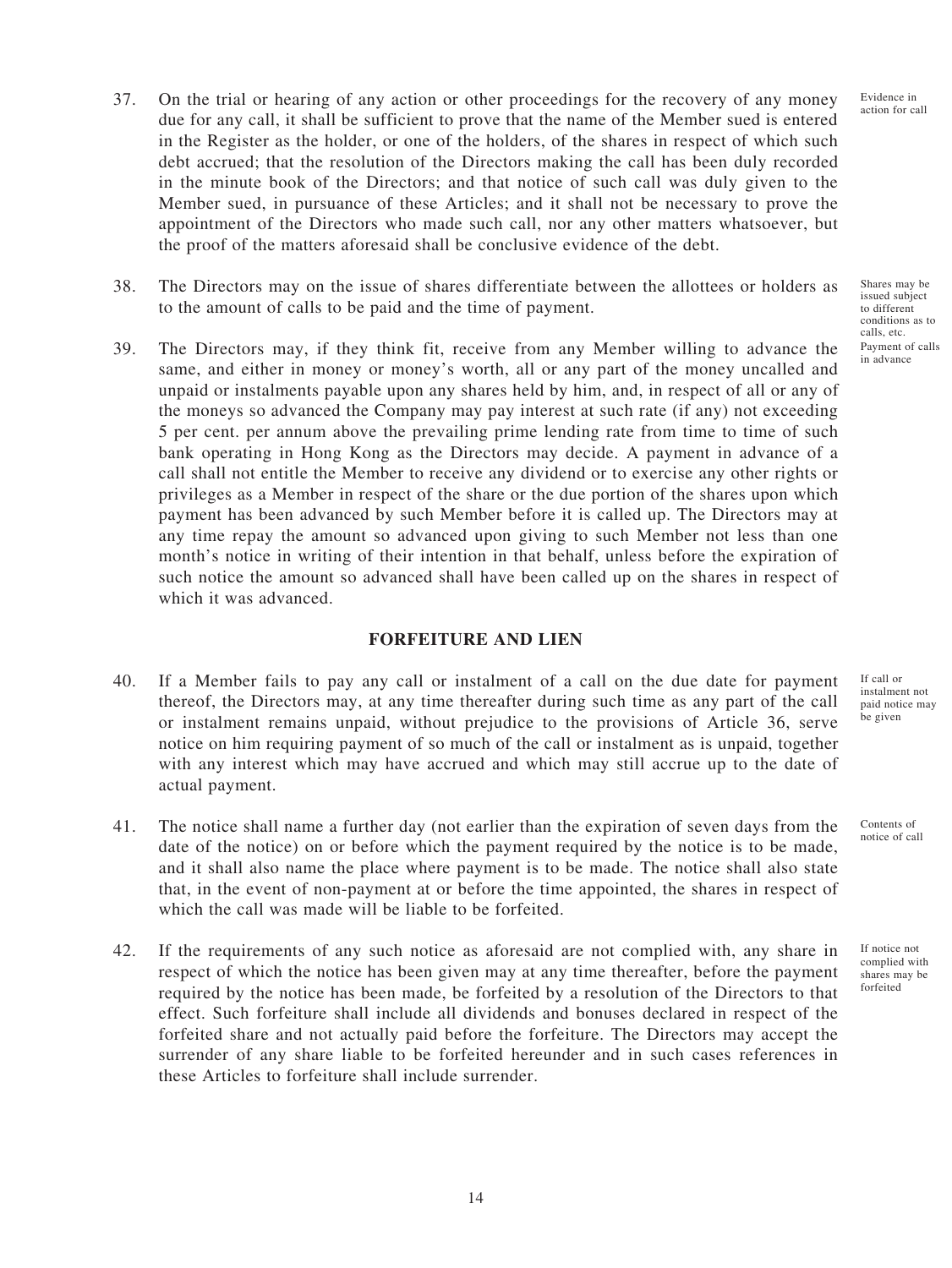- 43. Any share so forfeited shall be deemed to be the property of the Company, and may be reallotted, sold or otherwise disposed of on such terms and in such manner as the Directors think fit and at any time before a sale or disposition, the forfeiture may be cancelled on such terms as the Directors think fit.
- 44. A person whose shares have been forfeited shall cease to be a Member in respect of the forfeited shares, but shall, notwithstanding, remain liable to pay to the Company all moneys which, at the date of forfeiture, were payable by him to the Company in respect of the forfeited shares, together with (if the Directors shall in their discretion so require) interest thereon from the date of forfeiture until the date of actual payment (including the payment of such interest) at such rate not exceeding 5 per cent. per annum above the prevailing prime lending rate from time to time of such bank operating in Hong Kong as the Directors may prescribe, and expenses incurred in respect thereof, and the Directors may enforce the payment thereof if they think fit, and without any deduction or allowance for the value of the shares at the date of forfeiture, but his liability shall cease if and when the Company shall have received payment in full of all such moneys in respect of the shares. For the purposes of this Article any sum which by the terms of issue of a share, is payable thereon at a fixed time which is subsequent to the date of forfeiture shall notwithstanding that such time has not yet arrived be deemed to be payable on the date of forfeiture, and the same shall become due and payable immediately upon the forfeiture, but interest thereon shall only be payable in respect of any period between the said fixed time and the date of actual payment.
- 45. When any share shall have been forfeited, notice of the forfeiture shall be given to the Member in whose name it stood immediately prior to the forfeiture, and an entry of the forfeiture, with the date thereof, shall forthwith be made in the Register, but no forfeiture shall be in any manner invalidated by any omission or neglect to give such notice or make any such entry.
- 46. Notwithstanding any such forfeiture as aforesaid the Directors may at any time, before any shares so forfeited shall have been sold, re-allotted or otherwise disposed of, cancel the forfeiture on such terms as the Directors think fit or permit the shares so forfeited to be bought back or redeemed upon the terms of payment of all calls and interest due upon and expenses incurred in respect of the shares, and upon such further terms (if any) as they think fit.
- 47. The forfeiture of a share shall not prejudice the right of the Company to any call already made or any instalment payment thereon.
- 48. (A) The provisions of these Articles as to forfeiture shall apply in the case of nonpayment of any sum which, by the terms of issue of a share, becomes payable at a fixed time as if the same had been payable by virtue of a call duly made and notified.
	- (B) In the event of a forfeiture of shares the Member concerned shall be bound to deliver and shall forthwith deliver to the Company the certificate or certificates held by him for the shares so forfeited and in any event the certificates representing shares so forfeited shall be void and of no further effect.

Forfeited shares to become property of .<br>Company

Arrears to be paid notwithstanding forfeiture

Notice after forfeiture

Power to redeem forfeited shares

Forfeiture no prejudice to right to call or instalment

Forfeiture for non- payment of any sum due on shares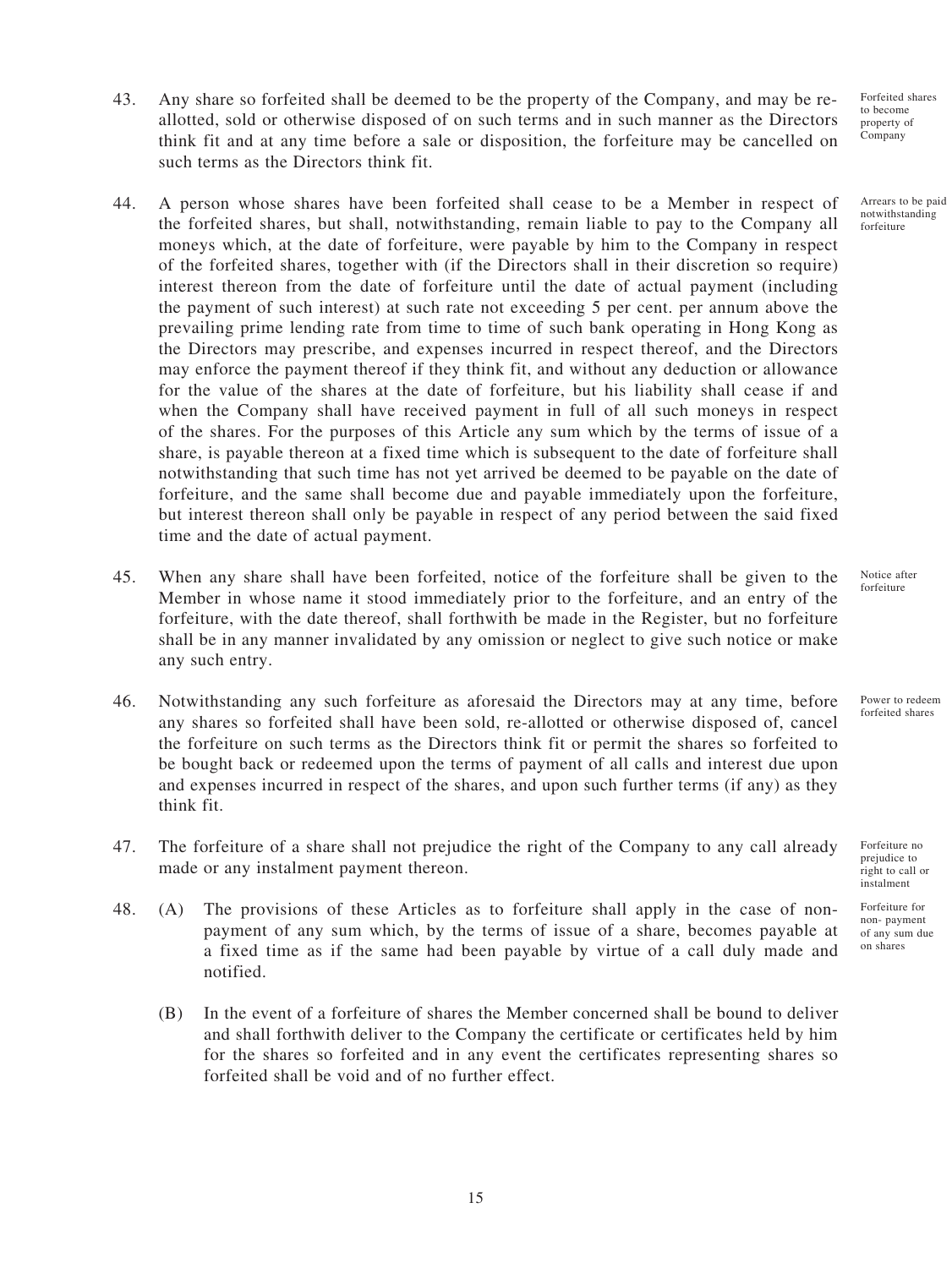- 49. The Company shall have a first and paramount lien on every share (not being a fully paid share) for all moneys, whether presently payable or not, called or payable at a fixed time in respect of such share; and the Company shall also have a first and paramount lien and charge on all shares (other than fully paid shares) standing registered in the name of a Member, whether singly or jointly with any other person or persons, for all the debts and liabilities of such Member or his estate to the Company and whether the same shall have been incurred before or after notice to the Company of any equitable or other interest of any person other than such Member, and whether the period for the payment or discharge of the same shall have actually arrived or not, and notwithstanding that the same are joint debts or liabilities of such Member or his estate and any other person, whether a Member or not. The Company's lien (if any) on a share shall extend to all dividends and distributions declared in respect thereof. The Directors may at any time either generally or in any particular case waive any lien that has arisen, or declare any share to be exempt wholly or partially from the provisions of this Article.
- 50. The Company may sell, in such manner as the Directors think fit, any shares on which the Company has a lien, but no sale shall be made unless some sum in respect of which the lien exists is presently payable or the liability or engagement in respect of which such lien exists is liable to be presently fulfilled or discharged, nor until the expiration of fourteen days after a notice in writing, stating and demanding payment of the sum presently payable or specifying the liability or engagement and demanding fulfilment or discharge thereof and giving notice of intention to sell in default, shall have been given, in the manner in which notices may be sent to Members as provided in these Articles, to the relevant Member or the person entitled by reason of such Member's death, bankruptcy or winding-up to the shares.
- 51. The net proceeds of such sale after the payment of the costs of such sale shall be applied in or towards payment or satisfaction of the debt or liability or engagement in respect whereof the lien exists, so far as the same is presently payable, and any residue shall (subject to a like lien for debts or liabilities not presently payable as existed upon the shares prior to the sale) be paid to the person entitled to the shares at the time of the sale. For the purpose of giving effect to any such sale, the Directors may authorise some person to transfer the shares sold to the purchaser thereof and may enter the purchaser's name in the Register as holder of the shares, and the purchaser shall not be bound to see to the application of the purchase money, nor shall his title to the shares be affected by any irregularity or invalidity in the proceedings relating to the sale.
- 52. A statutory declaration in writing that the declarant is a Director or the Secretary, and that a share in the Company has been duly forfeited or surrendered or sold to satisfy a lien of the Company on a date stated in the declaration, shall be conclusive evidence of the facts therein stated as against all persons claiming to be entitled to the share. The Company may receive the consideration, if any, given for the share on any re-allotment, sale or disposition thereof and may execute a transfer of the share in favour of the person to whom the share is re-allotted, sold or disposed of and such person shall thereupon be registered as the holder of the share, and shall not be bound to see to the application of the subscription or purchase money, if any, nor shall his title to the share be affected by any irregularity or invalidity in the proceedings in reference to the forfeiture, re-allotment, sale or disposal of the share.

Application of proceeds of sale

Sale of shares subject to lien

Company's lien

Evidence of forfeiture and transfer of forfeited share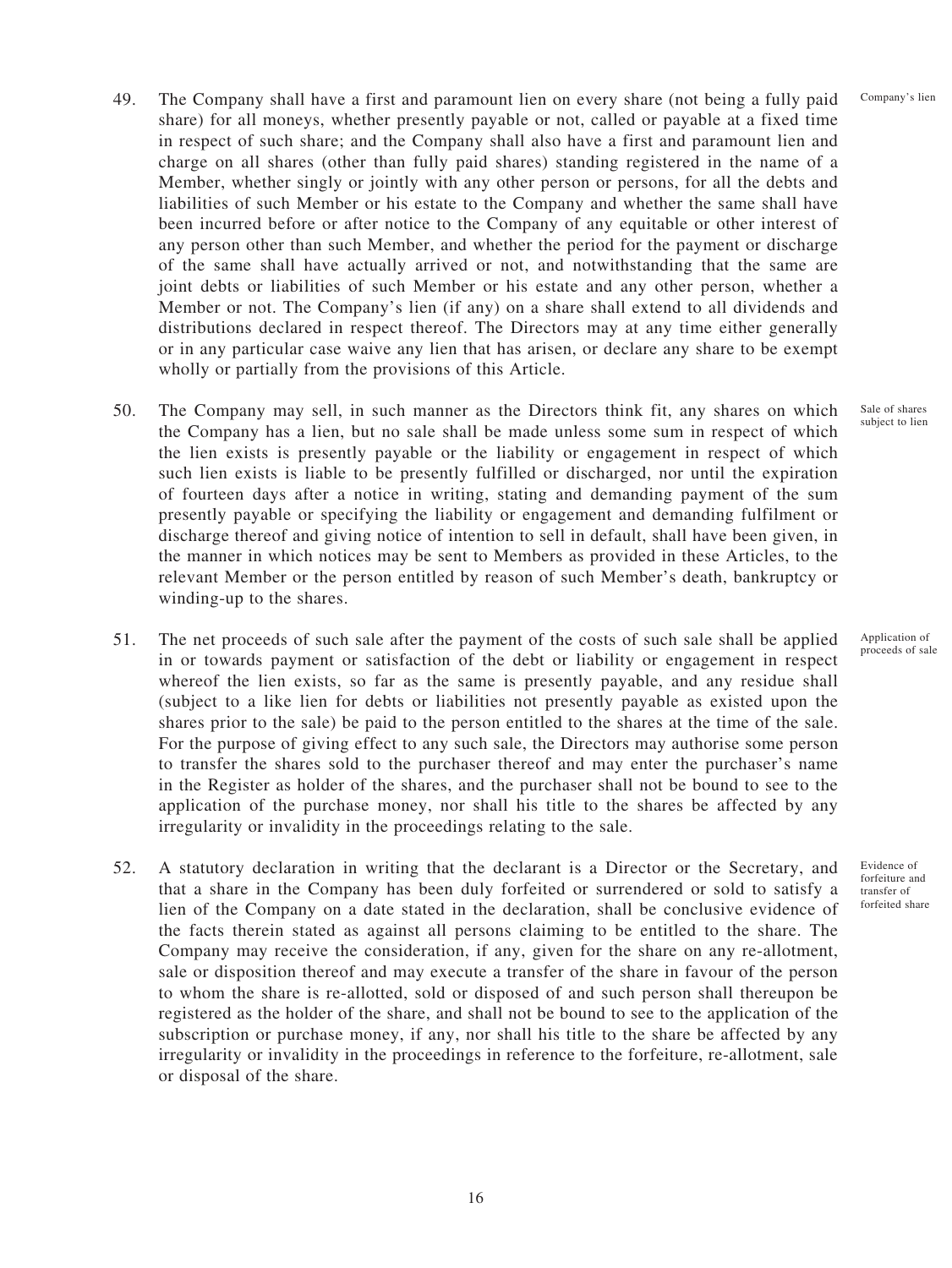#### **TRANSFER OF SHARES**

- 53. Subject to the Companies Ordinance and these Articles, all transfers of shares shall be effected by transfer in writing in the usual or common form or in such other form as the Directors may accept or require and may be under hand or, with the approval of the Board (which may be given specifically or generally or subject to such conditions or requirements as the Board may think fit), executed using machine imprinted signatures, provided that the Directors may, in their absolute discretion, dispense with the requirement under this Article for the production of a transfer in writing before registering a transfer of share. The instrument of transfer of any share shall be executed by or on behalf of the transferor and the transferee (including, with the approval of the Board (as provided above), by using machine imprinted signatures) provided that the Directors may dispense with the execution of the instrument of transfer by or on behalf of the transferor or the transferee in any case in which they in their absolute discretion think fit to do so. The transferor shall be deemed to remain the holder of the share until the name of the transferee is entered in the Register in respect thereof. Nothing in these Articles shall preclude the Directors from recognising a renunciation of the allotment or provisional allotment of any share by the allottee in favour of some other person.
- 54. The Directors may, in their absolute discretion and, subject to Article 57, without assigning any reason therefor, refuse to register:
	- (i) a transfer of any share (not being a fully paid up share) to a person of whom they do not approve;
	- (ii) a transfer of any share issued under any share option scheme for employees or other persons upon which a restriction on transfer imposed thereby still subsists;
	- (iii) a transfer of any share (whether fully paid up or not) to more than four joint holders;
	- (iv) a transfer of any share (not being a fully paid up share) on which the Company has a lien; and
	- (v) a transfer of any share (whether fully paid or not) if the registration thereof would or would be likely to contravene any provision of the Broadcasting Ordinance, or if pursuant to the provisions of the Broadcasting Ordinance the approval of the Communications Authority (or other statutory body) is required prior to registration, unless and until such approval is obtained.
- 55. The Directors may also decline to recognise any instrument of transfer unless:
	- (i) such sum, if any, as the Directors shall from time to time determine (during the Relevant Period, not exceeding such maximum sum as may from time to time be permitted under the Listing Rules) is payable in respect of the registration of the instrument of transfer has been paid;
	- (ii) the instrument of transfer is lodged at the Registration Office accompanied by the certificate of the shares to which it relates, and such other evidence as the Directors may reasonably require to show the right of the transferor to make the transfer (and, if the instrument of transfer is executed by some other person on his behalf, the authority of that person so to do);

Form of transfer

Directors may refuse to register certain transfers

Requirements as to transfer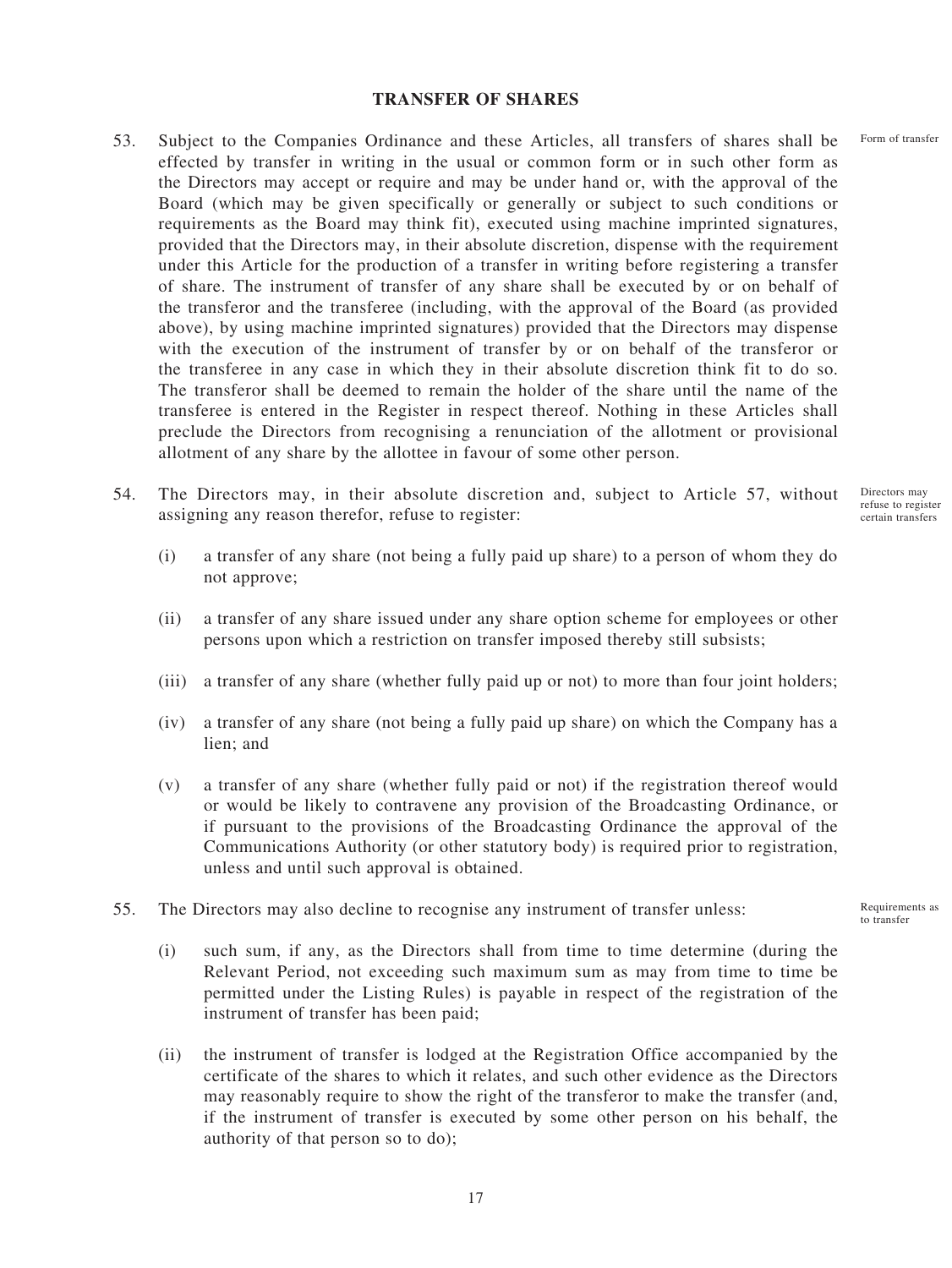- (iii) the instrument of transfer is in respect of only one class of share;
- (iv) the shares concerned are free of any lien in favour of the Company; and
- (v) if applicable, the instrument of transfer is properly stamped.
- 56. No transfer of any share shall be made to an infant or to a person of unsound mind or under other legal disability. No transfer to an infant, etc.
- 57. If the Directors refuse to register a transfer of any share, they shall, within two months after the date on which the transfer was lodged with the Company, send to each of the transferor and the transferee notice of such refusal. Upon request by the transferor or the transferee, the Directors shall, within 28 days after receiving the request, send to the transferor or the transferee (as the case may be) a statement of the reason(s) for such refusal.
- 58. Upon every transfer of shares the certificate held by the transferor shall be given up to be cancelled, and shall forthwith be cancelled accordingly, and a new certificate shall be issued to the transferee in respect of the shares transferred to him as provided in Article 27, and if any of the shares included in the certificate so given up shall be retained by the transferor a new certificate in respect thereof shall be issued to him as provided in Article 27. The Company may retain the instrument of transfer.
- 59. The registration of transfers may be suspended and the Register closed at such times and for such periods as the Directors may from time to time determine and either generally or in respect of any class of shares.

#### **TRANSMISSION OF SHARES**

- 60. In case of the death of a Member, the survivors or survivor where the deceased was a joint holder, and the executors or administrators of the deceased where he was a sole or only surviving holder, shall be the only persons recognised by the Company as having any title to the deceased Member's interest in the shares, but nothing in this Article shall release the estate of a deceased Member (whether a sole or a joint holder) from any liability in respect of any share held by him.
- 61. Any person becoming entitled to a share in consequence of the death, bankruptcy or winding-up of a Member may, upon such evidence as to his title being produced as may from time to time be required by the Directors, and subject as hereinafter provided, elect either to be registered himself as holder of the share or to have some person nominated by him registered as the transferee thereof.
- 62. If the person becoming entitled to a share pursuant to Article 61 shall elect to be registered himself as the holder of such share, he shall deliver or send to the Company a notice in writing signed by him, at (unless the Directors otherwise agree) the Registered Office, stating that he so elects. If he shall elect to have his nominee registered, he shall testify his election by executing a transfer of such share to his nominee. All the limitations, restrictions and provisions of these Articles relating to the right to transfer and the registration of transfers of shares shall be applicable to any such notice or transfer as aforesaid as if the death, bankruptcy or winding-up of the Member had not occurred and the notice or transfer were a transfer executed by such Member.

Notice of refusal

Certificate to be given up on transfer

When transfer books and Register may be closed

Death of Member

Registration of personal representatives and trustees in bankruptcy

Notice of election to be registered and registration of nominee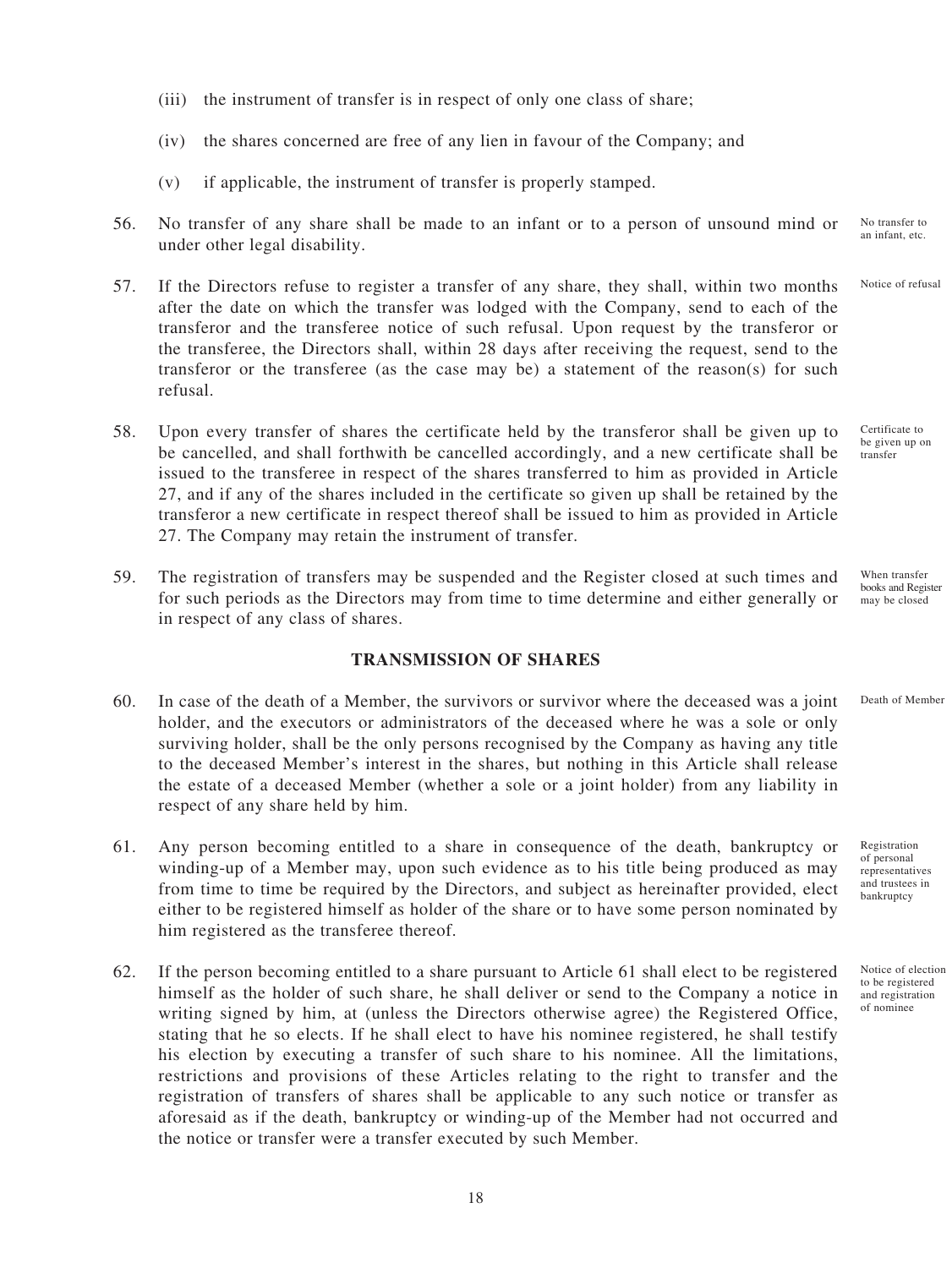63. A person becoming entitled to a share by reason of the death, bankruptcy or windingup of a Member shall be entitled to the same dividends and other advantages to which he would be entitled if he were the registered holder of the share. However, the Directors may, if they think fit, withhold the payment of any dividend payable or other advantages in respect of such share until such person shall become the registered holder of the share or shall have effectually transferred such share, but, subject to the requirements of Article 84 being met, such a person may vote at general meetings of the Company.

### **GENERAL MEETINGS**

- 64. The Company shall comply with the requirements of the Statutes regarding the holding of annual general meetings. Subject to such requirements, the Directors shall determine the date, time and place at which each annual general meeting shall be held. be held
- 65. Other than the annual general meetings, all general meetings of Members shall be called general meetings. General meetings
- 66. A general meeting may be held at two or more places using any technology which enables the Members who are not at the same place to listen, speak and vote at the general meeting. Participation by Members in such general meeting shall constitute presence in person at such general meeting. The Chairman of such general meeting shall be present at, and such general meeting shall be deemed to take place, at the principal meeting location. at two or more places
- 67. The Board may, whenever it thinks fit, convene general meeting. The Board shall also convene a general meeting on requisition of Members in accordance with the Companies Ordinance or, in default, a general meeting may be convened by the requisitionists in accordance with the Companies Ordinance. At a general meeting convened on a requisition of Members, or by requisitionists, no business may be transacted except that stated by the requisition or proposed by the Board.
- 68. (A) An annual general meeting shall be called by not less than twenty-one days' notice in writing, and a general meeting other than an annual general meeting shall be called by not less than fourteen days' notice in writing, and where relevant such other longer minimum notice period as may be specified under the Listing Rules. The period of notice shall in each case be exclusive of the day on which it is served or deemed to be served and of the day on which the general meeting is to be held, and the notice shall specify the place, the date and the time of meeting and the general nature of the business to be dealt with in the general meeting. If the general meeting is to be held at two or more places under Article 66, the notice shall specify the principal meeting location and other meeting location(s).
	- (B) Notice of a general meeting shall be given, in the manner hereinafter mentioned or in such other manner, if any, as may be prescribed by the Company in general meeting, to such persons as are, under these Articles or the Statutes (including without limitation the Broadcasting Ordinance), entitled to receive such notices from the Company.

Retention of dividends, etc. pending transfer of shares of a deceased or bankrupt Member

When annual general meeting to

General meetings

general meetings

Convening of

Notice of meetings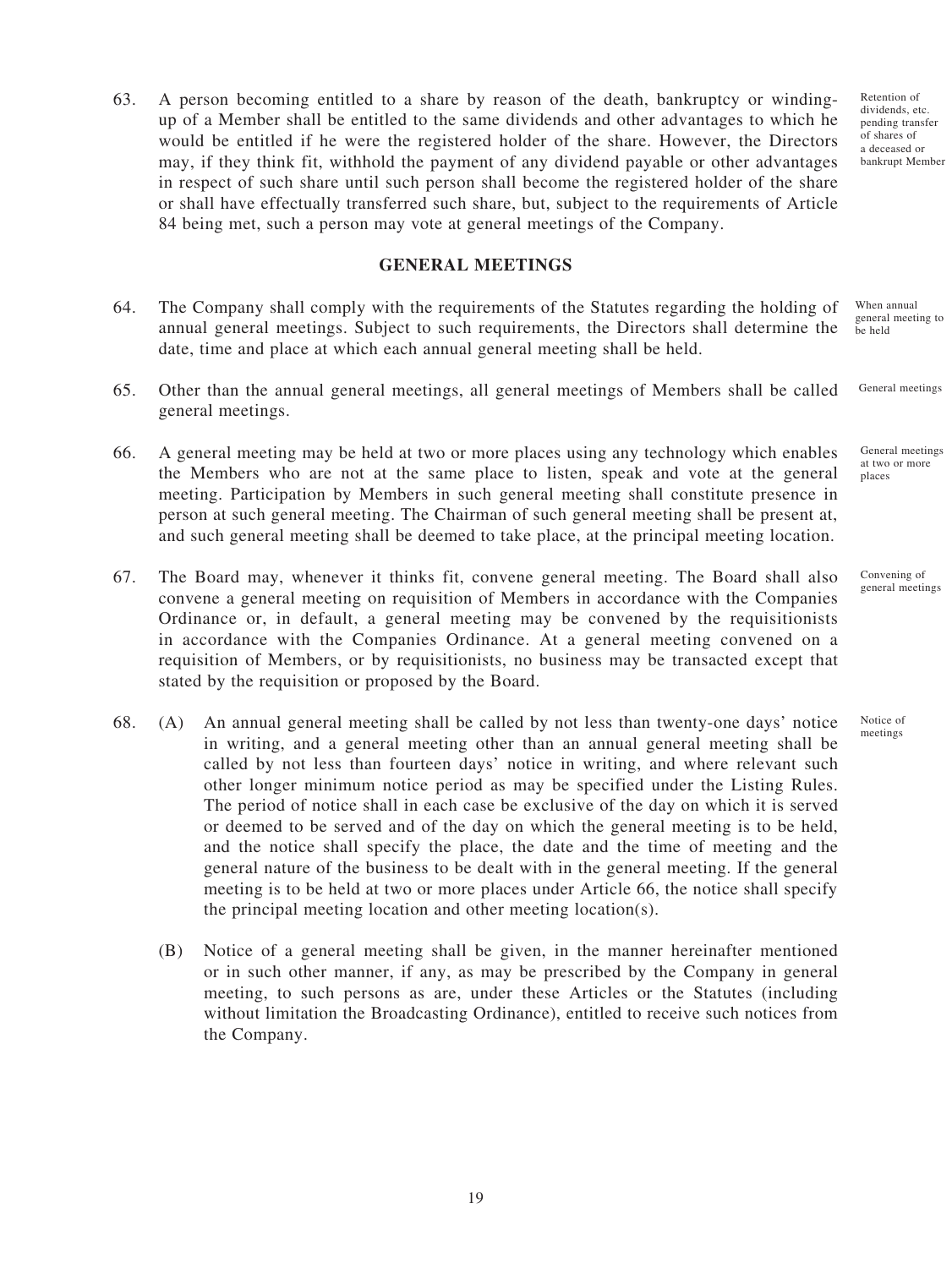- (C) Subject to the provisions of the Companies Ordinance, a meeting of the Company shall, notwithstanding that it is called by shorter notice than that specified in this Article, be deemed to have been duly called if it is so agreed:
	- (i) in the case of an annual general meeting, by all the Members entitled to attend and vote at the meeting; and
	- (ii) in the case of any other general meeting, by a majority in number of the Members having the right to attend and vote at the meeting, being a majority together representing at least 95 per cent. of the total voting rights at the meeting of all the Members.
- 69. (A) The accidental omission to give any notice to, or the non-receipt of any notice by, any person entitled to receive notice shall not invalidate any resolution passed or any proceedings at any such meeting.
	- (B) In the case where forms of proxy or notice of appointment of corporate representative are sent out with any notice, the accidental omission to send such forms of proxy or notice of appointment of corporate representative to, or the non-receipt of such forms by, any person entitled to receive notice of the relevant meeting shall not invalidate any resolution passed or any proceeding at any such meeting.
- 70. The provisions of these Articles relating to general meetings shall apply, with necessary modifications, to any separate general meeting of the holders of shares of a class held otherwise than in connection with the variation or abrogation of the rights attached to shares of the class.

### **PROCEEDINGS AT GENERAL MEETINGS**

- 71. For all purposes, the quorum for a general meeting shall be two Members present in person or by proxy and entitled to vote. No business shall be transacted at any general meeting unless the requisite quorum shall be present at the commencement of the meeting.
- 72. If, within fifteen minutes (or such longer time as the Chairman may determine to wait) after the time appointed for the meeting, a quorum is not present, the meeting, if convened on the requisition of Members, shall be dissolved. In any other case, it shall stand adjourned to such other day (not being less than seven or more than twenty- eight days thereafter) and at such time or place as the Chairman may determine. If at such adjourned meeting, a quorum is not present within fifteen minutes of the time appointed for the adjourned meeting, the Member or his representative or proxy present (if the Company has only one Member), or the Members present in person or by proxy and entitled to vote shall be a quorum and may transact the business for which the meeting was called.

Omission to give notice/proxy form/notice of appointment of corporate representative

Quorum

If quorum not present, meeting to be dissolved or adjourned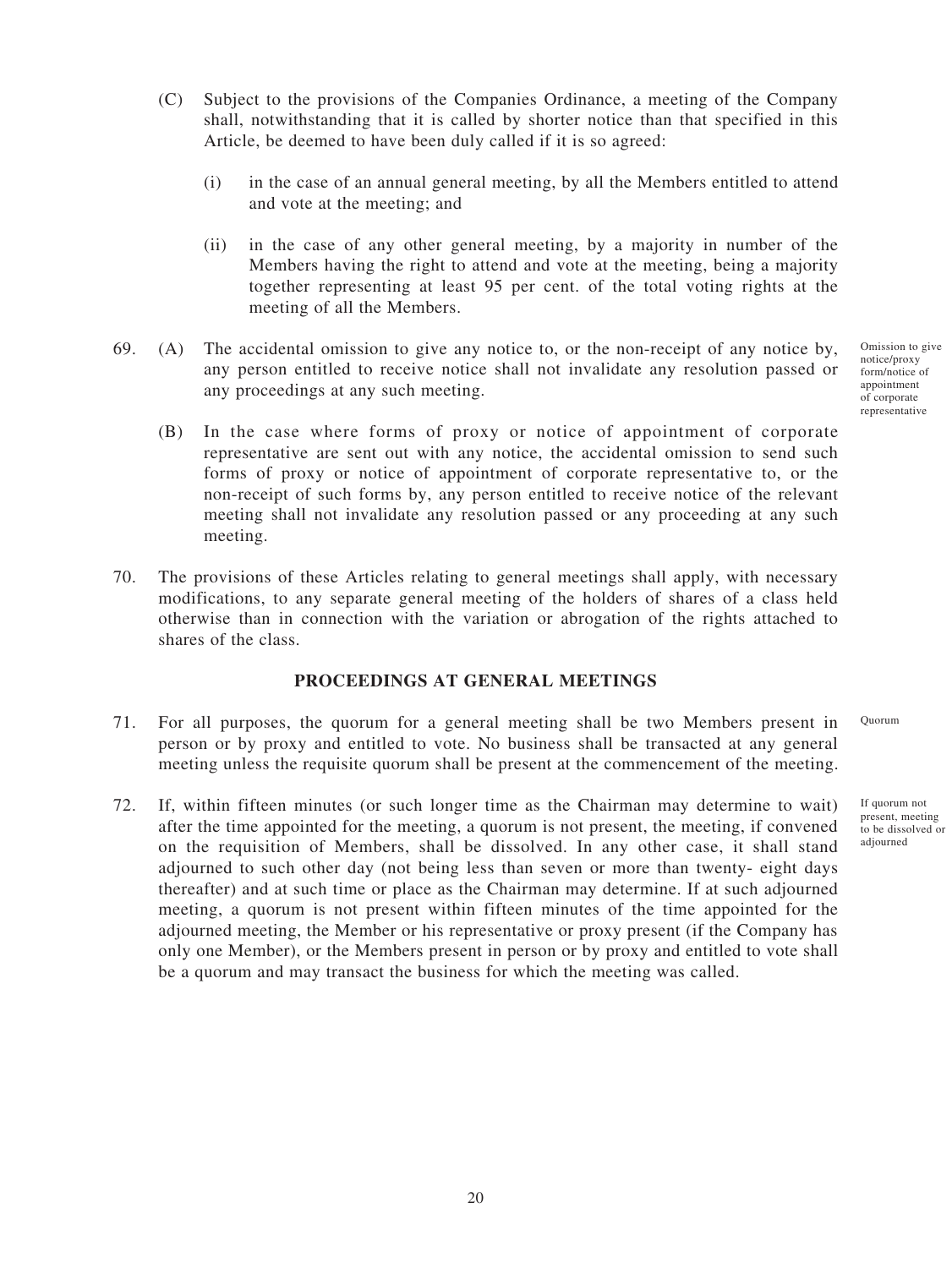Chairman of general meeting

- 73. The Chairman (if any) of the Board or, if he is absent or declines to take the chair at such meeting, the Deputy Chairman of the Board (if any) shall take the chair at every general meeting, or, if there be no such Chairman or Deputy Chairman, or, if at any general meeting neither of such Chairman or Deputy Chairman is present within fifteen minutes after the time appointed for holding such meeting, or both such persons decline to take the chair at such meeting, the Directors present shall choose one of their number as Chairman, and if no Director be present or if all the Directors present decline to take the chair or if the Chairman chosen shall retire from the chair, then the Members present shall choose one of their number to be Chairman. If there is more than one Deputy Chairman present at the meeting the right in the absence of the Chairman to preside at the meeting should be determined as between the Deputy Chairmen (if more than one) present by seniority in length of appointment or otherwise as resolved by the Directors.
- 74. The Chairman may, with the consent of any general meeting at which a quorum is present, and shall, if so directed by the meeting, adjourn any meeting from time to time and from place to place as the meeting shall determine. Whenever a meeting is adjourned for fourteen days or more, at least seven clear days' notice, specifying the place, the date and the hour of the adjourned meeting shall be given in the same manner as in the case of an original meeting but it shall not be necessary to specify in such notice the nature of the business to be transacted at the adjourned meeting. Save as aforesaid, no notice of an adjournment or of the business to be transacted at any adjourned meeting needs to be given nor shall any Member be entitled to any such notice. No business shall be transacted at an adjourned meeting other than the business which might have been transacted at the meeting from which the adjournment took place unless due notice thereof is given or such notice is waived in the manner prescribed by these Articles.
- 75. At any general meeting, a resolution put to the vote of the meeting shall be decided on a show of hands unless:
	- (A) a poll is required under the Listing Rules (in which event voting shall be by way of poll and no demand shall be required); or
	- (B) (before or on the declaration of the result of the show of hands or the withdrawal of any other demand for a poll) a poll is demanded by:
		- (i) the Chairman; or
		- (ii) at least five Members present in person or by proxy for the time being entitled to vote at the meeting; or
		- (iii) by any Member or Members present in person or by proxy and representing not less than 5 per cent. of the total voting rights of all the Members having the right to vote at the meeting; or
	- (C) (before, at or during the general meeting) a poll is directed orally or by notice in writing by the Communications Authority to be conducted upon any resolution put or to be put to the general meeting pursuant to Section 19(3) of Schedule 1 to the Broadcasting Ordinance.

Power to adjourn general meeting, notice and business of adjourned meeting

Voting to be by show of hands unless poll required of demanded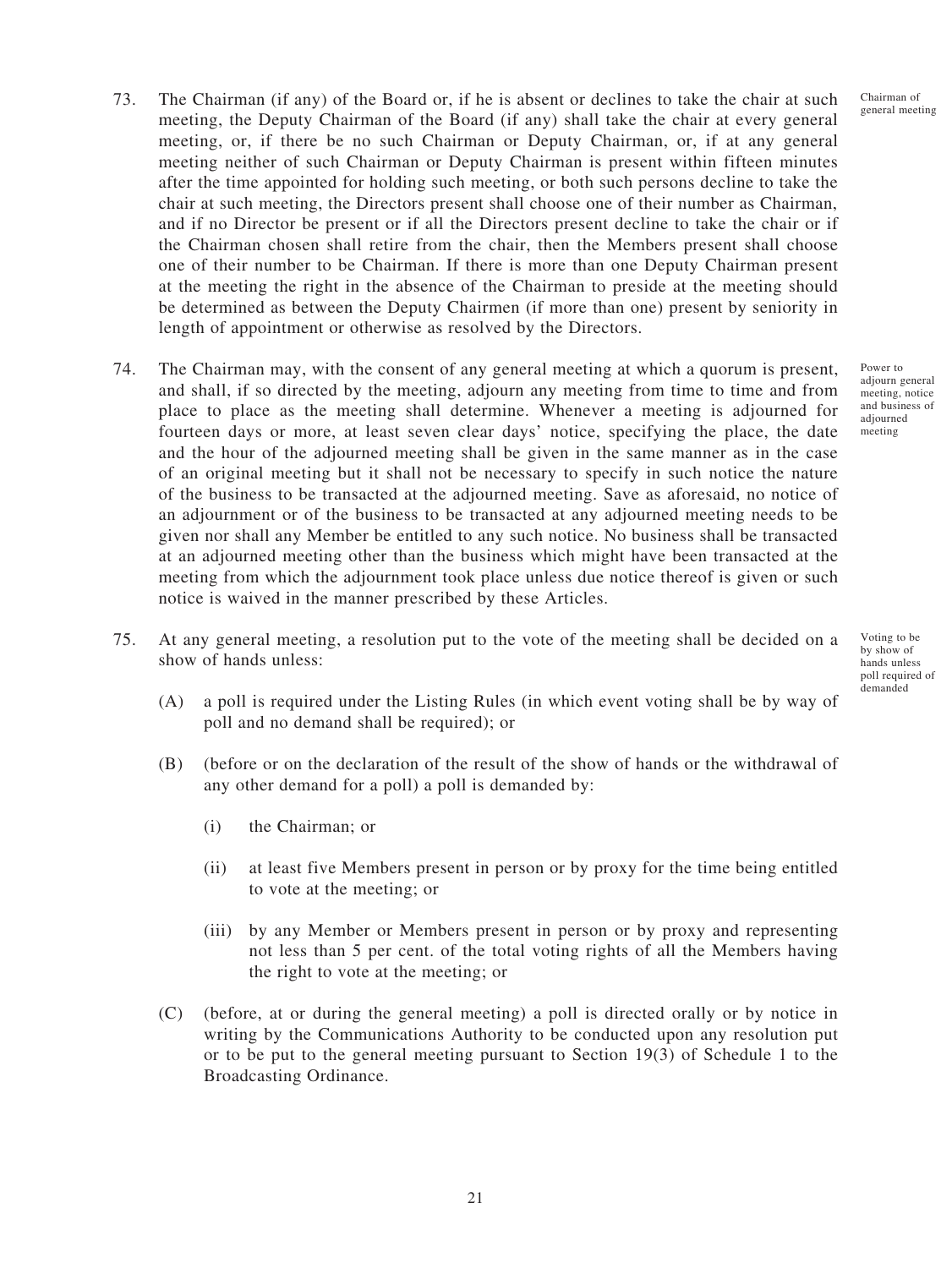Provided that if the Chairman, before or on the declaration of the result on a show of hands, knows from the proxies received by the Company that the result on a show of hands will be different from that on a poll, the Chairman shall demand a poll. Chairman must demand a poll

Unless a poll be so required, demanded or directed and (in the case of a demand or direction) the demand or direction is not withdrawn, a declaration by the Chairman that a resolution has on a show of hands been carried or carried unanimously, or by a particular majority, or lost, and an entry to that effect made in the book containing the minutes of the proceedings of the Company, shall be conclusive evidence of the fact without proof of the number or proportion of the votes recorded for or against such resolution. Recording of resolutions

- 76. If a poll is required, demanded or directed as aforesaid, it shall (subject as provided in Article 77) be taken in such manner (including the use of ballot or voting papers or tickets) and at such time and place, not being more than thirty days from the date of the meeting or adjourned meeting at or in respect of which the poll was demanded or directed, as the Chairman directs. No notice need be given of a poll not taken immediately. The result of the poll shall be adjusted to the extent required by the Broadcasting Ordinance and such result (as so adjusted) shall be deemed to be the resolution of the meeting at which the poll was demanded or directed. The demand or direction for a poll may be withdrawn, with the consent of the Chairman, at any time before the close of the meeting at which the poll was demanded or directed or the taking of the poll, whichever is the earlier. Poll
- 77. Any poll required or duly demanded or directed on the election of a Chairman of the meeting or on any question of adjournment shall be taken at the meeting and without adjournment.
- 78. In the case of an equality of votes, whether on a show of hands or on a poll, the Chairman of the meeting at which the show of hands takes place (where no poll is required, demanded or directed) or at or in respect of which the poll is required, demanded or directed, shall be entitled to a second or casting vote.
- 79. The requirement, demand or direction of a poll shall not prevent the continuance of a meeting for the transaction of any business other than the question on which a poll is required or has been demanded or directed.
- 80. If an amendment shall be proposed to any resolution under consideration but shall in good faith be ruled out of order by the Chairman, the proceedings shall not be invalidated by any error in such ruling. In the case of a resolution duly proposed as a Special Resolution no amendment thereto (other than a mere clerical amendment to correct a patent error) may in any event be considered or voted upon.
- 81. If:
	- (i) any objection shall be raised to the qualification of any voter or admissibility of any vote; or
	- (ii) any votes have been counted which ought not to have been counted or which might have been rejected; or

In what cases poll must be taken without adjournment

Chairman to have casting vote

Other business may proceed notwithstanding demand for poll

Amendment to resolutions

Objection to qualification of voter and error in couinting votes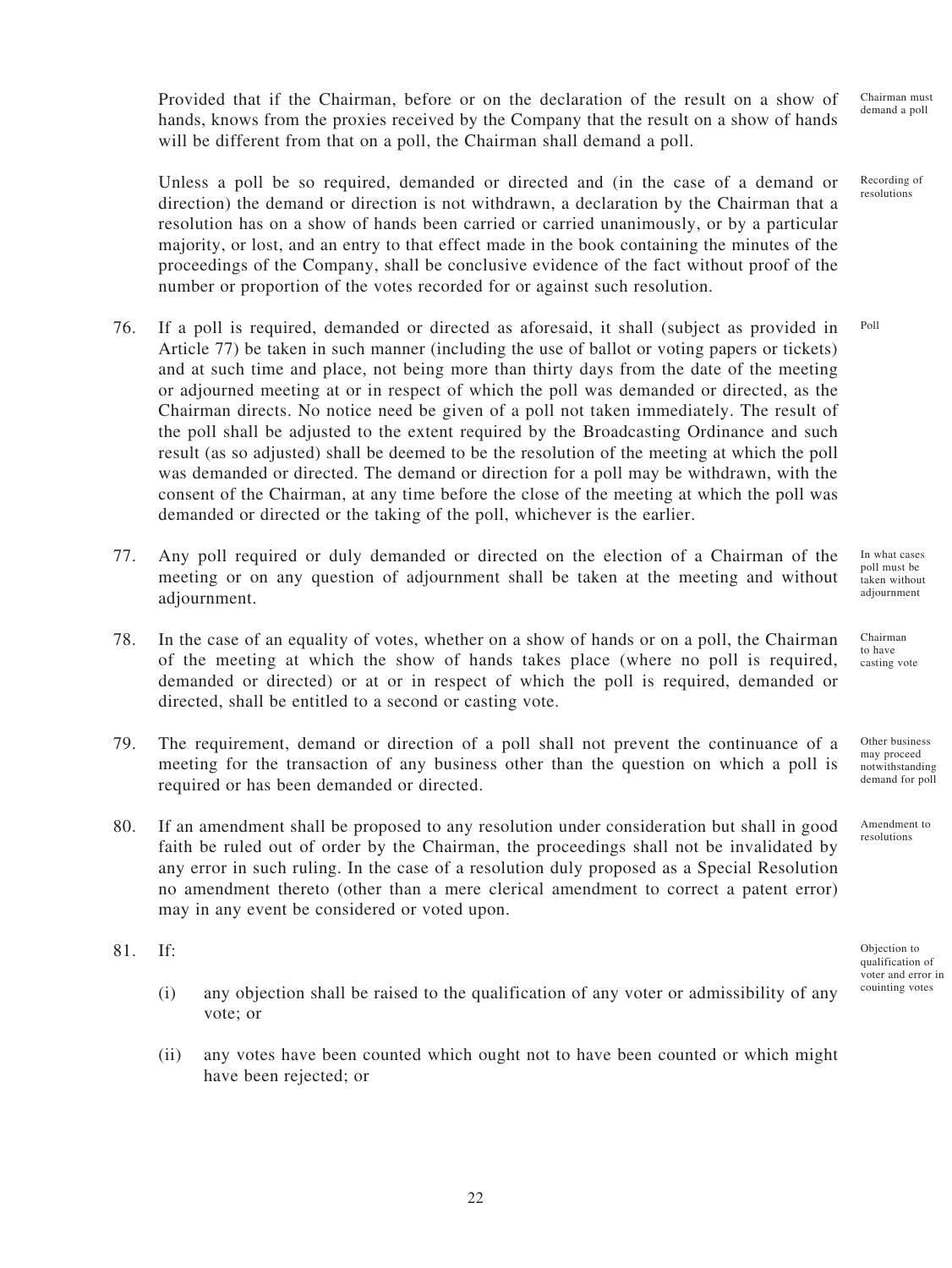(iii) any votes are not counted which ought to have been counted,

the objection or error shall not vitiate the decision of the meeting or an adjourned meeting on any resolution unless the same is raised or pointed out at the meeting or, as the case may be, the adjourned meeting at which the vote objected to is given or tendered or at which the error occurs. Any objection or error shall be referred to the Chairman and shall only vitiate the decision of the meeting on any resolution if the Chairman decides that the same may have affected the decision of the meeting. The decision of the Chairman on such matters and on any other dispute as to the admission, rejection or validity of any vote shall be final and conclusive.

82. Subject to the provisions of these Articles, no objection shall be raised to the qualification of any person exercising or purporting to exercise a vote or the admissibility of any vote except at the meeting or adjourned meeting at which the vote objected to is given or tendered, and every vote not disallowed at such meeting shall be valid for all purposes.

### **VOTES OF MEMBERS**

- 83. (A) Subject to the Broadcasting Ordinance, the provisions of the Statutes and the Listing Rules and any special rights, privileges or restrictions as to voting for the time being attached to any class or classes of shares, at any general meeting on a show of hands every Member who is present in person or by proxy shall have one vote. If a member appoints more than one proxy, the proxies so appointed are not entitled to vote on the resolution on a show of hands. On a poll every Member present in person or by proxy shall have one vote for every share of which he is the holder which is fully paid or credited as fully paid (but so that no amount paid or credited as paid on a share in advance of calls or instalments shall be treated for the purposes of this Article as paid on the share). On a poll a Member entitled to more than one vote need not use all his votes or cast all his votes in the same way.
	- (B) Where any Member is, under the Listing Rules, required to abstain from voting on any particular resolution or restricted to voting only for or only against any particular resolution, any votes cast by or on behalf of such Member in contravention of such requirement or restriction shall not be counted.
- 84. Subject to the Broadcasting Ordinance any person entitled under Article 63 to be registered as the holder of any shares may vote at any general meeting in respect thereof in the same manner as if he were the registered holder of such shares, provided that at least fourteen days before the time of the holding of the meeting or adjourned meeting (as the case may be) at which he proposes to vote, he shall satisfy the Directors of his right to be registered as the holder of such shares or the Directors shall have previously admitted his right to vote at such meeting in respect thereof.
- 85. Where there are joint registered holders of any share, any one of such persons may vote at any meeting, either personally or by proxy, in respect of such share as if he were solely entitled thereto; but if more than one of such joint holders be present at any meeting personally or by proxy, that one of the said persons so present whose name stands first in the Register in respect of such share shall alone be entitled to vote in respect thereof. Several executors or administrators of a deceased Member, and several trustees in bankruptcy or liquidators of a Member in whose name any share stands shall for the purposes of this Article be deemed joint holders thereof.

Votes in respect of deceased and bankrupt Members

Joint holders

Votes of Members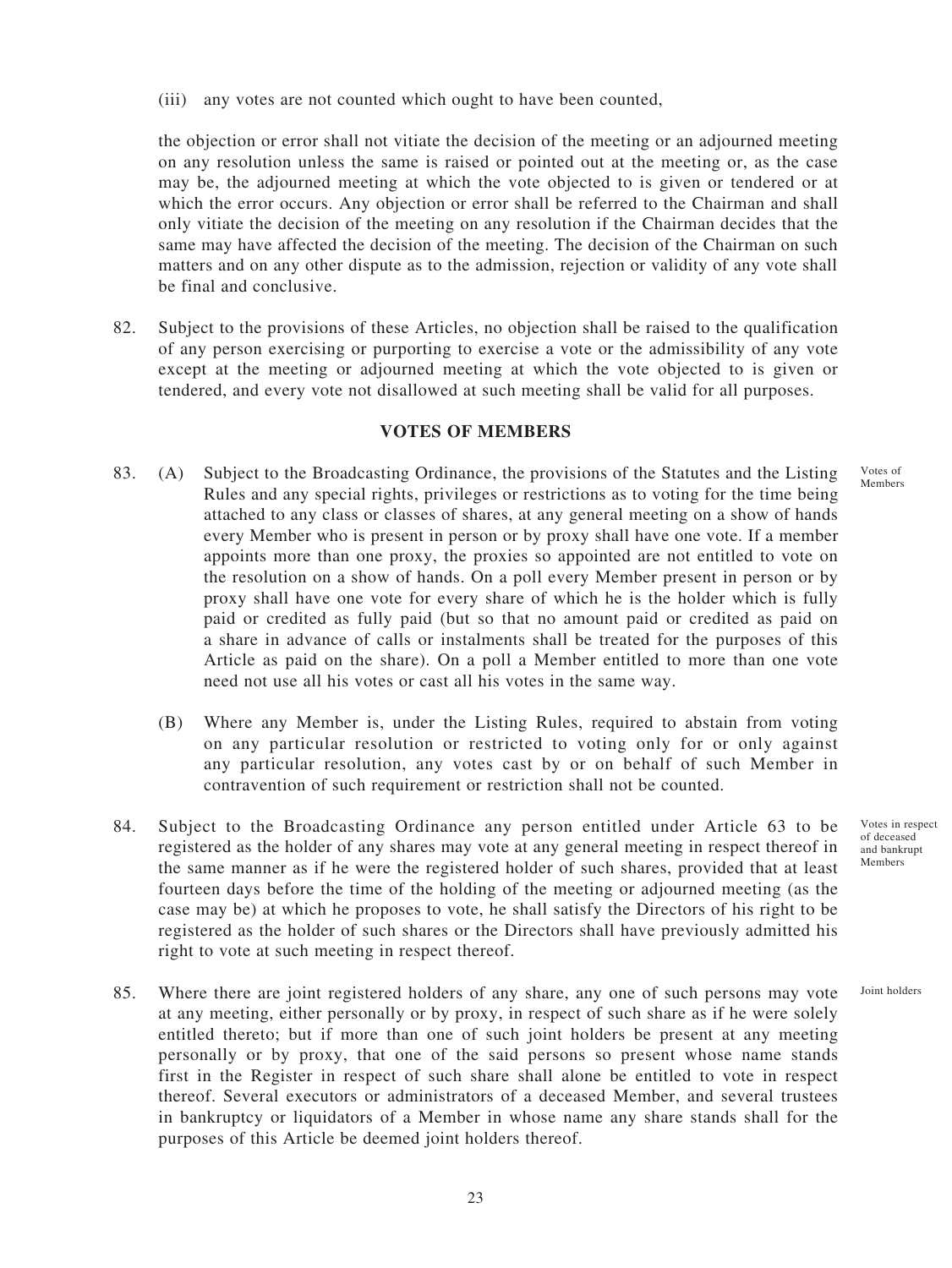- 86. A Member who is of unsound mind or in respect of whom an order has been made by any court having jurisdiction in lunacy may vote, whether on a show of hands or on a poll, by his committee, receiver, curator bonis or other person in the nature of a committee, receiver or curator bonis appointed by that court, and any such committee, receiver, curator bonis or other person may on a poll vote by proxy. Evidence to the satisfaction of the Directors of the authority of the person claiming to exercise the right to vote shall be delivered to such place or one of such places (if any) as is specified in accordance with these Articles for the deposit of instruments of proxy or, if no place is specified, at the Registered Office, not later than the latest time at which an instrument of proxy must, if it is to be valid for the meeting, be delivered.
- 87. Save as expressly provided in these Articles, no person other than a Member duly registered and who shall have paid everything for the time being due from him payable to the Company in respect of his shares shall be entitled to be present or to vote (save as proxy for another Member) personally or by proxy, or to be reckoned in the quorum, at any general meeting.

### **PROXIES**

- 88. Subject to Article 89, any Member entitled to attend and vote at a meeting of the Company or a meeting of the holders of any class of shares in the Company shall be entitled to appoint up to two individuals as his proxies to attend and vote instead of him. A proxy need not be a Member. Subject to Articles 89, a Member may not appoint more than two proxies to attend on the same occasion.
- 89. If a clearing house or its nominee(s) is a Member, it may by resolution of its directors or other governing body, or otherwise in accordance with its constitutional documents, authorise such person or persons as it thinks fit to act as its proxy or proxies at any meeting of the Company or at any meeting of any class of Members provided that, if more than one person is so authorised, the proxy forms shall specify the number and class of shares in respect of which each such person is so authorised. A person so authorised will be deemed to have been duly authorised without any need to produce any documents of title, notarised authorisation and/or further evidence for substantiating the fact that he is duly authorised and will be entitled to exercise the same powers on behalf of the clearing house (or its nominee or nominees) which he represents as that clearing house (or its nominee or nominees) could exercise if it were an individual Member.
- 90. The instrument appointing a proxy shall be in writing under the hand of the appointor or of his attorney duly authorised in writing, or, if the appointor is a corporation, either under seal or under the hand of an officer or attorney duly authorised.
- 91. The Directors may, unless they are satisfied that a person purporting to act as proxy is the person named in the relevant instrument for his appointment and the validity and authenticity of the signature of his appointor, decline such person's admission to the relevant meeting and/or reject his vote or demand for a poll and no Member who may be affected by any exercise by the Directors of their power in this connection shall have any claim against the Directors or any of them nor may any such exercise by the Directors of their powers invalidate the proceedings of the meeting in respect of which they were exercised or any resolution passed or defeated at such meeting.

24

Instrument appointing proxy to be in writing

Admissibility of proxy votes

Votes of Member of unsound mind

Qualification for voting

Proxies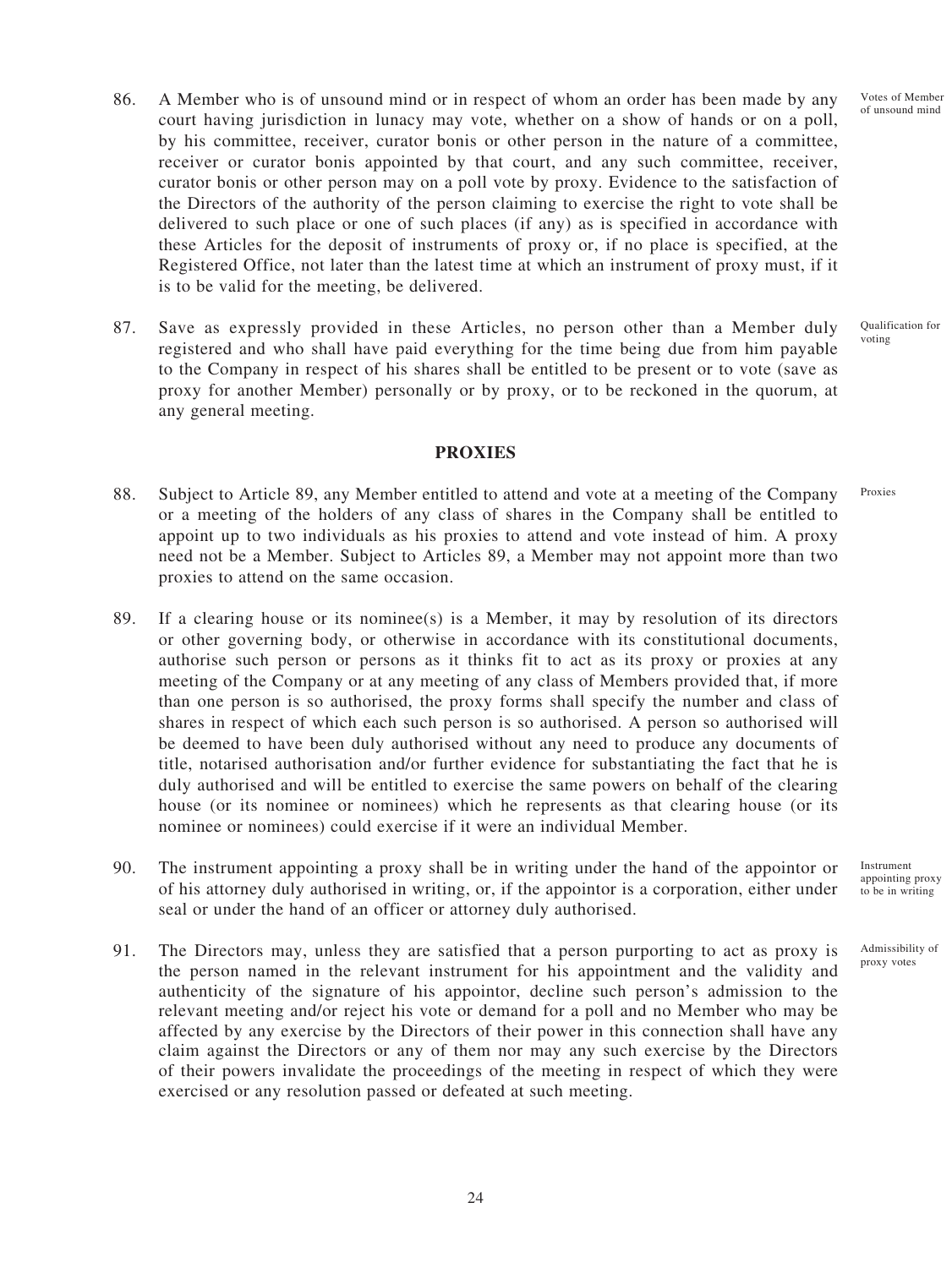- 92. The instrument appointing a proxy and the power of attorney or other authority, if any, under which it is signed or a notarially certified copy of that power or authority shall be deposited at such place or one of such places (if any) as is specified in the notice of meeting or in the instrument of proxy issued by the Company (or, if no place is specified, at the Registered Office), or delivered electronically to the Company in the manner specified by the Company (if applicable), not less than 48 hours before the time for holding the meeting or adjourned meeting or poll (as the case may be) at which the person named in such instrument proposes to vote; or, in the case of a poll to be taken more than 48 hours after it is demanded, not less than 24 hours before the time appointed for the taking of the poll; and in default the instrument of proxy shall not be treated as valid. No instrument appointing a proxy shall be valid after the expiration of twelve months from the date of its execution, except at an adjourned meeting or on a poll required, demanded or directed at a meeting or an adjourned meeting in a case where the meeting was originally held within twelve months from such date. Delivery of an instrument appointing a proxy shall not preclude a Member from attending and voting in person at the meeting or upon the poll concerned and, in such event, the instrument appointing a proxy shall be deemed to be revoked.
- 93. Every instrument of proxy, whether for a specified meeting or otherwise, shall be in such form as the Board may from time to time approve, provided that such form shall be such as to enable the Member, according to his intentions, to instruct the proxy to vote in favour of or against (or, in default of instructions, to exercise his discretion as to voting in respect of) each resolution dealing with any relevant business. Form of proxy
- 94. The instrument appointing a proxy to vote at a general meeting shall:
	- (i) be deemed to confer authority upon the proxy to demand or join in demanding a poll and to vote on any resolution (or amendment thereto) put to the meeting for which it is given as the proxy thinks fit; and
	- (ii) unless the contrary is stated therein, be valid as well for any adjournment of the meeting as for the meeting to which it relates and any poll arising from such meeting or adjourned meeting.
- 95. A vote given in accordance with the terms of an instrument of proxy or by the duly authorised representative of a corporation shall be valid notwithstanding the previous death or insanity of the principal or revocation (other than deemed revocation under Article 92) of the proxy or power of attorney or other authority under which the proxy was executed or the transfer of the share in respect of which the proxy is given, provided that no notice in writing of such death, insanity, revocation or transfer as aforesaid shall have been received by the Company at the Registered Office, or at such other place as is referred to in Article 92, at least twenty four hours before the commencement of the meeting or adjourned meeting at which the proxy is used; or in the case of a poll taken more than 48 hours after it is demanded, before the time appointed for the taking of the poll.

Appointment of proxy must be deposited

Authority under instrument appointing proxy

When vote by proxy valid though authority revoked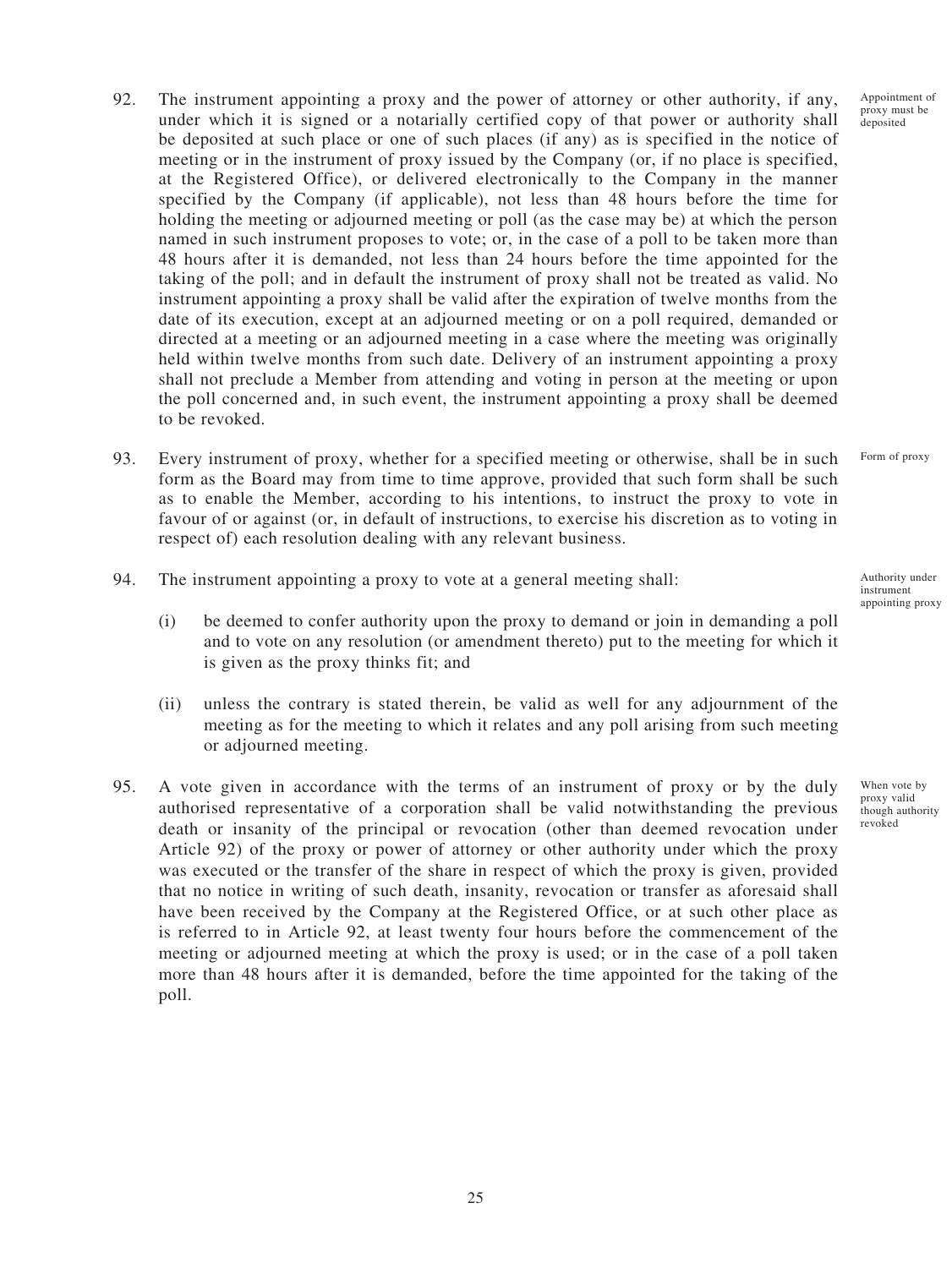#### **CORPORATE REPRESENTATIVES**

- 96. (A) Without prejudice to paragraph (B) of this Article, any corporation which is a Member may, by resolution of its directors or other governing body or by power of attorney, or otherwise in accordance with its constitutional documents, authorise any person as it thinks fit to act as its representative at any meeting of the Company or of any class of Members, and the person so authorised shall be entitled to exercise the same powers on behalf of the corporation which he represents as that corporation could exercise if it were an individual Member.
	- $(B)$  If a clearing house or its nominee(s) is a Member, it may by resolution of its directors or other governing body, or otherwise in accordance with its constitutional documents, authorise such person or persons as it thinks fit to act as its representative or representatives at any meeting of the Company or at any meeting of any class of Members provided that, if more than one person is so authorised, the authorisation shall specify the number and class of shares in respect of which each such person is so authorised. A person so authorised shall be deemed to have been duly authorised without any need to produce any documents of title, notarised authorisation and/or further evidence for substantiating the fact that he is duly authorised and shall be entitled to exercise the same powers on behalf of the clearing house (or its nominee or nominees) which he represents as that clearing house (or its nominee or nominees) could exercise if it were an individual Member.
	- (C) References in these Articles to a Member present in person (or voting personally) at a meeting shall, unless the context otherwise requires, include a corporation which is a Member represented at the meeting by its duly authorised representative.
- 97. Unless the Directors, or any officer appointed by the Directors to consider the matter, agree otherwise, an appointment of a corporate representative shall not be valid as against the Company unless a copy of the resolution of the directors or other governing body of the Member authorising the appointment of the corporate representative or a form of notice of appointment of corporate representative issued by the Company for such purpose or a copy of the relevant power of attorney, together with an up-to-date copy of the Member's constitutional documents and a list of directors or members of the governing body of the Member as at the date of such resolution (or, as the case may be, notice or power of attorney), in each case certified by a director, secretary or a member of the governing body of that Member and notarised (or, in the case of a form of notice of appointment issued by the Company as aforesaid, completed and signed in accordance with the instructions thereon or in the case of a power of attorney a notarised copy of the relevant authority under which it was signed), shall have been deposited at such place or one of such places (if any) as is specified in the notice of meeting or in the form of proxy issued by the Company as aforesaid (or, if no place is specified, at the Registered Office) not less than 48 hours before the time for holding the meeting or adjourned meeting or poll (as the case may be) at which the corporate representative proposes to vote; or, in the case of a poll to be taken more than 48 hours after it is demanded, not less than 24 hours before the time appointed for the taking of the poll.

Corporations acting by representative at meetings

Notice of appointment of corporate representative must be delivered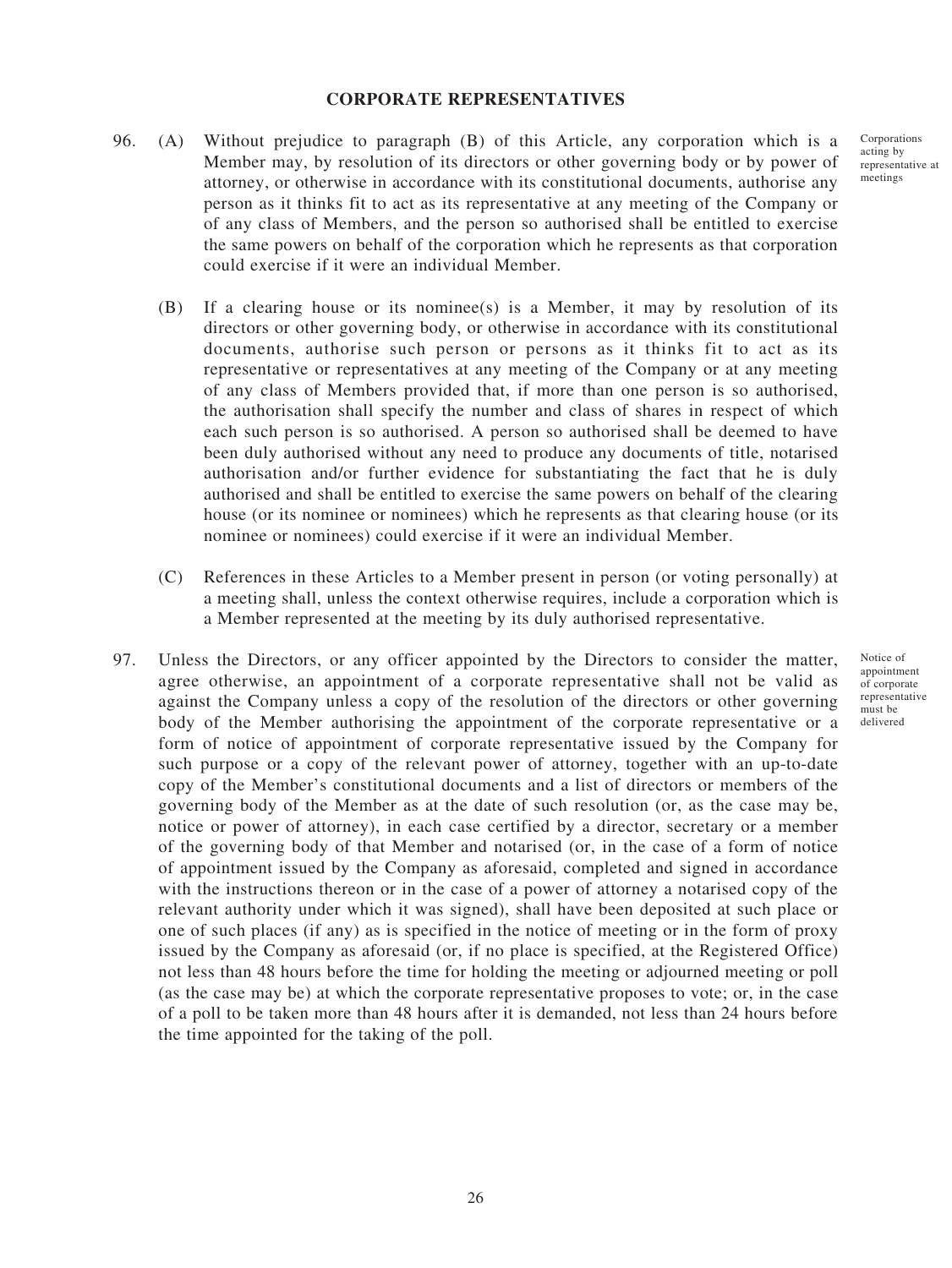- 98. No appointment of a corporate representative shall be valid unless it names the person authorised to act as the appointor's representative and the appointor is named. The Directors may, unless they are satisfied that a person purporting to act as a corporate representative is the person named in the relevant instrument for his appointment and the validity and authenticity of the signature of his appointor, decline such person's admission to the relevant meeting and/or reject his vote or demand for a poll and no Member who may be affected by any exercise by the Directors of their power in this connection shall have any claim against the Directors or any of them nor may any such exercise by the Directors of their powers invalidate the proceedings of the meeting in respect of which they were exercised or any resolution passed or defeated at such meeting.
- 99. The provisions of Articles 93 to 95 shall have effect subject to the provisions of the Companies Ordinance.

#### **DIRECTORS**

- 100. (A) The number of Directors shall not be less than two. There shall be no maximum number of Directors. The Company in general meeting may from time to time fix and may from time to time by ordinary resolution increase or reduce the maximum and minimum number of Directors but so that the number of Directors shall not be fewer than two.
	- (B) A Director shall not be required to hold any qualification shares, but shall nevertheless be entitled to attend and speak at all general meetings of the Company and all meetings of any class of Members.
	- (C) The composition of the Board and the identity of principal officers of the Company and the participation by Directors or principal officers in the direction of the Company shall be in compliance with any requirements from time to time of the Broadcasting Ordinance as regards any required majority or proportion of the Board and/or such officers and/or particular Directors or officers satisfying residency requirements and/or as regards participation in the direction of the Company and/or as regards any other relevant provisions of the Broadcasting Ordinance which may be in force from time to time.
- 101. Every Director and principal officer of the Company shall on or before his appointment, and during his employment if and when requested by the Board of Directors so to do, furnish to the Company such information regarding his nationality, residence, business and other occupations, employment or appointments by any other person or persons, firm, company or organisation and all such other information as the Company may deem necessary or requisite in order to determine whether or not such Director or officer is a disqualified person within the meaning of Section 2(1) of the Broadcasting Ordinance and/or whether by reason of his holding office in the Company, the Company would be in contravention of the provisions of the Broadcasting Ordinance and shall further notify the Company in writing as soon as he is aware of any change in such information.

Admissibility of corporate representative vote

No prejudice to Companies **Ordinance** 

Number of Directors. No qualification shares for **Directors** 

Provision of information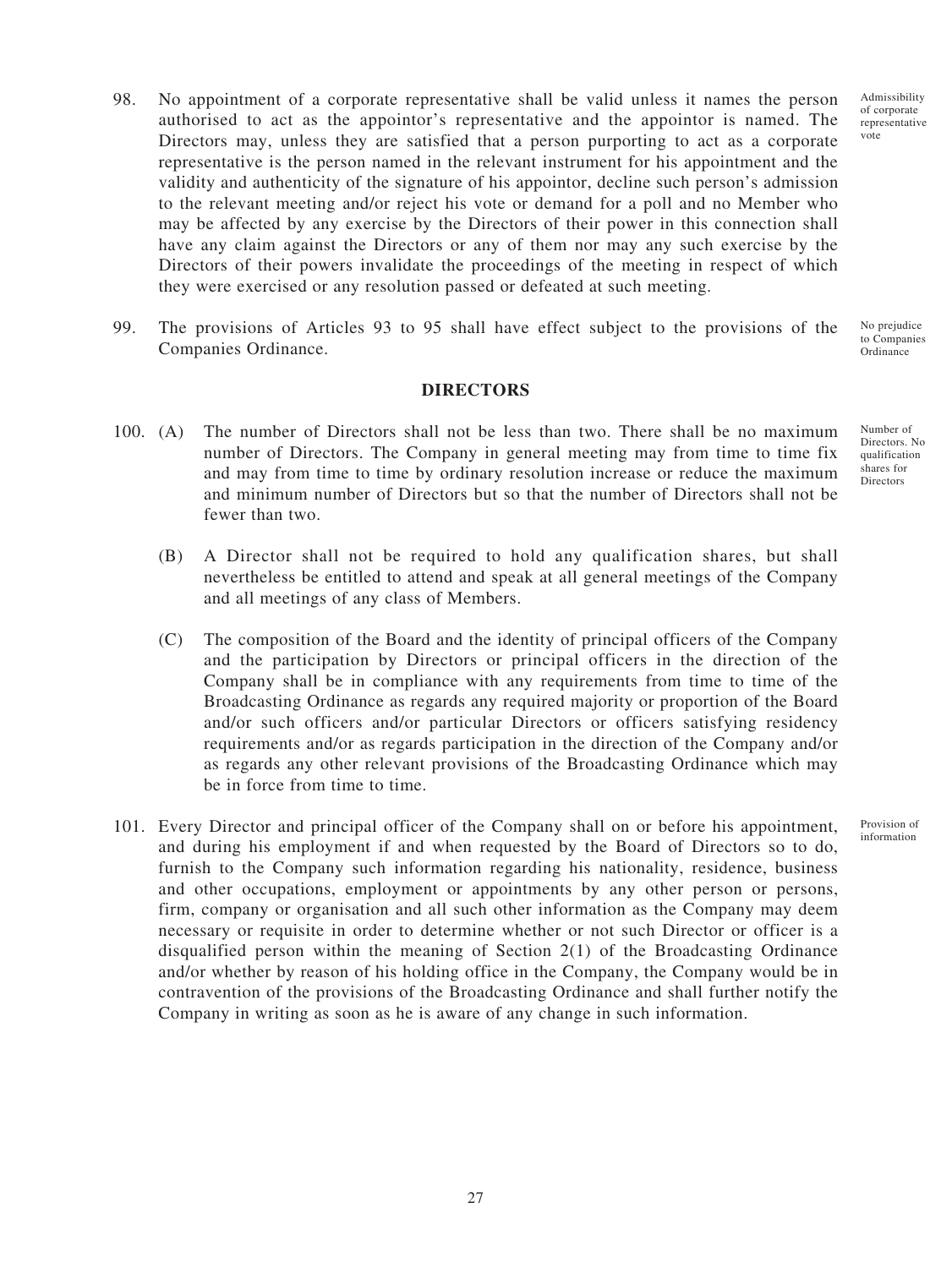- 102. The Directors shall be entitled to receive by way of ordinary remuneration for their services as Directors such sum as shall from time to time be determined by the Company in general meeting or by the Board with the prior authorisation of the Company in general meeting, such sum (unless otherwise directed by the resolution by which it is voted) to be divided amongst the Directors in such proportions and in such manner as they may agree, or failing agreement, equally, except that in such event any Director holding office for less than the whole of the relevant period in respect of which the ordinary remuneration is paid shall only rank in such division in proportion to the time during such period for which he has held office. The foregoing provisions shall not apply to a Director who holds any salaried employment or office in the Company except in the case of sums paid or payable in respect of Directors' fees.
- 103. The Directors shall also be entitled to be repaid all travelling, hotel and other expenses reasonably incurred by them respectively in or about the performance of their duties as Directors, including their expenses of travelling to and from Directors' meetings, committee meetings or general meetings or otherwise incurred whilst engaged on the business of the Company or in the discharge of their duties as Directors.
- 104. The Directors may grant special remuneration to any Director who shall perform or has performed any special or extra services to or at the request of the Company. Such special remuneration may be made payable to such Director in addition to or in substitution for his ordinary remuneration as a Director, and may be made payable by way of salary, commission, bonus or participation in profits or otherwise as may be arranged.
- 105. Notwithstanding Articles 102, 103 and 104 or any other provision of these Articles, the remuneration of a Managing Director, Joint Managing Director, Deputy Managing Director or an Executive Director or a Director appointed to any other office in the management of the Company may from time to time be fixed by the Directors and may be by way of salary, commission, bonus, participation in profits or share option schemes or similar arrangements or otherwise or by all or any of those modes and with such other benefits (including pension and/or gratuity and/or other benefits on retirement or on death or disability) and allowances as the Directors may from time to time decide. Such remuneration shall be in addition to his ordinary remuneration as a Director.
- 106. Payments to any Director or past Director of any sum by way of compensation for loss of office or as consideration for or in connection with his retirement from office (not being a payment to which the Director or past Director is contractually or statutorily entitled) must be approved by the Company in general meeting in accordance with the Companies Ordinance.
- 107. No Director shall be required to vacate office or be ineligible for re-election or reappointment as a Director, and no person shall be ineligible for appointment as a Director, by reason only of his having attained any particular age.

Directors' expenses

Special remuneration

Remuneration of Directors, etc.

compensation for loss of office

Payments for

No automatic retirement on ground of age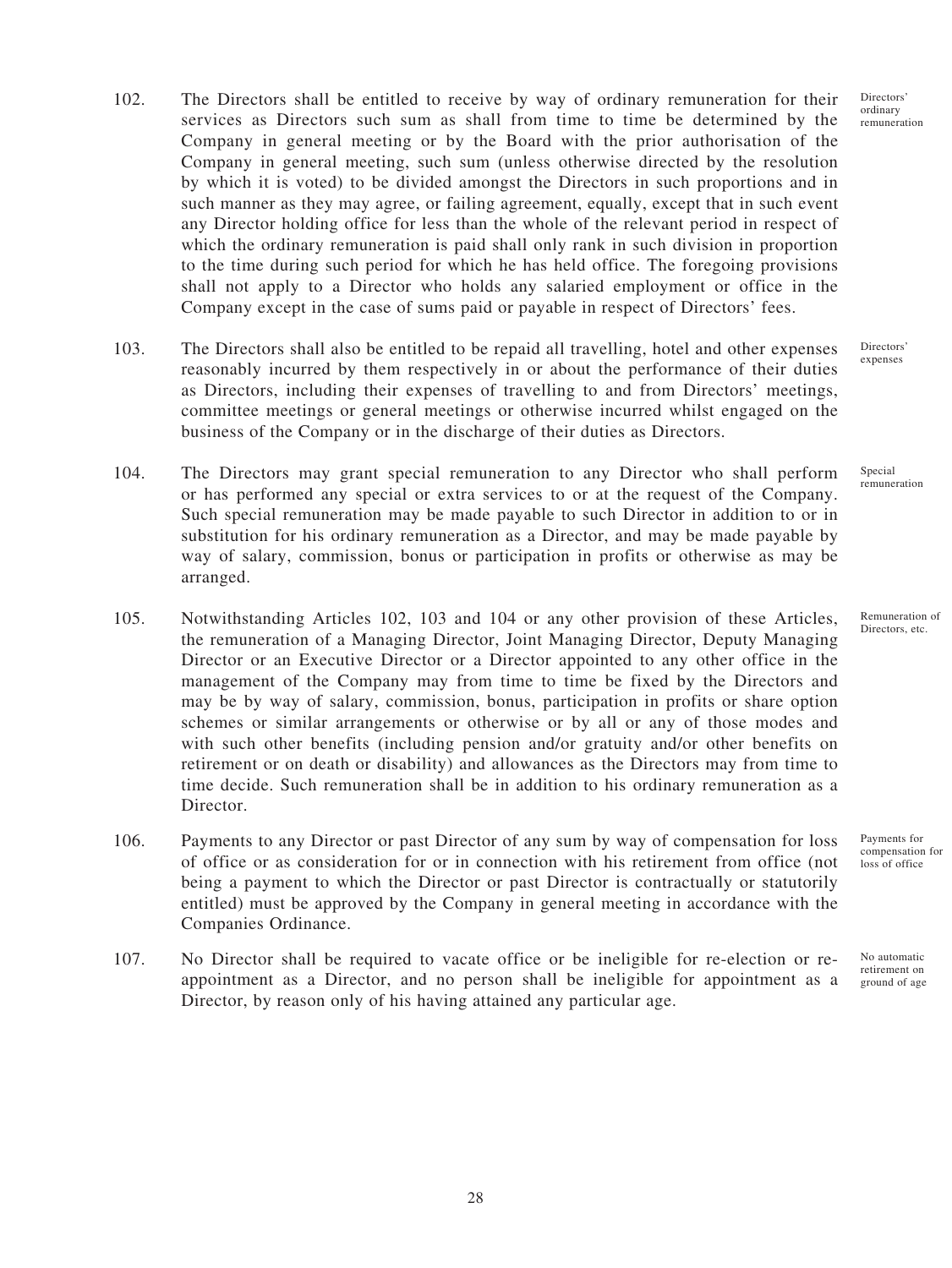#### **ALTERNATE DIRECTORS**

- 108. A Director (other than an alternate Director) may at any time, by notice in writing signed by him delivered to the Registered Office or at a meeting of the Board, appoint any person (including another Director) to act as alternate Director in his place during his absence and may in like manner at any time determine such appointment. If such person is not another Director, such appointment (unless previously approved by the Directors) shall have effect only upon and subject to being so approved. No alternate Director shall be appointed where such appointment would result in the Company being in contravention of the Broadcasting Ordinance. The appointment of an alternate Director shall determine on the happening of any event which were he a Director, would cause him to vacate such office or if his appointor ceases to be a Director. An alternate Director may act as alternate to more than one Director.
- 109. (A) An alternate Director shall (subject to his giving to the Company an address, telephone and facsimile number within Hong Kong and/or an electronic mail address and except when absent from Hong Kong) be entitled (in addition to his appointor) to receive and (in lieu of his appointor) to waive notices of meetings of the Board and shall be entitled to attend and vote as a Director at any such meeting at which the Director appointing him is not personally present and generally at such meeting to perform all the functions of his appointor as a Director and, for the purposes of the proceedings at such meeting, the provisions of these presents shall apply as if he (instead of his appointor) were a Director. If he shall be himself a Director or shall attend any such meeting as an alternate for more than one Director, his voting rights shall be cumulative. If his appointor is for the time being absent from Hong Kong or otherwise not available or unable to act, his signature to any resolution-in-writing of the Directors shall be as effective as the signature of his appointor. His attestation of the affixing of the Seal shall be as effective as the signature and attestation of his appointor. An alternate Director shall not, save as aforesaid or as otherwise expressly provided in these Articles, have power to act as a Director nor shall he be deemed to be a Director for the purposes of these Articles.
	- (B) An alternate Director shall be entitled to contract and be interested in and benefit from contracts or arrangements or transactions and to be repaid expenses and to be indemnified to the same extent mutatis mutandis as if he were a Director, but he shall not be entitled to receive from the Company in respect of his appointment as alternate Director any remuneration except only such part (if any) of the ordinary remuneration otherwise payable to his appointor as such appointor may by notice in writing to the Company from time to time direct.
	- (C) A certificate by a Director (including for the purpose of this paragraph (C) an alternate Director) or the Secretary that a Director (who may be the one signing the certificate) was at the time of a resolution of the Directors absent from Hong Kong or otherwise not available or unable to act or has not supplied an address, telephone and facsimile number within Hong Kong and/or an electronic mail address for the purposes of giving of notice to him shall in favour of all persons without express notice to the contrary, be conclusive of the matter so certified.

Power of alternate Directors

Certificate by Director or Secretary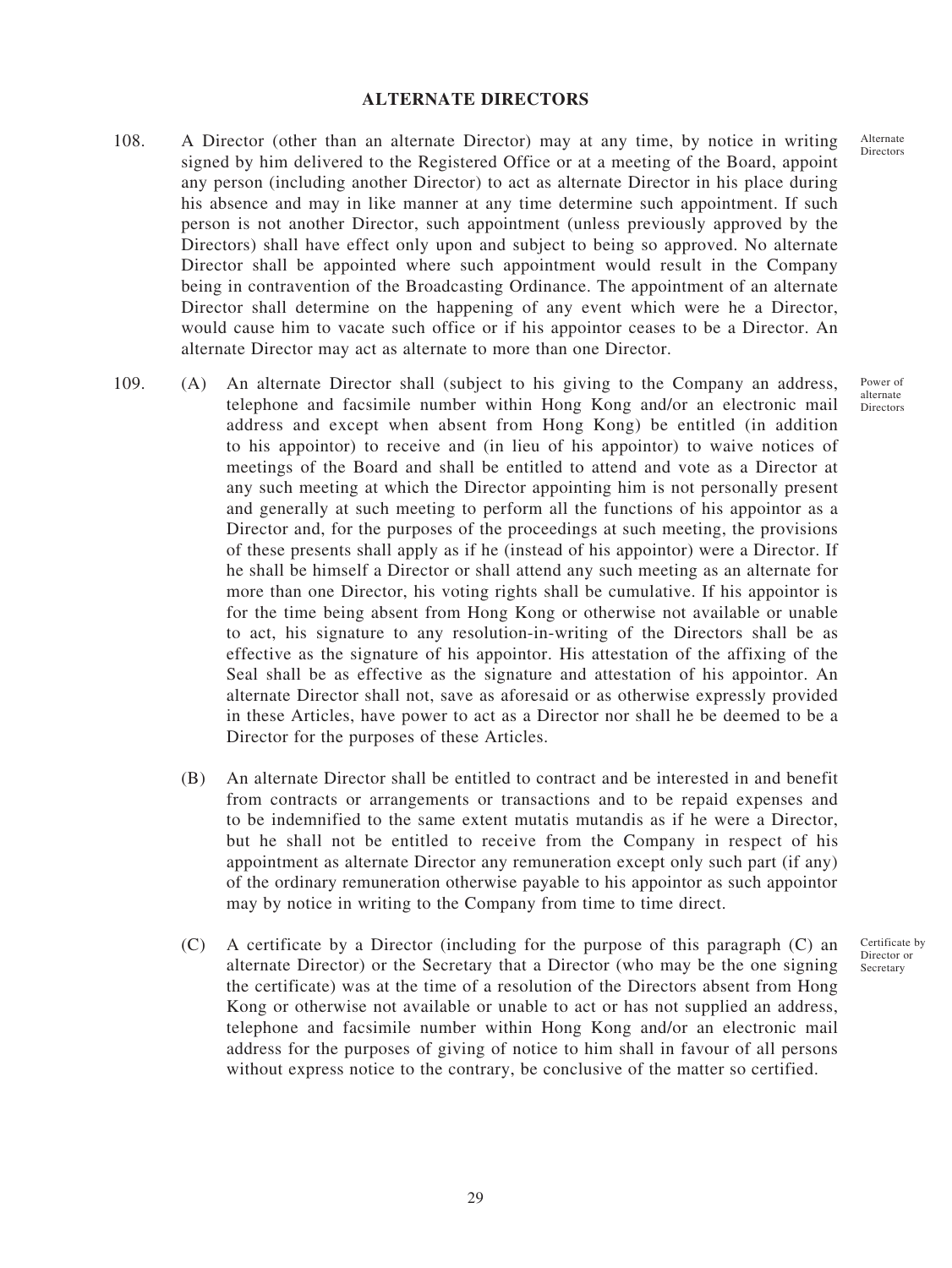#### **DIRECTORS' INTERESTS**

- 110. (A) Subject to the Statutes, a Director may hold any other office or place of profit with the Company (except that of Auditor) in conjunction with his office of Director for such period and upon such terms as the Directors may determine, and may be paid such extra remuneration therefor (whether by way of salary, commission, participation in profits or otherwise) as the Directors may determine, and such extra remuneration shall be in addition to any remuneration provided for, by or pursuant to any other Article.
	- (B) A Director may act by himself or his firm in a professional capacity for the Company (otherwise than as Auditor) and he or his firm shall be entitled to remuneration for professional services as if he were not a Director.
	- (C) A Director may be or become a director or other officer of, or otherwise interested in, any company promoted by the Company or any other company in which the Company may be interested, and shall not be liable to account to the Company or the Members for any remuneration, profit or other benefit received by him as a director or officer of or from his interest in such other company. The Directors may also cause the voting power conferred by the shares in any other company held or owned by the Company to be exercised in such manner in all respects as they think fit, including the exercise thereof in favour of any resolution appointing the Directors or any of them to be directors or officers of such other company, or voting or providing for the payment of remuneration to the directors or officers of such other company.
	- (D) A Director shall not vote or be counted in the quorum on any resolution of the Directors concerning his own appointment as the holder of any office or place of profit with the Company or any other company in which the Company is interested (including the arrangement or variation of the terms thereof, or the termination thereof).
	- (E) Subject to the Companies Ordinance and the next paragraph of this Article, no Director or proposed or intended Director shall be disqualified by his office from contracting with the Company, either with regard to his tenure of any office or place of profit or as vendor, purchaser or in any other manner whatsoever, nor shall any contract with regard thereto or any other contract or arrangement in which any Director is in any way interested be liable to be avoided, nor shall any Director so contracting or being so interested be liable to account to the Company or the Members for any remuneration, profit or other benefits realised by any such contract or arrangement, by reason only of such Director holding that office or the fiduciary relationship thereby established.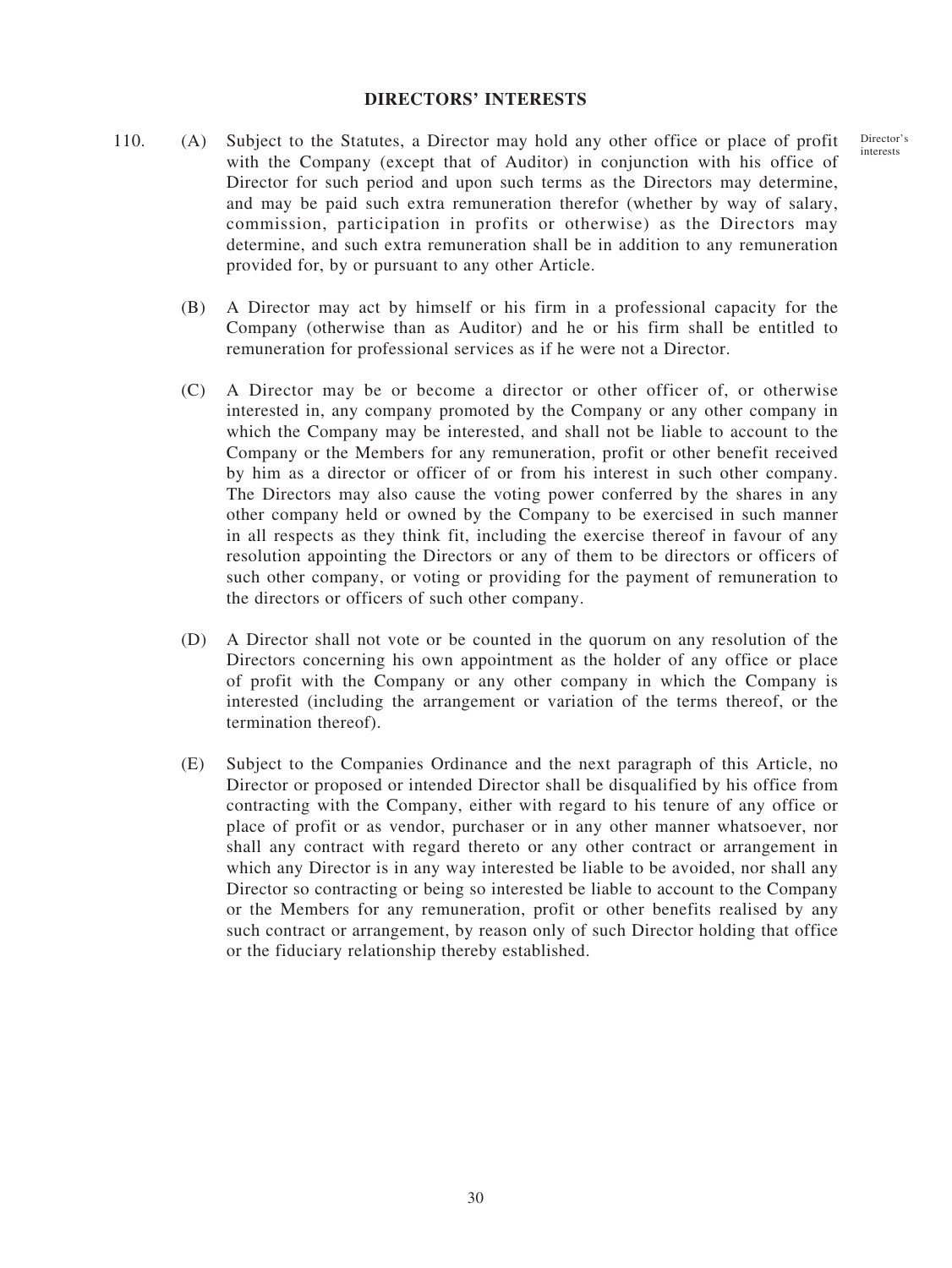- (F) If a Director or any of his connected entities is in any way, whether directly or indirectly, interested in a transaction, arrangement or contract, or a proposed transaction, arrangement or contract, with the Company that is significant in relation to the Company's business, and the interest of the Director or the connected entity (as the case may be) is material, the Director shall declare the nature and extent of such interest in accordance with:
	- (i) Sections 536 to 538 of the Companies Ordinance and these Articles; and
	- (ii) any requirements prescribed by the Company for the declarations of interests of Directors in force from time to time.
- (G) A Director shall not vote (nor shall he be counted in the quorum) on any resolution of the Directors approving any transaction, arrangement or contract with the Company or any proposal relating to any of the aforesaid ("Proposal") in which he or any of his close associates (and if required by the Listing Rules, his other associates) has a material interest, and if he shall do so his vote shall not be counted (nor shall he be counted in the quorum for that resolution), but subject to any rules prescribed by the Stock Exchange from time to time, this prohibition shall not apply and a Director may vote (and be counted in the quorum) in respect of any resolution concerning any one or more of the following matters:
	- (i) any Proposal for the giving by the Company of any security or indemnity to the Director or any of his close associates in respect of money lent or obligation incurred or undertaken by him or any of them at the request of or for the benefit of the Company or any of its subsidiaries;
	- (ii) any Proposal for the giving by the Company of any security or indemnity to a third party in respect of a debt or obligation of the Company or any of its subsidiaries for which the Director or any of his close associates (and if required by the Listing Rules, his other associates) has assumed responsibility in whole or in part and whether alone or jointly under a guarantee or indemnity or by the giving of security;
	- (iii) any Proposal by the Director to subscribe for shares or debentures or other securities of the Company to be issued pursuant to any offer or invitation to the Members or debenture or securities holders of the Company or to the public which does not provide the Director any special privilege not accorded to any other Members or debenture or securities holders of the Company or to the public;
	- (iv) any Proposal concerning an offer of the shares or debentures or other securities of or by the Company or any other company which the Company may promote or be interested in for subscription or purchase where the Director or any of his close associates (and if required by the Listing Rules, his other associates) is or is to be interested as a participant in the underwriting or sub-underwriting of the offer;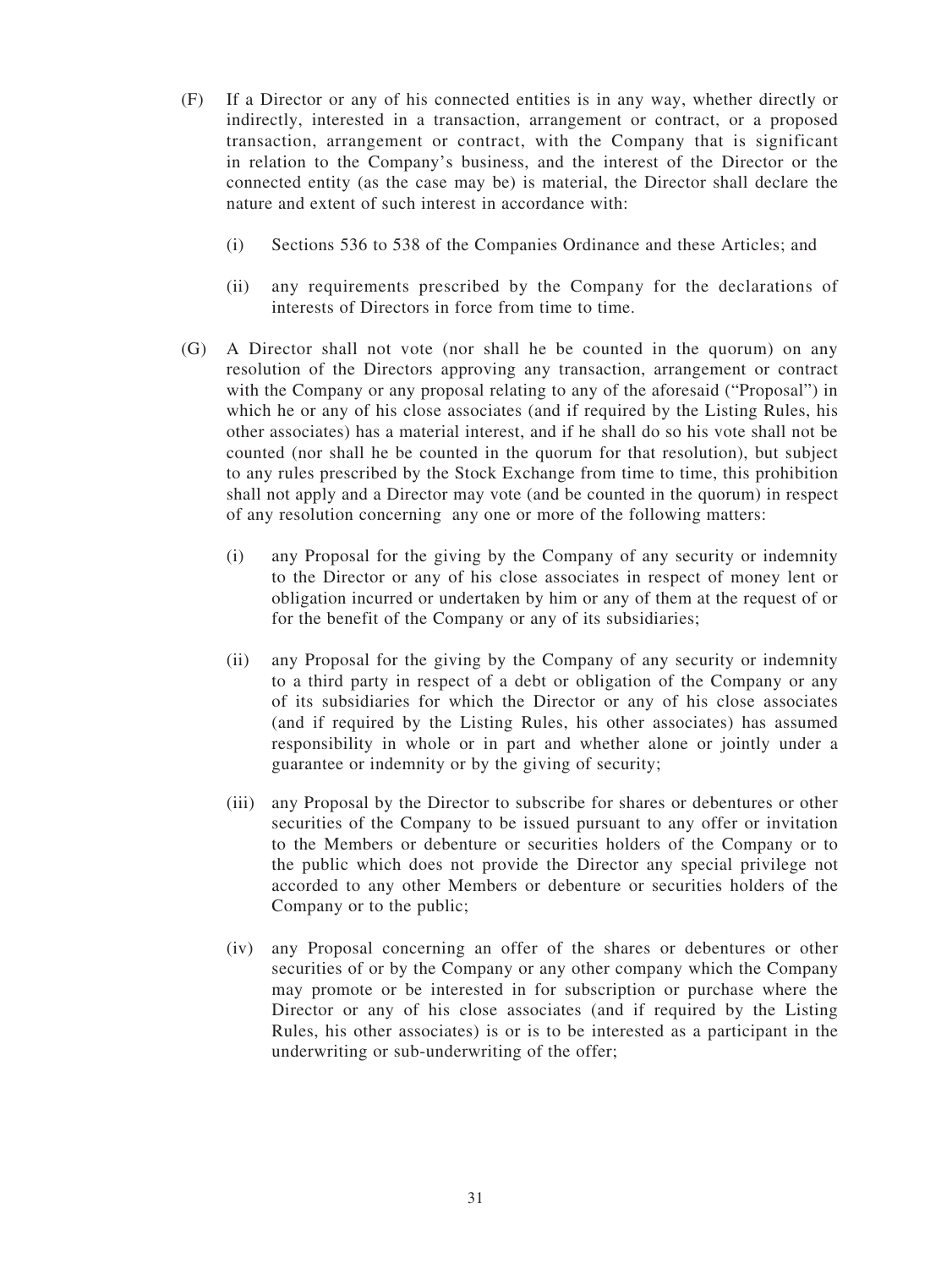- (v) any Proposal in which the Director or any of his close associates (and if required by the Listing Rules, his other associates) is interested, in the same manner as other holders of shares or debentures or other securities of the Company, by virtue only of his/their interest in shares or debentures or other securities of the Company;
- (vi) any Proposal concerning the benefit of employees of the Company or its subsidiaries including the adoption, modification or operation of a pension fund or retirement, death or disability benefits scheme which relates both to Directors, their close associates (and if required by the Listing Rules, their other associates) and employees of the Company and/or of any of its subsidiaries and does not give the Director or any of his close associates (and if required by the Listing Rules, his other associates), as such any privilege or advantage not generally accorded to the class of persons to which such scheme or fund relates:
- (vii) any Proposal concerning the benefit of employees of the Company or its subsidiaries including the adoption, modification or operation of any employees' share scheme or any share incentive or share option scheme under which the Director or any of his close associates (and if required by the Listing Rules, his other associates) may benefit; and
- (viii) any Proposal concerning the purchase and/or maintenance of any insurance policy for the benefit of any Director, officer or employee pursuant to these **Articles**
- (H) If any question shall arise at any meeting of the Directors as to the materiality of the interest of a Director (other than the Chairman) and/or any of his close associates (and if required by the Listing Rules, his other associates) or as to the entitlement of any Director to vote or be counted in the quorum and such question is not resolved by his voluntarily agreeing to abstain from voting or not to be counted in the quorum, such question (unless it relates to the Chairman) shall be referred to the Chairman and his ruling in relation to such Director shall be final and conclusive except in a case where the nature or extent of the interest of the Director and/or any of his close associates (and if required by the Listing Rules, his other associates) concerned as known to such Director has not been fairly disclosed to the other Directors. If any question as aforesaid shall arise in respect of the Chairman and/or any of his close associates (and if required by the Listing Rules, his other associates) such question shall be decided by a resolution of the Directors (for which purpose the Chairman shall not be counted in the quorum and shall not vote thereon) and such resolution shall be final and conclusive except in a case where the nature or extent of the interest of the Chairman and/or any of his close associates (and if required by the Listing Rules, his other associates) as known to him has not been fairly disclosed to the other Directors.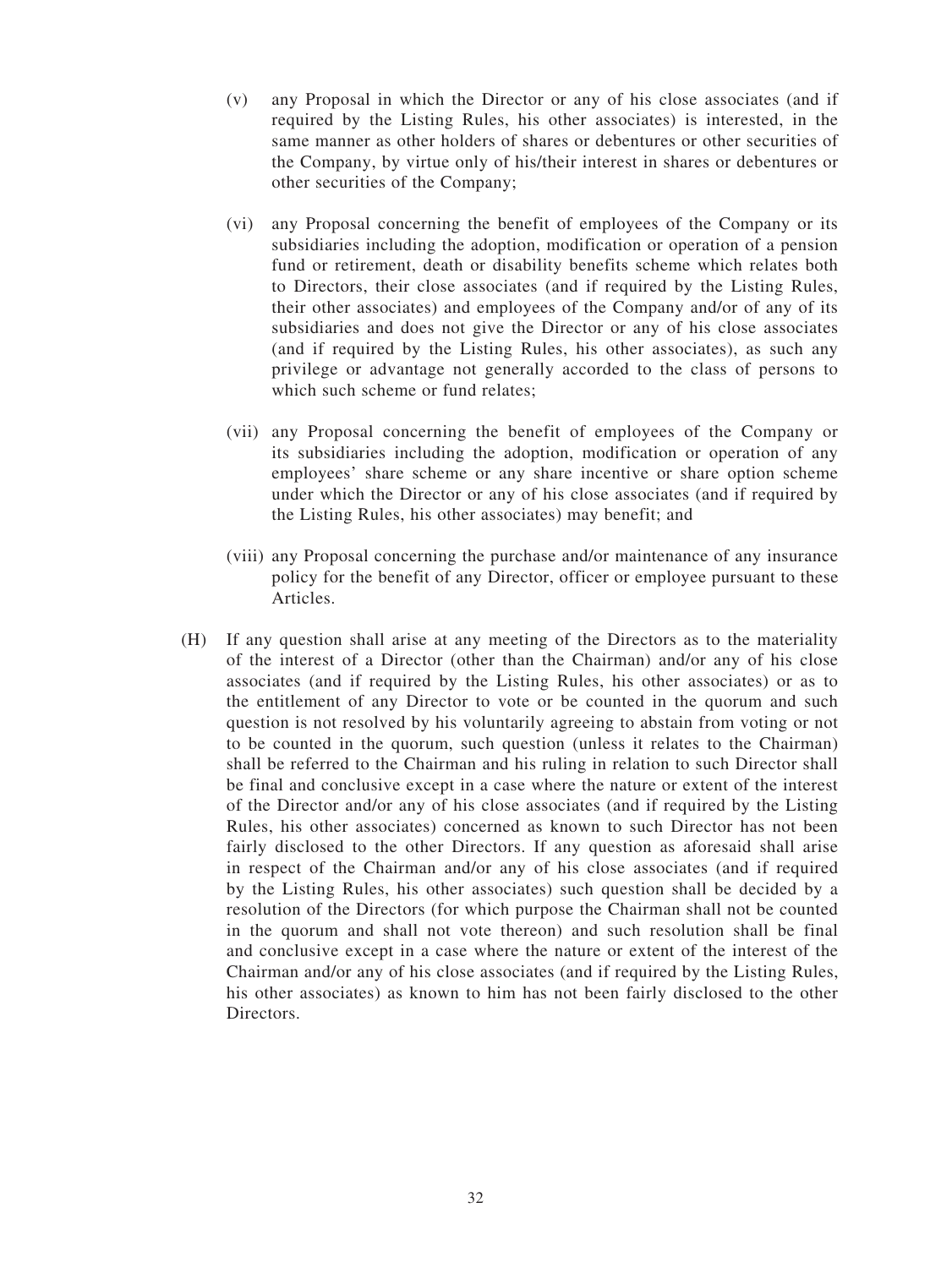- (I) The provisions of paragraphs (D), (G) and (H) of this Article 110 shall apply during the Relevant Period but not otherwise. In respect of all periods other than the Relevant Period, a Director may vote in respect of any contract, arrangement or transaction or proposed contract, arrangement or transaction notwithstanding that he is or may be interested therein and, if he does so, his vote shall be counted and he may be counted in the quorum at any meeting of the Directors at which any such contract, arrangement or transaction or proposed contract, arrangement or transaction shall come before the meeting for consideration provided that he has, where relevant, first disclosed his interest in accordance with paragraph (F).
- (J) The Company may by ordinary resolution suspend or relax the provisions of this Article to any extent or ratify any transaction, contract or arrangement not duly authorised by reason of a contravention of this Article provided that a Member who (i) is a Director in respect of whose conduct the ratification is sought; (ii) is an entity connected with that Director or a close associate (and if required by the Listing Rules, his other associate) of that Director; or (iii) holds any shares in the Company in trust for that Director or entity or close associate (or other associate, as the case may be) shall not vote upon such ordinary resolution, and shall not be counted in the quorum of the meeting approving such ordinary resolution.

## **APPOINTMENT, RETIREMENT AND REMOVAL OF DIRECTORS**

- 111. The Company may from time to time in general meeting by ordinary resolution appoint any person to be a Director either to fill a casual vacancy or as an additional Director. Any Director so appointed shall hold office only until the next following annual general meeting of the Company and shall then be eligible for re-election at the meeting, but shall not be taken into account in determining the Directors who are to retire by rotation at such meeting.
- 112. Without prejudice to the powers of the Company under Article 111, the Board shall have power from time to time and at any time to appoint any person as a Director either to fill a casual vacancy or (subject to the provisions of the Companies Ordinance) as an additional Director but so that the number of Directors so appointed shall not exceed the maximum number (if any) determined from time to time in accordance with Article 100. Any Director so appointed shall hold office only until the next following general meeting of the Company and shall then be eligible for election at the meeting.
- 113. No person, other than a retiring Director, shall, unless recommended by the Directors for election, be eligible for election to the office of Director at any general meeting, unless notice in writing of the intention to propose that person for election as a Director and notice in writing by that person of his willingness to be elected shall have been lodged at the Registered Office during the period commencing the day after despatch of the notice of the meeting appointed for such election (inclusive of such day) and ending no later than the day which is seven days prior to the date of such meeting (inclusive of such day).
- 114. A resolution for the appointment of two or more persons as Directors by a single resolution shall not be moved at any general meeting.

Appointment of Directors by Members

Appointment of Directors by Board

Notice of proposed Director to be given

Appointment of Directors by single resolution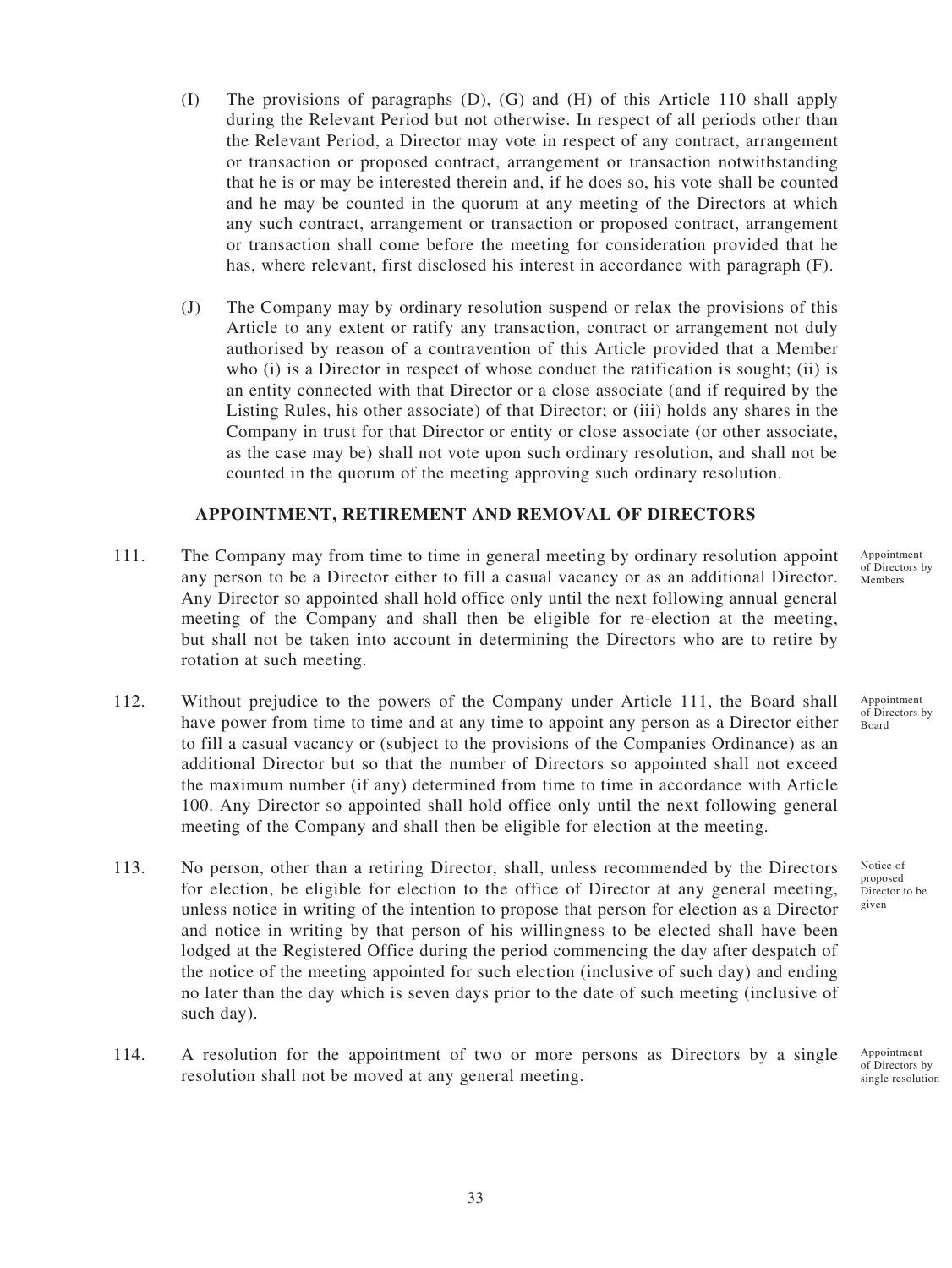115. The office of a Director shall forthwith be vacated if:

- (i) he becomes bankrupt or has a receiving order made against him or suspends payment or compounds with his creditors generally;
- (ii) he becomes a lunatic or of unsound mind;
- (iii) he absents himself from the meetings of the Board during a continuous period of six months, without special leave of absence from the Directors, and his alternate Director (if any) shall not during such period have attended in his stead, and the Directors pass a resolution that he has by reason of such absence vacated his office;
- (iv) he ceases to be a Director by virtue of any provision of the Statutes or he becomes prohibited or disqualified by law from acting as a Director;
- (v) the Stock Exchange has validly required him to cease to be a Director, or has stated publicly that the retention of office by him is prejudicial to the interests of investors, and the relevant time period for application for review of or appeal against such requirement or statement has lapsed and no application for review or appeal has been filed or is under way against such requirement;
- (vi) he is publicly censured or criticised by the Stock Exchange or the Securities and Futures Commission and the Directors pass a resolution that, by reason thereof, they require him to vacate his office;
- (vii) by notice in writing delivered to the Company at the Registered Office he resigns his office or offers in writing to resign, which offer the Directors resolve to accept; or
- (viii) all the other Directors sign a written resolution (which may be made of several documents in like form signed by one or more Directors) for his removal from office; or
- (ix) he shall be removed from office by ordinary resolution.

Any such vacation of office shall, without prejudice to the creation of a casual vacancy in any other manner, for the purposes of these Articles be regarded as creating a casual vacancy.

116. The Company may by ordinary resolution remove any Director (including a Managing Director or other Executive Director) before the expiration of his period of office notwithstanding anything in these Articles or in any agreement between the Company and such Director (but without prejudice to any claim which such Director may have for damages for any breach of any contract between him and the Company) and may elect another person in his stead. Any person so elected shall hold office only until the next following annual general meeting of the Company and shall then be eligible for reelection.

Power to remove Director by Ordinary Resolution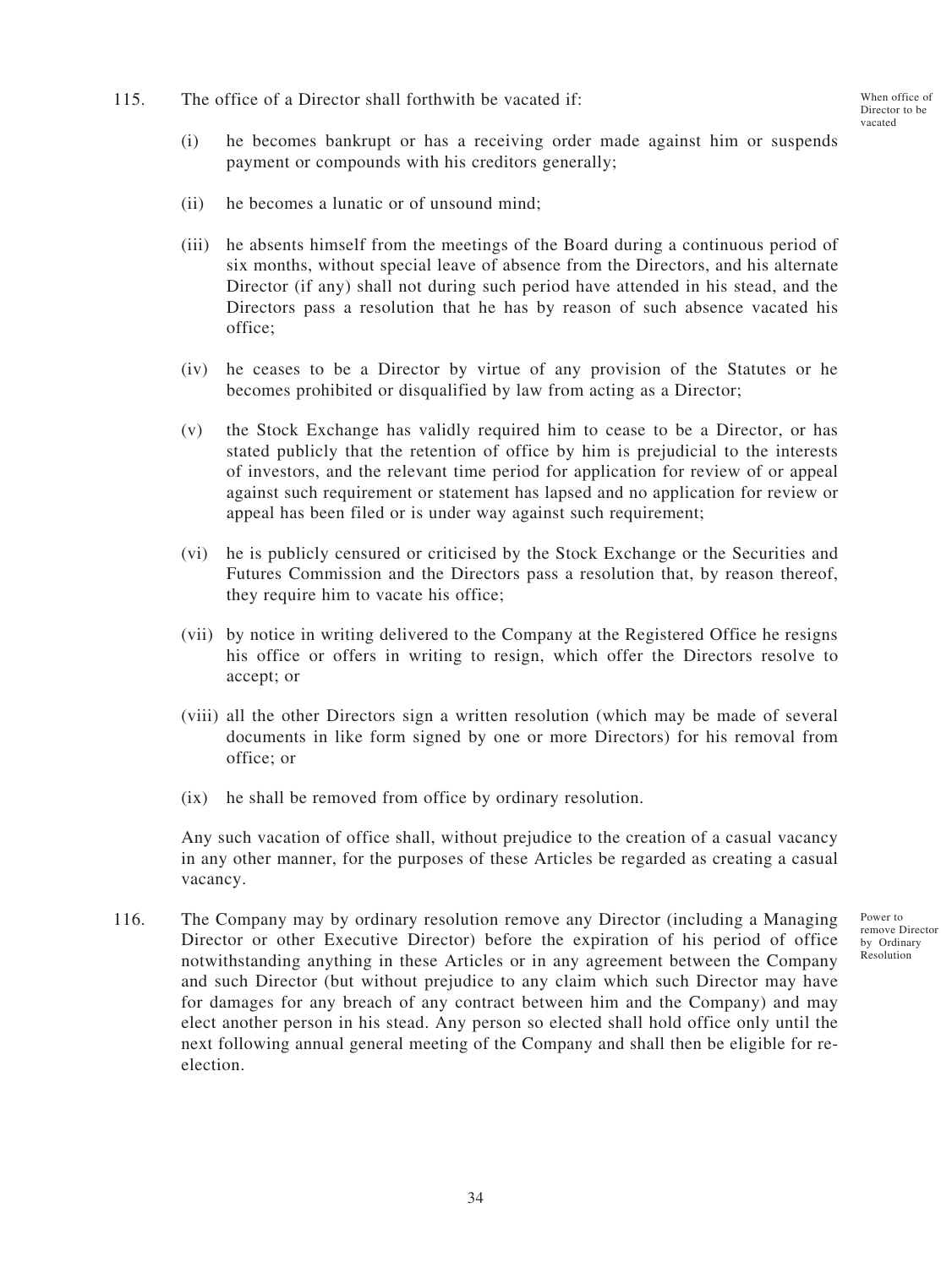Retiring Directors to remain in office until successors appointed

- 117. (A) Without prejudice to Article 111, any Director elected by the Company shall retire at the conclusion of the third annual general meeting following his appointment. A retiring Director shall be eligible for re-election. The Company at the general meeting at which a Director retires may fill the vacated office.
	- (B) A retirement under this Article shall not have effect until the conclusion of the meeting, except where a resolution is passed to elect some other person in the place of the retiring Director or a resolution for his re-election is put to the meeting and lost, and, accordingly, a retiring Director who is re-elected or deemed to have been re-elected will continue in office without a break.
- 118. If, at any general meeting at which a Director retires under any provision of these Articles, the places of the retiring Directors are not filled, the retiring Directors or such of them as have not had their places filled shall be deemed to have been re-elected and shall, if willing, continue in office until the next annual general meeting and so on from year to year until their places are filled, unless:
	- (i) it shall be determined at such meeting to reduce the number of Directors; or
	- (ii) it is expressly resolved at such meeting not to fill such vacated offices; or
	- (iii) in any such case the resolution for re-election of a Director is put to the meeting and lost; or
	- (iv) such Director has given notice in writing to the Company that he is not willing to be re-elected.

### **CHAIRMAN, MANAGING DIRECTOR, ETC.**

- 119. The Board may from time to time elect or otherwise appoint one of its body to the office of Chairman of the Board and another to be the Deputy Chairman (or two or more Deputy Chairmen) and determine the period for which each of them is to hold office. The provisions of Article 105 shall mutatis mutandis apply to any Directors elected or otherwise appointed to the office of Chairman or Deputy Chairman in accordance with the provisions of this Article. The Chairman of the Board or, in his absence, the Deputy Chairman shall preside as chairman at meetings of the Directors, but if no such Chairman or Deputy Chairman be elected or appointed, or if at any meeting the Chairman or Deputy Chairman is not present within fifteen minutes after the time appointed for holding the same and willing to act, the Directors present shall choose one of their number to be chairman of such meeting. If there is more than one Deputy Chairman present at the meeting the right in the absence of the Chairman to preside at the meeting shall be determined as between the Deputy Chairmen (if more than one) present by seniority in length of appointment or otherwise as resolved by the Directors.
- 120. The Board may from time to time appoint any one or more of its body to the office of Managing Director, Joint Managing Director, Deputy Managing Director or other Executive Director and/or such other office in the management of the business of the Company as they may decide for such period and upon such terms as they think fit and upon such terms as to remuneration as they may decide in accordance with Article 105.

Chairman and Deputy Chairman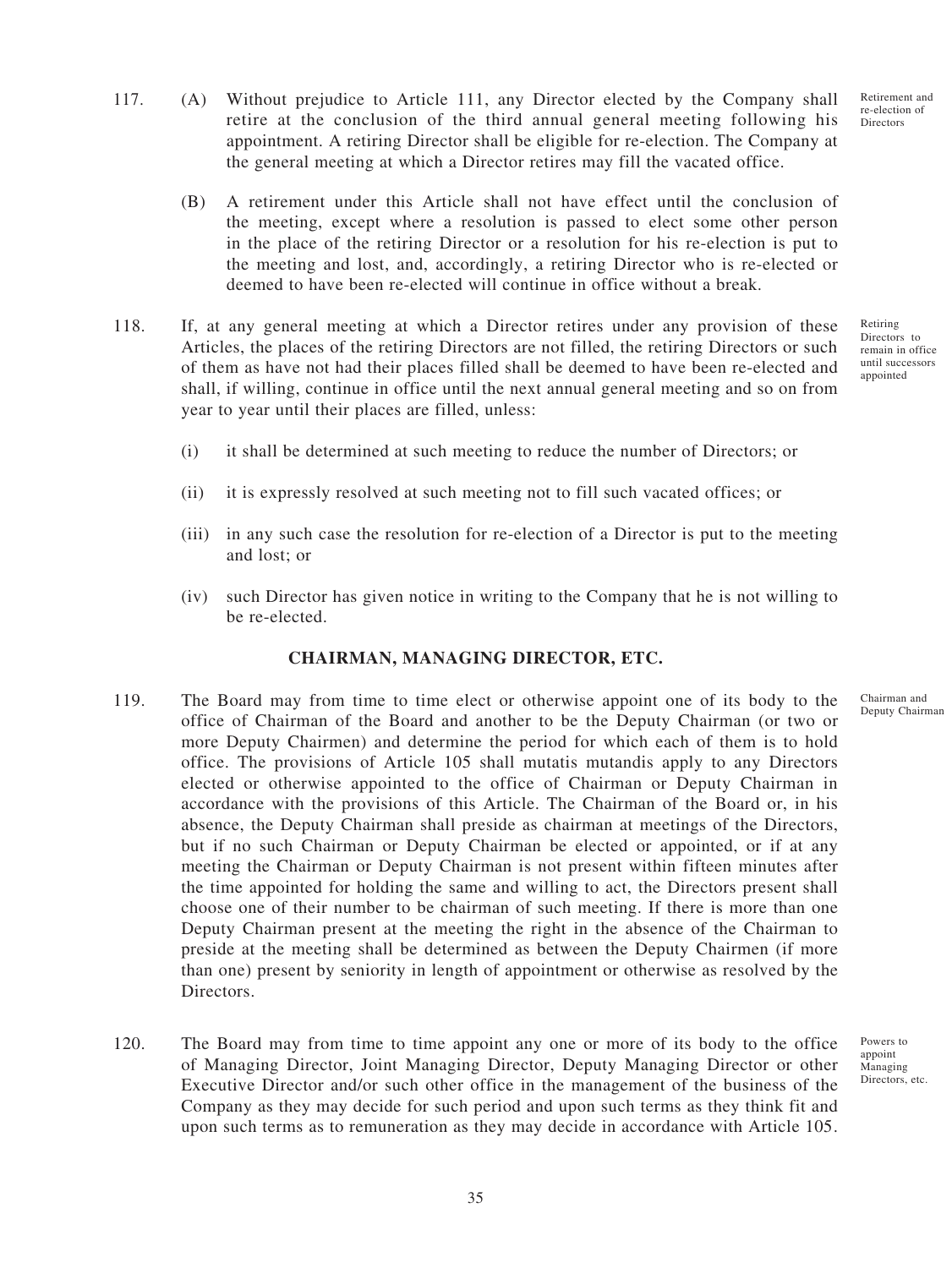- 121. Every Director appointed to an office under Article 119 or Article 120 shall, but without prejudice to any claim for damages for breach of any contract of service between himself and the Company and subject to any other terms of such contract of service, be liable to be dismissed or removed therefrom by the Directors at any time.
- 122. A Director appointed to an office under Article 119 or Article 120 shall be subject to the same provisions as to rotation, resignation and removal as the other Directors, and he shall ipso facto and immediately cease to hold such office if he shall cease to hold the office of Director for any cause.
- 123. The Directors may from time to time entrust to and confer upon a Chairman, Deputy Chairman, Managing Director, Joint Managing Director, Deputy Managing Director or Executive Director all or any of the powers of the Directors that they may think fit provided that the exercise of all powers by such Director shall be subject to such regulations and restrictions as the Directors may from time to time make and impose, and the said powers may at any time be withdrawn, revoked or varied, but no person dealing in good faith and without notice of such withdrawal, revocation or variation shall be affected thereby.
- 124. The Board may from time to time appoint any person to an office or employment having a designation or title including the word "Director" or attach to any existing office or employment with the Company such a designation or title. The inclusion of the word "Director" in the designation or title of any office or employment with the Company (other than the office of Managing Director or Joint Managing Director or Deputy Managing Director or Executive Director) shall not imply that the holder thereof is a Director of the Company nor shall such holder be empowered in any respect to act as a Director of the Company or be deemed to be a Director for any of the purposes of these Articles.

## **MANAGEMENT**

- 125. The management of the business and affairs of the Company shall be vested in the Board, who, in addition to the powers and authorities by these Articles expressly conferred upon them, may exercise all such powers and do all such acts and things as may be exercised or done or approved by the Company and are not hereby or by the Companies Ordinance expressly directed or required to be exercised or done by the Company in general meeting, but subject nevertheless to the provisions of the Companies Ordinance and of these Articles and to any regulations from time to time made by the Company in general meeting not being inconsistent with such provisions or these Articles, provided that no regulation so made shall invalidate any prior act of the Board which would have been valid if such regulation had not been made.
- 126. Without prejudice to the general powers conferred by these Articles, it is hereby expressly declared that the Board shall have the following powers: Specific powers of management
	- (i) to give to any person the right or option of requiring at a future date that an allotment shall be made to him of any share on such terms as may be agreed; and

Removal of Managing Director, etc.

Cessation of appointment

Power may be delegated

Inclusion of "Director" in title

General powers of Company vested in Directors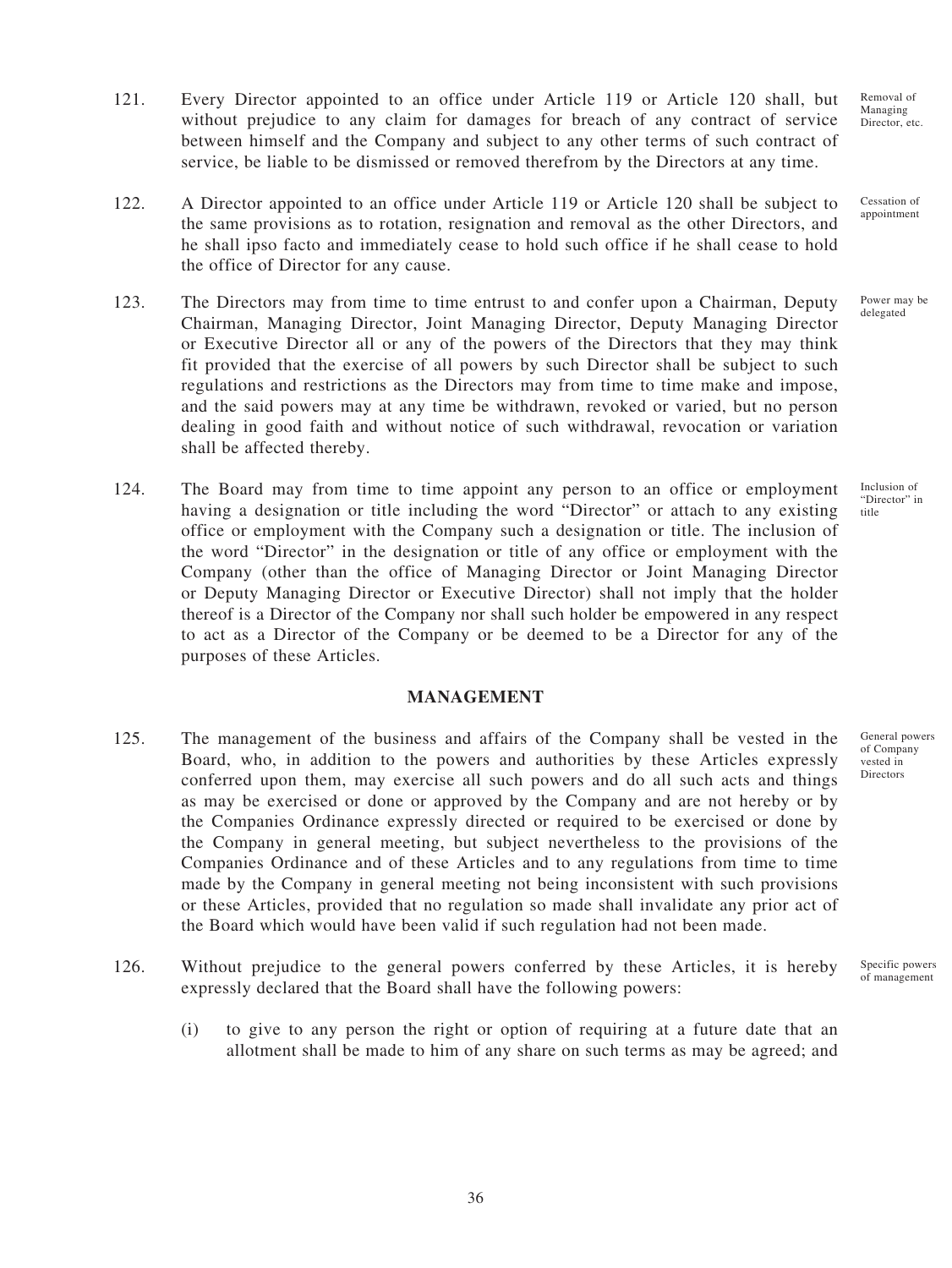(ii) to give to any Directors, officers or employees of the Company an interest in any particular business or transaction or participation in the profits thereof or in the general profits of the Company either in addition to or in substitution for a salary or other remuneration.

#### **MANAGERS**

- 127. The Directors may from time to time appoint a general manager, manager or managers of the business of the Company and may fix his or their remuneration either by way of salary or commission or by conferring the right to participation in the profits of the Company or by a combination of two or more of these modes and pay the working expenses of any of the staff of the general manager, manager or managers who may be employed by him or them upon the business of the Company.
- 128. The appointment of such general manager, manager or managers may be for such period as the Directors may decide and the Directors may confer upon him or them all or any of the powers of the Directors and such title or titles as they may think fit.
- 129. The Directors may enter into such agreement or agreements with any such general manager, manager or managers upon such terms and conditions in all respects as they may in their absolute discretion think fit, including a power for such general manager, manager or managers to appoint an assistant manager or managers or other employees whatsoever under them for the purpose of carrying on the business of the Company.

### **PROCEEDINGS OF THE DIRECTORS**

- 130. The Directors may meet together for the despatch of business, adjourn and otherwise regulate their meetings and proceedings as they think fit and may determine the quorum necessary for the transaction of business. Unless otherwise determined two Directors shall be a quorum provided always that any relevant requirements of the Broadcasting Ordinance shall be observed. For the purpose of this Article, an alternate Director shall be counted in a quorum separately in respect of himself (if a Director) and in respect of each Director for whom he is an alternate (but so that nothing in this provision shall enable a meeting to be constituted when only one person is physically present) and his voting rights shall be cumulative and he need not use all his votes or cast all his votes in the same way. A meeting of the Directors or any committee of the Directors may be held by means of such telephone, videoconferencing, electronic or other communication facilities as permit all persons participating in the meeting to communicate with each other simultaneously and instantaneously, and participation in such a meeting shall constitute presence in person at such meeting.
- 131. (A) A Director may, and on the request of a Director the Secretary shall, at any time summon a meeting of the Directors which may be held in any part of the world, provided that no such meeting shall be summoned to be held outside Hong Kong without the prior approval of the Directors. Reasonable notice thereof shall be given to each Director and alternate Director in person orally or in writing or by telephone or by telex or telegram or facsimile transmission or electronic mail at the telephone or facsimile number or address or electronic mail address from time to time notified to the Company by such Director or in such other manner as the Directors may from time to time determine. A Director may waive notice of any meeting either prospectively or retrospectively.

Appointment and remuneration of managers

Tenure of office and powers

Terms and conditions of appointment

Meeting of the Directors, quorum, etc.

Convening of Directors' meetings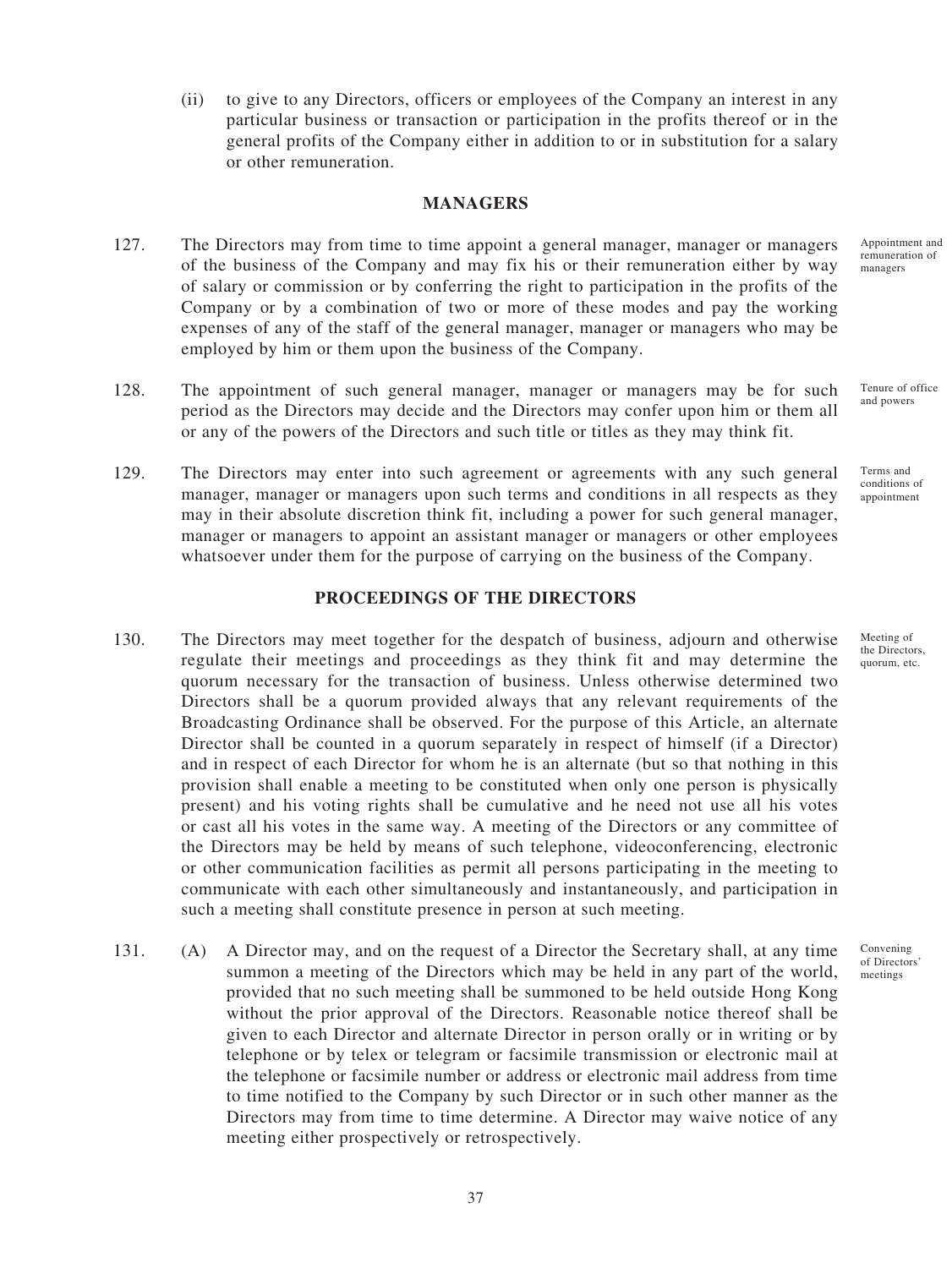- (B) A Director absent or intending to be absent from Hong Kong may request the Directors or the Secretary that notices of Directors' meetings shall during his absence be sent in writing to him at his last known address, facsimile or telex number or electronic mail address or any other address, facsimile or telex number or electronic mail address given by him to the Company for this purpose, but such notices need not be given any earlier than notices given to Directors not so absent, and in the absence of any such request, it shall not be necessary to give notice of a Directors' meeting to any Director who is for the time being absent from Hong Kong.
- (C) A Director or alternate Director who fails to supply to the Company an address in Hong Kong, or a telephone, facsimile or telex number or electronic mail address for the purposes of giving of notices to him shall not be entitled to receive any notice to him as Director or alternate Director for so long as the failure subsists and shall be deemed to have waived all such notices.
- 132. Questions arising at any meeting of the Directors shall be decided by a majority of votes, and in case of an equality of votes the Chairman shall have a second or casting vote.
- 133. A meeting of the Board for the time being at which a quorum is present shall be competent to exercise all or any of the authorities, powers and discretions by or under these Articles for the time being vested in or exercisable by the Directors generally.
- 134. The Board may delegate any of its powers or discretions to committees consisting of one or more Directors and (if thought fit) one or more other persons co-opted as hereinafter provided. Any committee so formed shall in the exercise of the powers so delegated conform to any regulations which may from time to time be imposed by the Directors. Any such regulations may provide for or authorise the co-option to the committee of persons other than Directors and for such co-opted members to have voting rights as members of the committee but so that any relevant requirements of the Broadcasting Ordinance shall be observed.
- 135. All acts done by any such committee in conformity with such regulations and in fulfilment of the purposes for which it is appointed, but not otherwise, shall have the like force and effect as if done by the Directors, and the Directors shall have power, to remunerate the members of any special committee, and charge such remuneration to the current expenses of the Company.
- 136. The meetings and proceedings of any such committee consisting of two or more members shall be governed by the provisions herein contained for regulating the meetings and proceedings of the Directors (mutatis mutandis) so far as the same are applicable thereto and are not replaced by any regulations or requirements imposed by the Directors pursuant to Article 134.
- 137. All acts bona fide done by any meeting of the Board or by any such committee or by any person acting as a Director or a member of any such committee shall, notwithstanding that it shall be afterwards discovered that there was some defect in the appointment of such Director or persons acting as aforesaid or that they or any of them were disqualified, be as valid as if every such person had been duly appointed and was qualified to be a Director or member of such committee.

How questions to be decided

Powers of meeting

Power to appoint committees and to delegate

Acts of committee to be of same effect as acts of Directors

Proceedings of committee

When acts of Directors or committee to be valid notwithstanding defects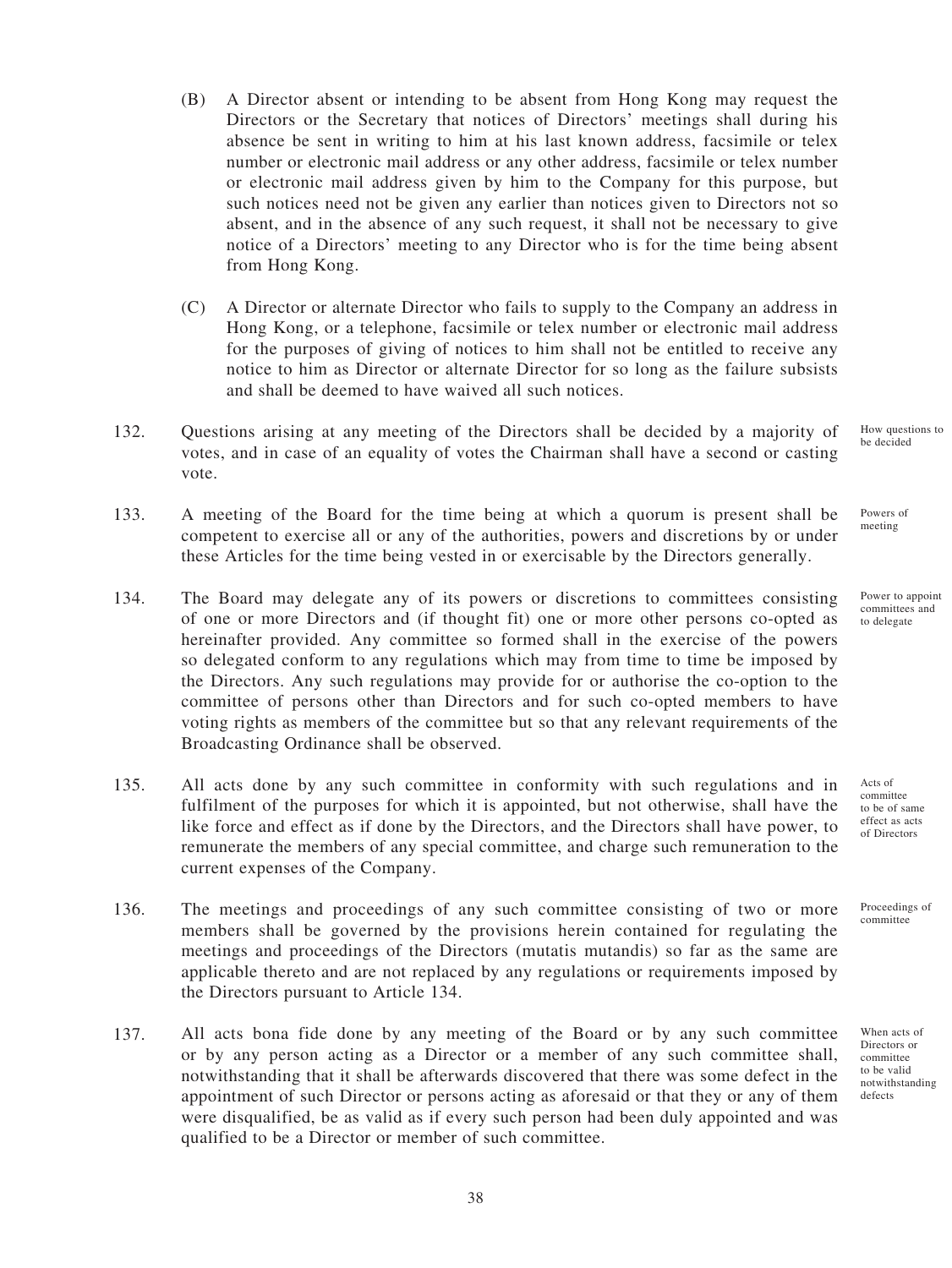Directors' powers where vcacancies exist

Directors' written resolutions

- 138. The continuing Directors may act notwithstanding any vacancy in their body, but, if and so long as their number is reduced below the number fixed by or pursuant to these Articles as the necessary quorum of Directors, the continuing Director or Directors may act for the purpose of increasing the number of Directors to that number or of summoning a general meeting of the Company but for no other purpose.
- 139. (A) A resolution-in-writing signed by all the Directors (or their alternate Directors), except such Directors as are absent from Hong Kong or temporarily unable to act through ill-health or disability, shall be as valid and effectual as if it had been passed at a meeting of the Directors duly convened and held. Any such resolutions in writing may consist of several documents in like form each signed by one or more of the Directors or alternate Directors as aforesaid and a copy of any such signed document sent to the Company by facsimile transmission or electronic mail shall be deemed valid and effectual.
	- (B) A certificate signed by a Director (who may be one of the signatories to the relevant resolution-in-writing) or the Secretary as to any of the matters referred to in paragraph (A) of this Article shall, in the absence of express notice to the contrary of the person relying thereon, be conclusive of the matters stated on such certificate.
	- (C) Without prejudice to the provisions in the preceding paragraphs of this Article, a Director or (as the case may be) a member of a committee of the Board may sign or otherwise signify his agreement to a resolution-in-writing of Directors or members of such committee. A Director or (as the case may be) a member of a committee of the Board signifies his agreement to a written resolution of Directors or members of such committee when the Company receives from that Director or member of such committee a document or notification in hard copy form or in electronic form as authenticated by that Director or member of such committee in a manner previously agreed between that Director and the Company:
		- (i) identifying the resolution to which it relates; and
		- (ii) indicating the agreement to the resolution by that Director or member of such committee.
	- (D) Notwithstanding any contrary provisions contained in these Articles and subject to the Statutes:
		- (i) any signature of a Director or (as the case may be) a member of a committee of the Board to any resolution-in-writing may be made electronically, and any such resolution bearing the electronic signature of any Director or (as the case may be) any member of a committee of the Board shall be as valid and effectual as if it were bearing the handwritten signature of the relevant Director or member of such committee; and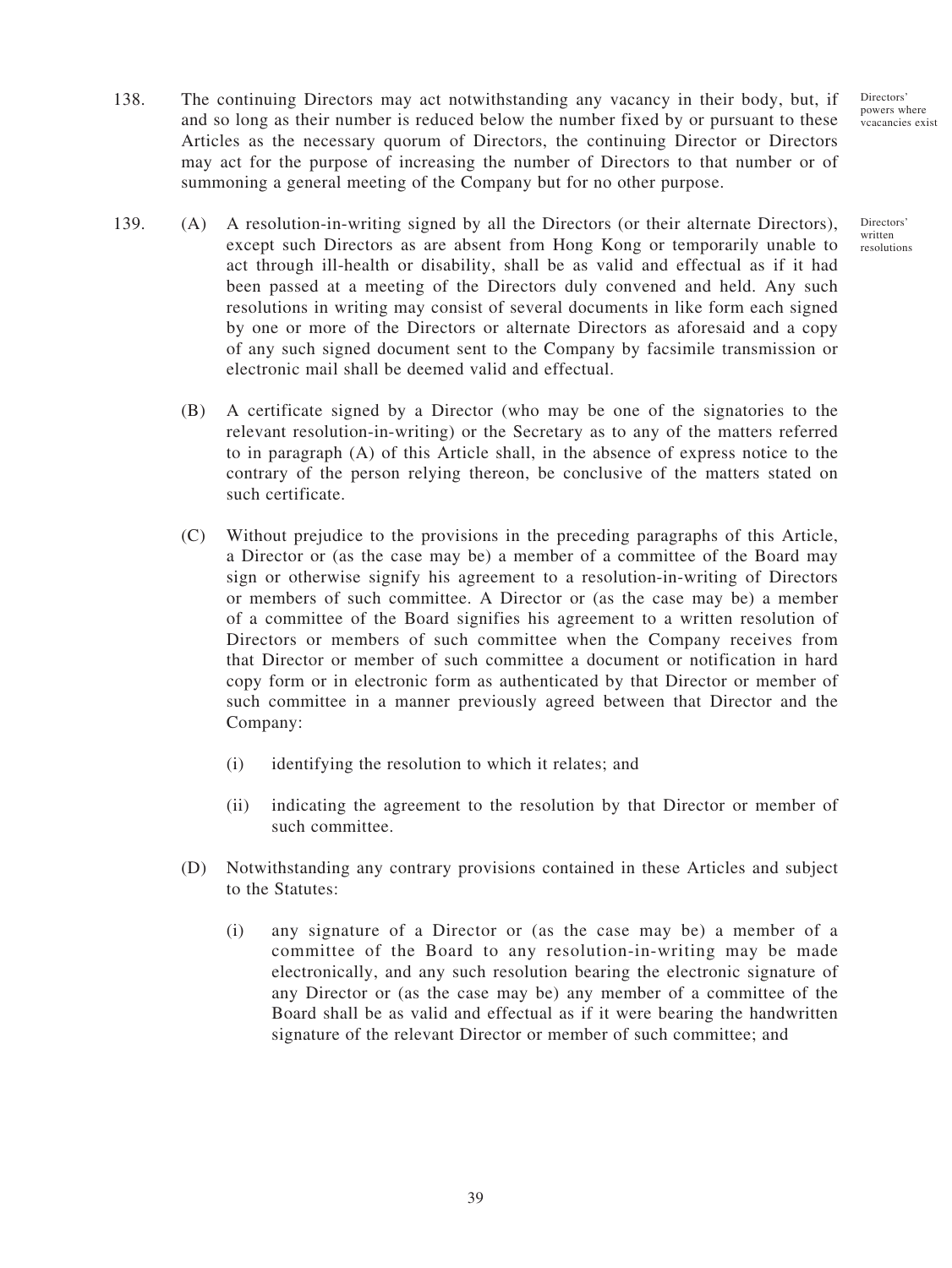(ii) any signification of agreement to a resolution-in-writing by a Director or (as the case may be) a member of a committee of the Board authenticated as aforesaid shall be as valid and effectual as if the resolution had been signed by such Director or member of such committee, and a certificate by a Director or the Secretary of such signification and authentication shall be sufficient evidence without further proof thereof.

## **BORROWING POWERS**

- 140. Subject to the provisions of the Companies Ordinance, the Directors may from time to time at their discretion exercise all the powers of the Company to raise or borrow, or to secure the payment of, any sum or sums of money for the purposes of the Company and to mortgage or charge its undertaking, property and uncalled Capital or any part thereof.
- 141. The Directors may raise or secure the payment or repayment of such sum or sums in such manner and upon such terms and conditions in all respects as they think fit and, in particular but subject to the provisions of the Companies Ordinance, by the issue of debentures, debenture stock, bonds or other securities of the Company, whether outright or as collateral security for any debt, liability or obligation of the Company or of any third party.
- 142. Debentures, debenture stock, bonds and other securities (other than shares which are not fully paid) may be made assignable free from any equities between the Company and the person to whom the same may be issued.
- 143. Any debentures, debenture stock, bonds or other securities may be issued at a discount (other than shares), premium or otherwise and with any special privileges as to redemption, surrender, drawings, allotment or subscription of or conversion into shares, attending and voting at general meetings of the Company, appointment of Directors and otherwise.
- 144. The Directors shall cause a proper register to be kept, in accordance with the provisions of the Companies Ordinance, of all mortgages and charges specifically affecting the property of the Company and shall duly comply with such provisions of the Companies Ordinance with regard to the registration of mortgages and charges as may be specified or required.
- 145. If the Company issues a series of debentures or debenture stock not transferable by delivery, the Directors shall cause a proper register to be kept of the holders of such debentures in accordance with the provisions of the Companies Ordinance.
- 146. Where any uncalled Capital is charged, all persons taking any subsequent charge thereon shall take the same subject to such prior charge, and shall not be entitled, by notice to the Members or otherwise, to obtain priority over such prior charge.

Conditions on which money may be borrowed

Power to borrow

Assignment of debentures etc.

Special privileges debentures etc.

Register of charges to be kept

Register of debentures or debenture stock

Mortgage of uncalled Capital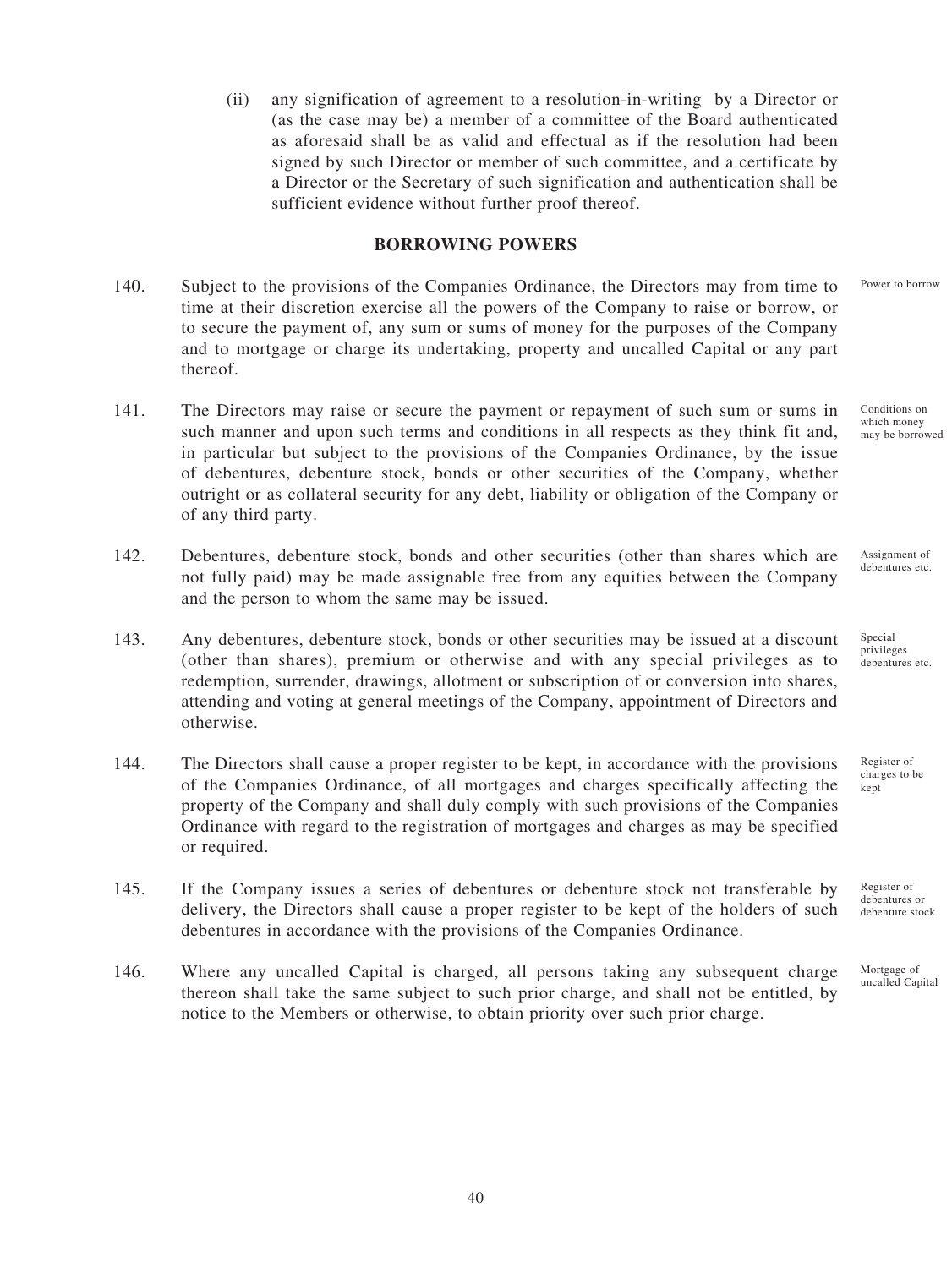#### **SECRETARY**

- 147. The Secretary shall be appointed by the Directors for such term, at such remuneration and upon such conditions as they may think fit, and any Secretary so appointed may, without prejudice to his right under any contract with the Company, be removed by the Directors. Anything by the Companies Ordinance or these Articles required or authorised to be done by or to the Secretary, if the office is vacant or there is for any other reason no Secretary capable of acting, may be done by or to any assistant or deputy Secretary, or if there is no assistant or deputy Secretary capable of acting, by or to any officer of the Company authorised generally or specially on behalf of the Directors. If the Secretary appointed is a corporation or other body, it may act and sign by the hand of any one or more of its directors or officers duly authorised.
- 148. The duties of the Secretary shall be those prescribed by the Companies Ordinance and these Articles, together with such other duties as may from time to time be prescribed by the Directors.
- 149. A provision of the Companies Ordinance or of these Articles requiring or authorising a thing to be done by or to a Director and the Secretary shall not be satisfied by its being done by or to the same person acting both as Director and as, or in place of, the Secretary. Same person not to act in two capacities at one

**THE SEAL**

- 150. (A) The Company may exercise all the powers conferred by the Companies Ordinance with regard to having official seals, including seals for use abroad, and such powers shall be vested in the Board. Use of Seal
	- (B) The Board shall provide for the safe custody of every seal (including the Seal and the Securities Seal), which shall only be used by the authority of the Board or of a committee of the Board authorised by the Board in that behalf.
	- (C) Every instrument to which a Seal shall be affixed shall be signed autographically by one Director and the Secretary, or by two Directors, or by some other  $person(s)$  appointed by the Directors for the purpose, provided that, as regards any certificates for shares or debentures or other securities of the Company, the Directors may by resolution determine that such signatures or either of them shall be dispensed with or affixed by some method or system of mechanical signature other than autographic as specified in such resolution or that such certificates need not be signed by any person.
	- (D) The Company may have a Securities Seal for use for sealing certificates for shares or other securities issued by the Company and no signature of any Director, officer or other person and no mechanical reproduction thereof shall be required on any such certificates or other document and any such certificates or other document to which such Securities Seal is affixed shall be valid and deemed to have been sealed and executed with the authority of the Directors notwithstanding the absence of any such signature or mechanical reproduction as aforesaid. Securities Seal

Duties of Secretary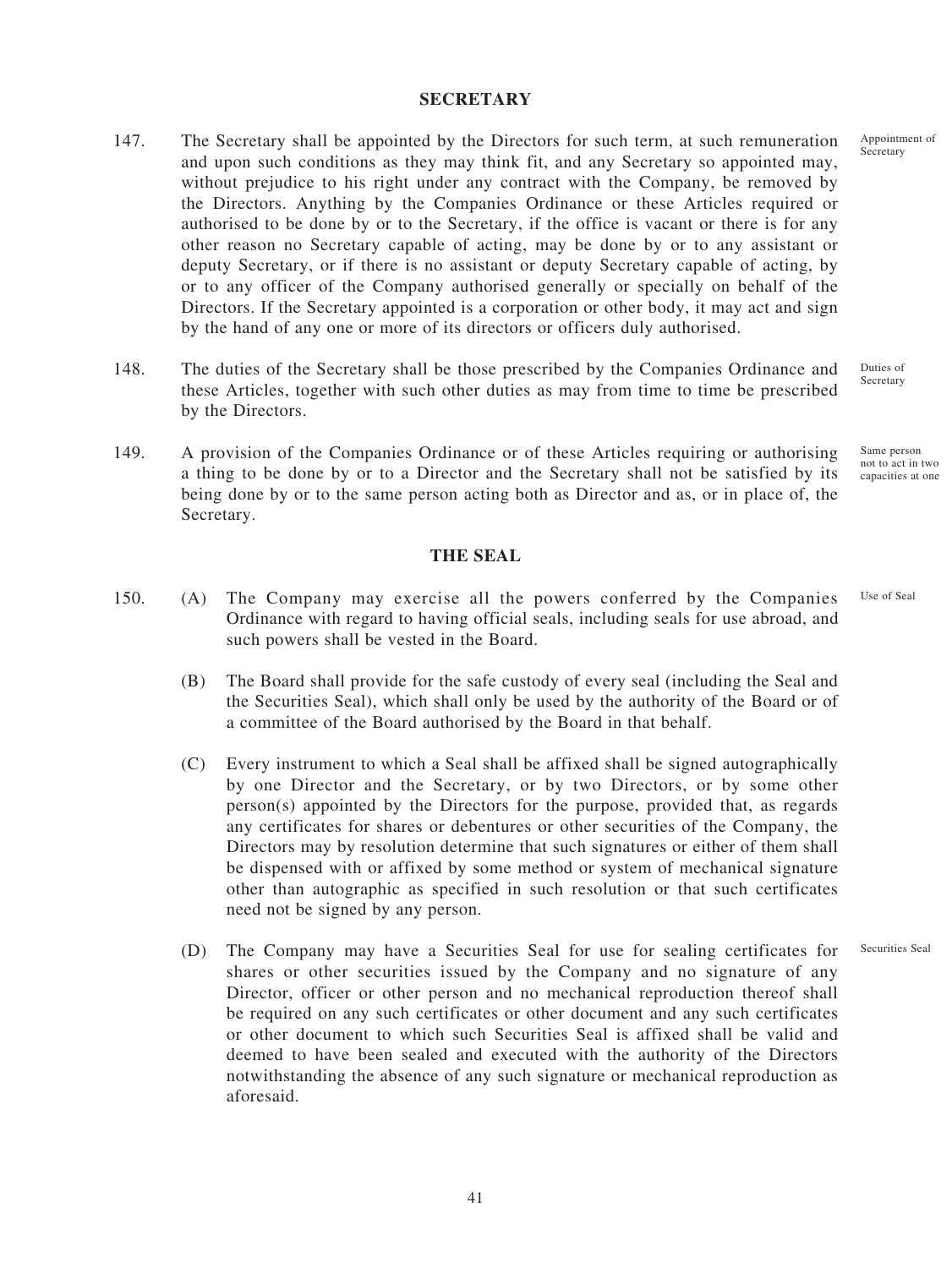(E) A document signed by any two Directors or any of the Directors and the Secretary and expressed, in whatever words, to be executed by the Company as a deed, has the same effect as if executed under seal.

### **GENERAL MANAGEMENT**

- 151. All cheques, promissory notes, drafts, bills of exchange and other negotiable instruments, and all receipts for moneys paid to the Company shall be signed, drawn, accepted, indorsed or otherwise executed, as the case may be, in such manner as the Directors shall from time to time by resolution determine. The Company's banking accounts shall be kept with such banker or bankers as the Directors shall from time to time determine.
- 152. (A) The Directors may from time to time and at any time, by power of attorney or other instrument executed as a deed, appoint any company, firm or person or any fluctuating body of persons, whether nominated directly or indirectly by the Directors, to be the attorney or attorneys of the Company for such purposes and with such powers, authorities and discretions (not exceeding those vested in or exercisable by the Directors under these Articles) and for such period and subject to such conditions as they may think fit, and any such power of attorney may contain such provisions for the protection and convenience of persons dealing with any such attorney as the Directors may think fit, and may also authorise any such attorney to subdelegate all or any of the powers, authorities and discretions vested in him.
	- (B) The Company may, by an instrument executed as a deed, empower any person, either generally or in respect of any specified matter, as its attorney to execute deeds and instruments in Hong Kong or elsewhere on its behalf and to enter into contracts and sign the same on its behalf and every deed signed by such attorney on behalf of the Company and under his seal shall bind the Company and have the same effect as if it were under the Seal duly affixed by the Company.
- 153. (A) The Directors may establish any committees, regional or local boards or agencies for managing any of the affairs of the Company, either in Hong Kong or elsewhere, and may appoint any persons to be members of such committees, regional or local boards or agencies and may fix their remuneration provided that any relevant requirements of the Broadcasting Ordinance shall be observed. The Directors may delegate to any committee, regional or local board or agent any of the powers, authorities and discretions vested in the Directors (other than its powers to make calls and forfeit shares), with power to sub-delegate, and may authorise the members of any regional or local board or any of them to fill any vacancies therein and to act notwithstanding vacancies, and any such appointment or delegation may be upon such terms and subject to such conditions as the Directors may think fit, and the Directors may remove any person so appointed and may annul or vary any such delegation, but no person dealing in good faith and without notice of any such annulment or variation shall be affected thereby.

Cheques and banking arrangements

Power to appoint attorney

Execution of deeds by attorney

Regional or local boards and agents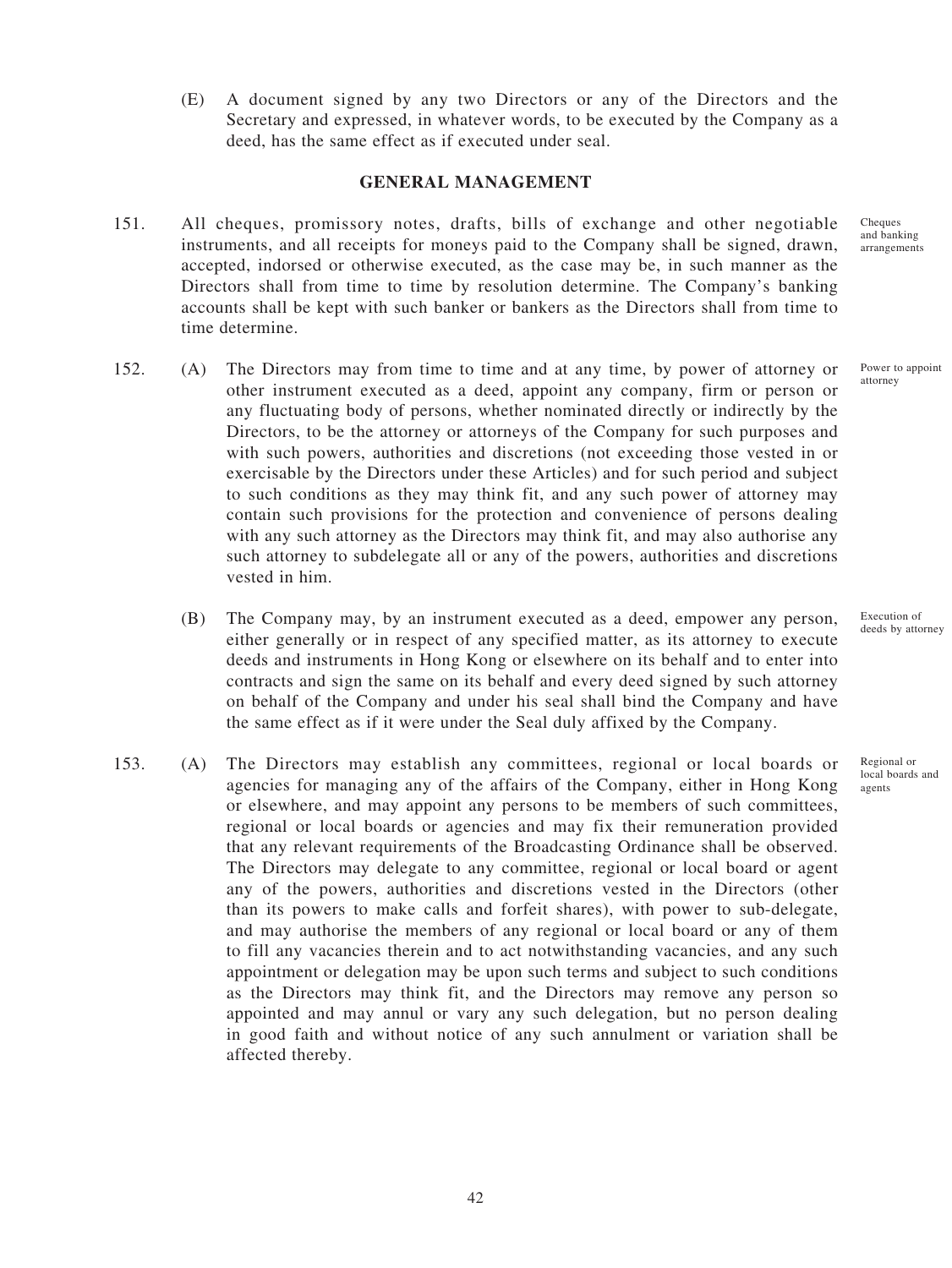- (B) The Directors may arrange that any branch of the business carried on by the Company or any other business in which the Company may be interested shall be carried on by or through one or more subsidiary companies, and they may on behalf of the Company make such arrangements as they think advisable for taking the profits or bearing the losses of any branch or business so carried on or for financing, assisting or subsidising any such subsidiary company or guaranteeing its contracts, obligations or liabilities, and they may appoint, remove and re-appoint any persons (whether members of their own body or not) to act as directors, managing directors or managers of any such company or any other company in which the Company may be interested, and may determine the remuneration (whether by way of salary, commission on profits or otherwise) of any person so appointed, and any Directors may retain any remuneration payable to them in respect of any such appointment.
- 154. The Directors may establish and maintain or procure the establishment and maintenance of any contributory or non-contributory pension or superannuation funds or personal pension plans for the benefit of, or give or procure the giving of donations, gratuities, pensions, allowances or emoluments to, any persons who are or were at any time in the employment or service of the Company, or of any company which is a subsidiary of the Company, or is allied or associated with the Company or with any such subsidiary company, or who are or were at any time directors or officers of the Company or of any such other company as aforesaid, and holding or who have held any salaried employment or office in the Company or such other company, and the spouses, widows, widowers, families and dependants of any such persons. The Directors may also establish and subsidise or subscribe to any institutions, associations, clubs or funds calculated to be for the benefit of or to advance the interests and well-being of the Company or of any such other company as aforesaid or of any such persons as aforesaid, and may make payments for or towards the insurance of any such persons as aforesaid, and subscribe or guarantee money for charitable or benevolent objects or for any exhibition or for any public, general or useful object. The Directors may do any of the matters aforesaid, either alone or in conjunction with any such other company as aforesaid. Any Director holding any such employment or office shall be entitled to participate in and retain for his own benefit any such donation, gratuity, pension, allowance or emolument.

#### **AUTHENTICATION OF DOCUMENTS**

155. (A) Any Director or the Secretary or other authorised officer of the Company shall have power to authenticate any documents affecting the constitution of the Company and any resolutions passed by the Company or the Directors or any committee, and any books, records, documents and accounts relating to the business of the Company, and to certify copies thereof or extracts therefrom as true copies or extracts; and where any books, records, documents or accounts are kept elsewhere than at the Registered Office, the local manager or such other officer of the Company having the custody thereof shall be deemed to be the authorised officer of the Company as aforesaid.

Power to establish pension funds

Subsidiaries

Power to authenticate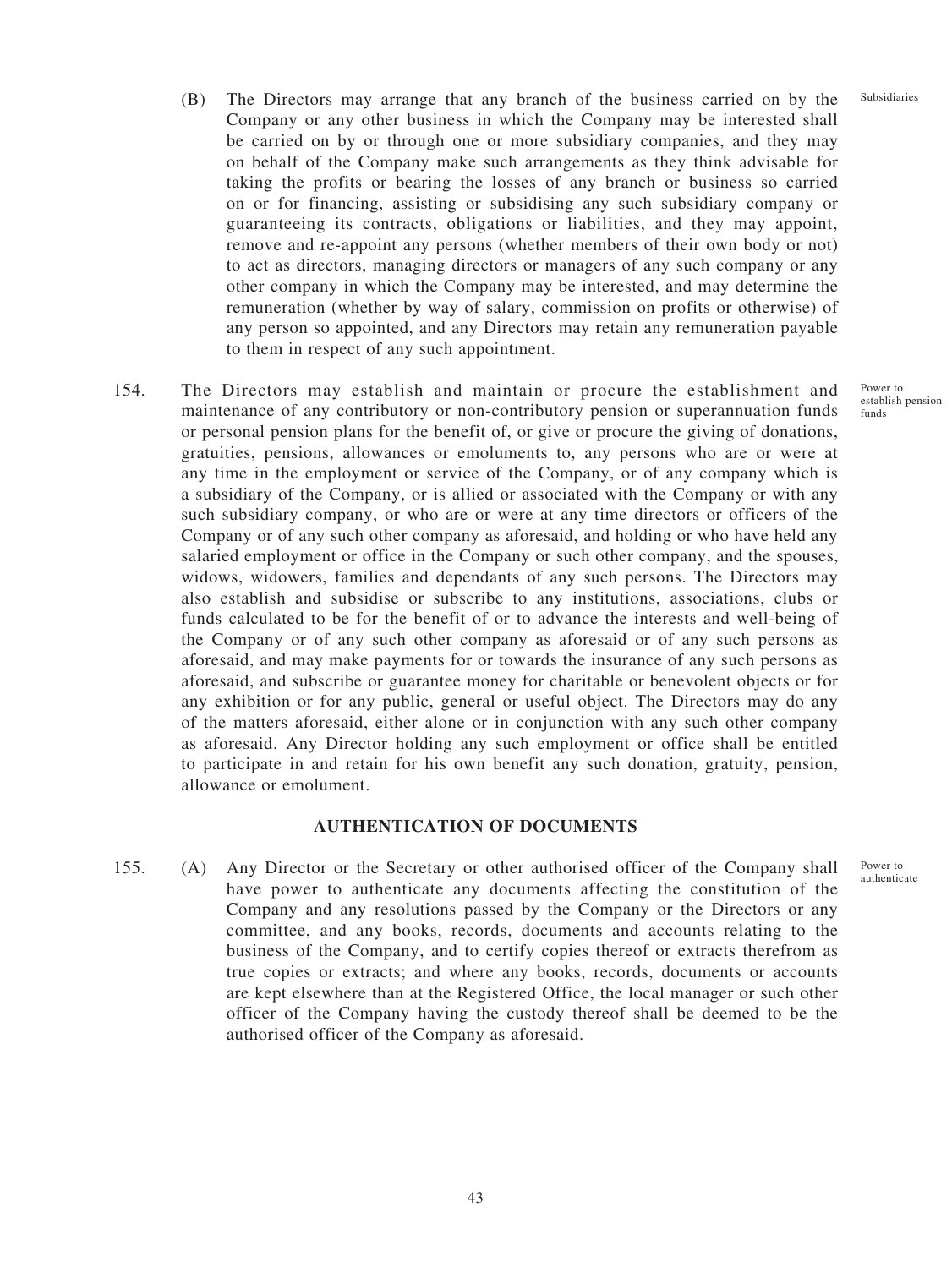(B) A document purporting to be a document so authenticated or a copy of a resolution, or an extract from the minutes of a meeting, of the Company or of the Directors or any local board or committee, or of any books, records, documents or accounts or extracts therefrom as aforesaid, and which is certified as aforesaid, shall be conclusive evidence in favour of all persons dealing with the Company upon the faith thereof that the document authenticated (or, if this be authenticated as aforesaid, the matter so authenticated) is authentic or, as the case may be, that such resolution has been duly passed or, as the case may be, that any minute so extracted is a true and accurate record of proceedings at a duly constituted meeting or, as the case may be, that the copies of such books, records, documents or accounts were true copies of their originals or, as the case may be, the extracts of such books, records, documents or accounts have been properly extracted and are true and accurate records of the books, records, documents or accounts from which they were extracted.

#### **CAPITALISATION OF PROFITS AND RESERVES**

- 156. (A) Subject to the Companies Ordinance, the Company in general meeting may, upon the recommendation of the Directors, resolve to capitalise any sum standing to the credit of the Company's reserves, or any profits not required for the payment or provision of the dividend on any shares with a preferential right to dividend, by appropriating such sum or profits to the Members holding such shares on the Register at the close of business on the date of the relevant resolution (or such other date as may be specified therein or determined as provided therein) in the proportion in which such sum would have been divisible amongst them had the same been a distribution of profits by way of dividend on shares either in or towards paying up any amounts for the time being unpaid on any shares held by such Members respectively or paying up in full shares or debentures or other securities of the Company to be allotted and distributed credited as fully paid to and amongst such Members in the proportion aforesaid, or partly in one way and partly in another or others.
	- (B) Whenever such a resolution as aforesaid shall have been passed, the Directors shall make all appropriations and applications of the reserves or profits and undivided profits resolved to be capitalised thereby, and all allotments and issues of fully paid shares, debentures, or other securities and generally shall do all acts and things required or considered by the Board to be necessary or expedient to give effect thereto. For the purpose of giving effect to any resolution under this Article, the Directors may settle any difficulty which may arise in regard to a capitalisation issue as they think fit and, in particular, may disregard fractional entitlements or round the same up or down and may determine that cash payments shall be made to any Members in lieu of fractional entitlements or that fractions of such value as the Directors may determine may be disregarded in order to adjust the rights of all parties or that fractional entitlements shall be aggregated and sold and the benefit accrue to the Company rather than to the Members concerned, and no Members who are affected thereby shall be deemed to be, and they shall be deemed not to be, a separate class of shareholders for any purposes in connection therewith whatsoever. The Directors may authorise any person to enter into on behalf of all Members interested in a capitalisation issue any agreement with the Company or other(s) providing for such capitalisation and matters in connection therewith and any agreement made under such

Power to capitalise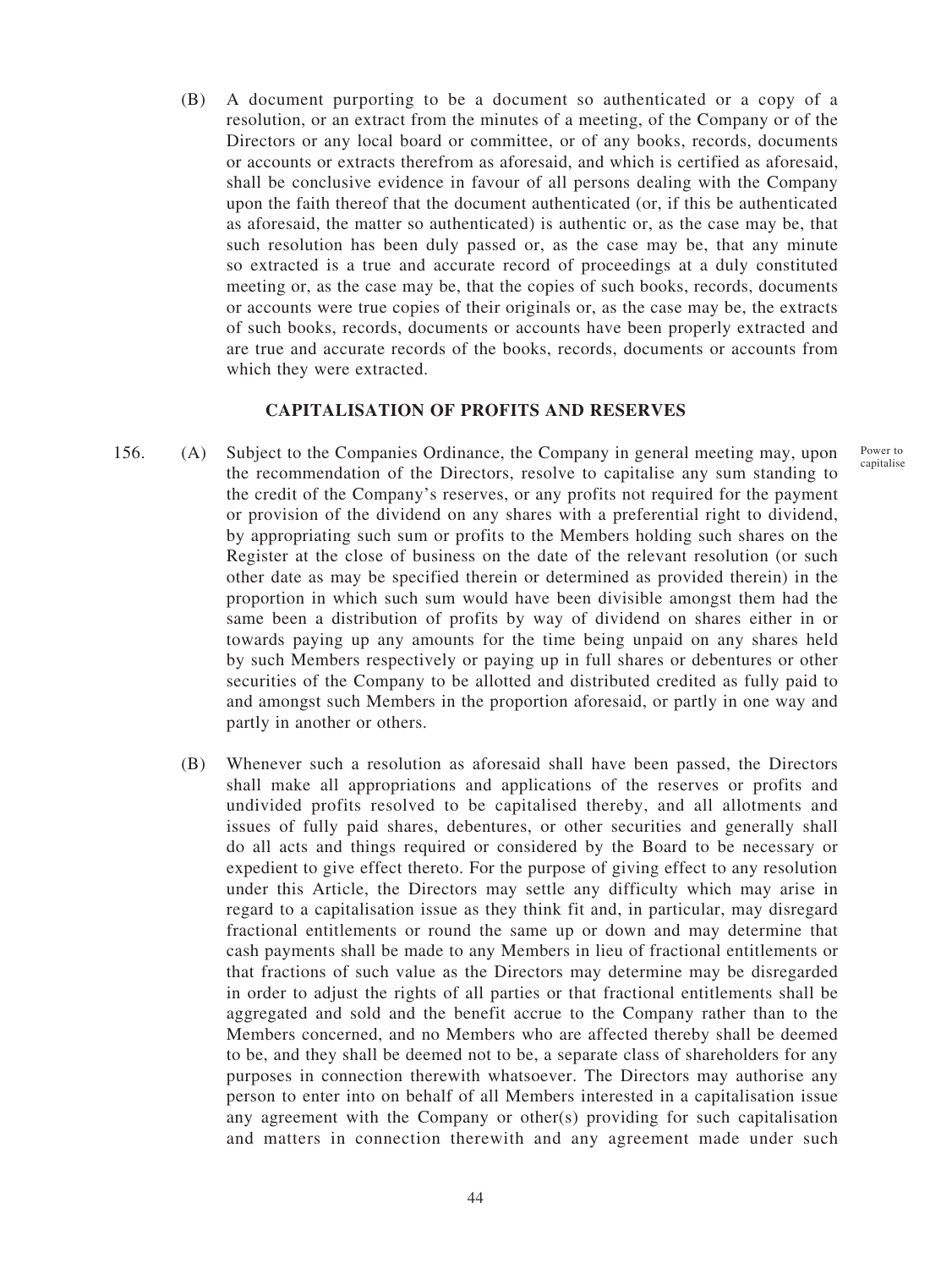authority shall be effective and binding upon all concerned. Without limiting the generality of the foregoing, any such agreement may provide for the acceptance by such persons of the shares, debentures or other securities to be allotted and distributed to them respectively in satisfaction of their claims in respect of the sum so capitalised.

(C) The provisions of paragraph (E) of Article 162 shall apply to the power of the Company to capitalise under this Article as it applies to the grant of election thereunder mutatis mutandis and no Member who may be affected thereby shall, and they shall be deemed not to be, a separate class of shareholders for any purpose in connection therewith whatsoever.

#### **DIVIDENDS AND RESERVES**

- 157. The Company in general meeting may declare dividends in any currency but no dividends shall exceed the amount recommended by the Board.
- 158. (A) The Directors may from time to time declare and pay such interim dividends as appear to the Directors to be justified by the profits of the Company, on such dates and in respect of such periods as they think fit, and, in particular (but without prejudice to the generality of the foregoing), if at any time the Capital is divided into different classes, the Directors may pay such interim dividends in respect of those shares which confer to the holders thereof deferred or nonpreferential rights as well as in respect of those shares which confer on the holders thereof preferential rights with regard to dividend and, provided that the Directors act bona fide, they shall not incur any responsibility to the holders of shares conferring any preference for any damage that they may suffer by reason of the payment of an interim dividend on any shares having deferred or nonpreferential rights.
	- (B) The Directors may also declare and pay, half-yearly or at other suitable intervals as may be determined by them, any dividend which may be payable at a fixed rate if the Directors are of the opinion that the profits of the Company justify the payment.
	- (C) The Directors may in addition from time to time declare and pay special dividends of such amounts and on such dates and out of such distributable funds of the Company as they think fit, and the provisions of paragraph (A) of this Article as regards the powers and exemption from liability of the Directors as relate to the declaration and payment of interim dividends shall apply, mutatis mutandis, to the declaration and payment of all such special dividends.
- 159. No dividend shall be payable except out of the profits of the Company available for distribution.
- 160. No dividend or other moneys payable on or in respect of a share shall bear interest as against the Company.

Company's power to declare dividends

Directors' power to declare and pay interim and special dividends

Dividends to be paid out of profits

No interest on dividends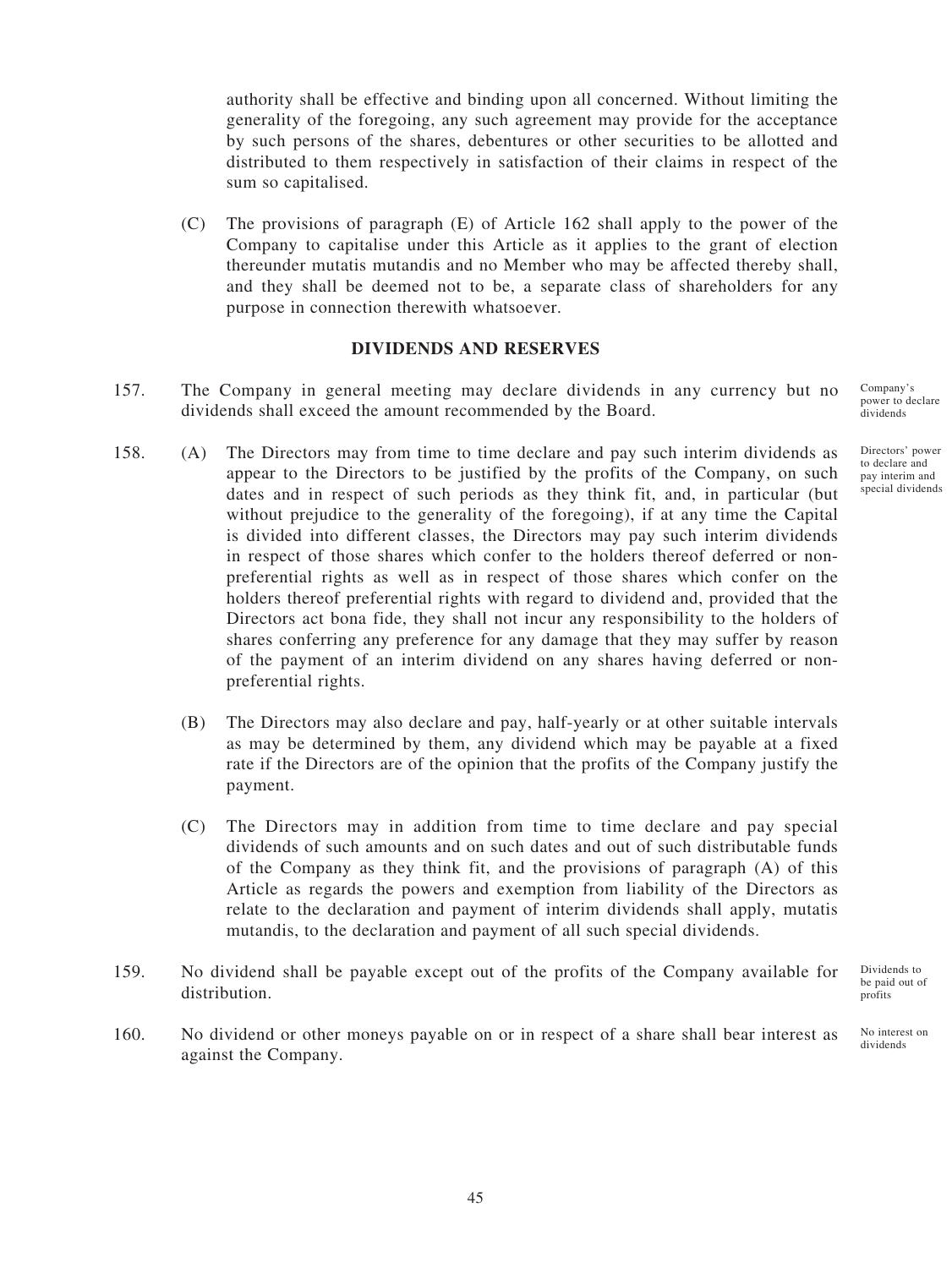- 161. Whenever the Board or the Company in general meeting has resolved that a dividend be paid or declared, the Board may further resolve that such dividend be satisfied wholly or in part by the distribution of specific assets of any kind and, in particular, of paid up shares, debentures or warrants to subscribe for securities of the Company or any other company, or in any one or more of such ways, with or without offering any rights to Members to elect to receive such dividend in cash. Where any difficulty arises in regard to the distribution, the Directors may:
	- (i) settle the same as they think fit, and, in particular, may disregard fractional entitlements or round the same up or down, and may fix the value for distribution of such specific assets, or any part thereof, and may determine that cash payments shall be made to any Members upon the footing of the value so fixed in order to adjust the rights of all parties and may determine that fractional entitlements shall be aggregated and sold and the benefit accrue to the Company rather than to the Members concerned, and may vest any such specific assets in trustees as may seem expedient to the Directors and may authorise any person to sign any requisite instruments of transfer and other documents on behalf of all Members interested in the dividend and such instrument and document shall be effective;
	- (ii) authorise any person to enter into an agreement on behalf of all Members having an interest in any such matter with the Company or other(s) providing for such dividend and matters in connection therewith and any such agreement made under such authority shall be effective and binding upon all concerned. Without limiting the generality of the foregoing, any such agreement may provide for the acceptance by such persons of the shares, debentures, warrants or other assets to be allotted and distributed to them respectively in satisfaction of their claims in respect of the sum so capitalised; and
	- (iii) resolve that no such assets shall be made available or distributed to Members with registered addresses in any particular territory or territories if, in the absence of publication or filing of a prospectus or a registration statement or performance of or compliance with other special formalities or requirements, this would or might, in the opinion of the Directors, be unlawful or impracticable or if, in the opinion of the Directors, compliance with (or ascertainment of) any relevant requirements in such jurisdiction might be unduly expensive (whether in absolute terms or in relation to the rights of the Member(s) who may be affected or the value thereof) or unduly time consuming or otherwise unduly onerous, and in any such event the only entitlement of the Members aforesaid shall be to receive cash payments as aforesaid.

Members affected as a result of exercise by the Directors of their powers and discretions under this Article shall not be, and shall be deemed not to be, a separate class of shareholders for any purposes in connection therewith whatsoever.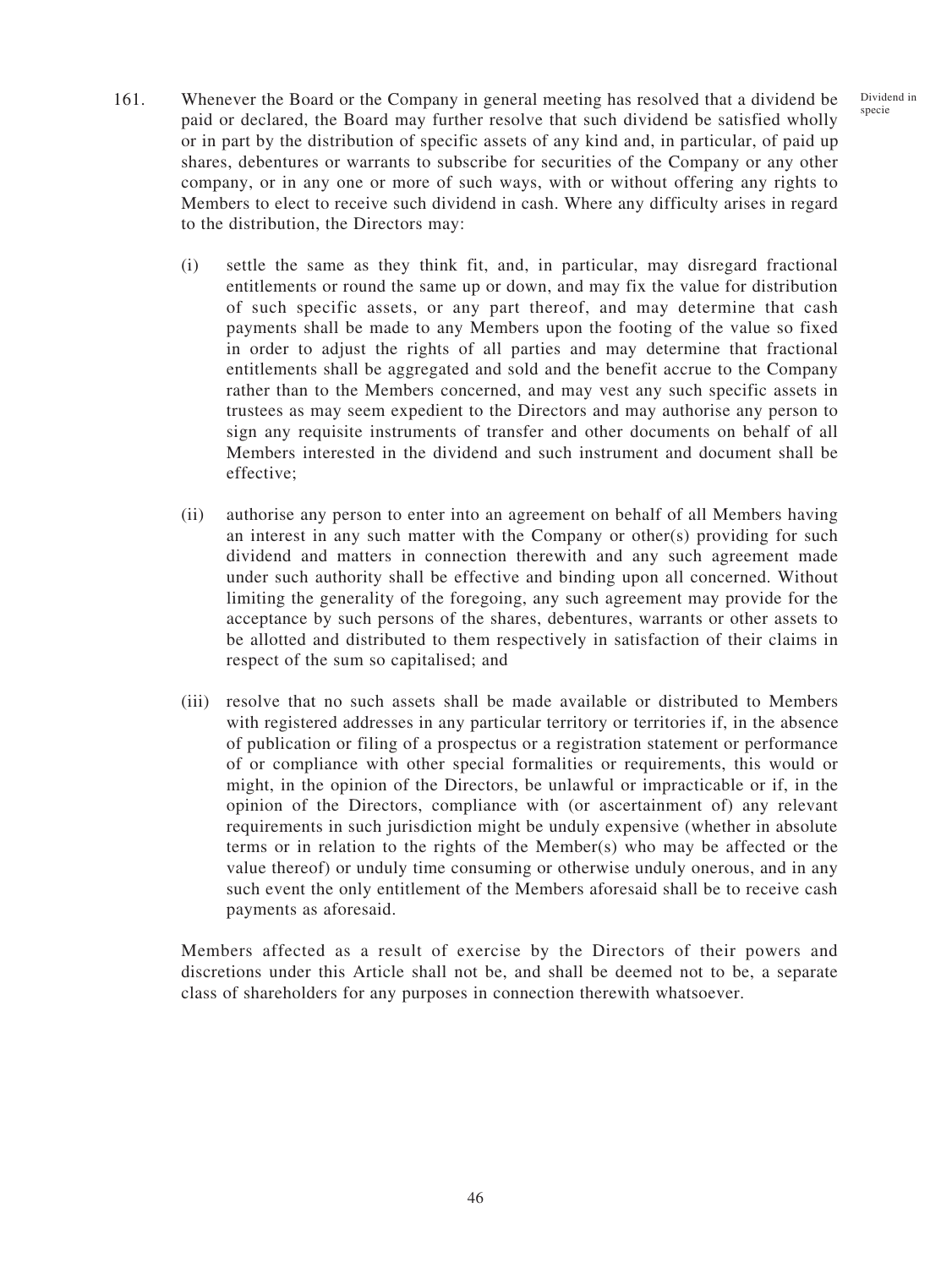- 162. (A) Whenever the Board or the Company in general meeting has resolved that a dividend be paid or declared, the Board may further resolve either: Scrip dividend
	- (i) that such dividend be satisfied wholly or in part in the form of an allotment of shares credited as fully paid on the basis that the shares so allotted shall be of the same class or classes as the class or classes already held by the allottee, provided that the Members entitled thereto will be entitled to elect to receive such dividend (or part thereof) in cash in lieu of such allotment. In such case, the following provisions shall apply:
		- (a) the basis of any such allotment shall be determined by the Directors;
		- (b) the Directors, after determining the basis of allotment, shall give not less than fourteen clear days' notice in writing to the Members of the right of election accorded to them and shall send with such notice forms of election and specify the procedure to be followed and the place at which and the latest date and time by which duly completed forms of election must be lodged in order to be effective;
		- (c) the right of election may be exercised in respect of the whole or part of that portion of the dividend in respect of which the right of election has been accorded; and
		- (d) the dividend (or that part of the dividend to be satisfied by the allotment of shares as aforesaid) shall not be payable in cash on shares in respect of which the cash election has not been duly exercised ("the non-elected shares") and in lieu and in satisfaction thereof shares shall be allotted credited as fully paid to the holders of the non-elected shares on the basis of allotment determined as aforesaid and for such purpose the Directors shall capitalise and apply out of any part of the undivided profits of the Company or any part of any of the Company's reserve accounts as the Directors may determine, a sum equal to the amount of cash dividend which would otherwise have been distributed in respect of the non-elected shares to be allotted on such basis and apply the same in paying up in full the appropriate number of shares for allotment and distribution to and amongst the holders of the non- elected shares on such basis; or
	- (ii) that Members entitled to such dividend will be entitled to elect to receive an allotment of shares credited as fully paid in lieu of the whole or such part of the dividend as the Directors may think fit on the basis that the shares so allotted shall be of the same class or classes as the class or classes of shares already held by the allottee. In such case, the following provisions shall apply:
		- (a) the basis of any such allotment shall be determined by the Directors;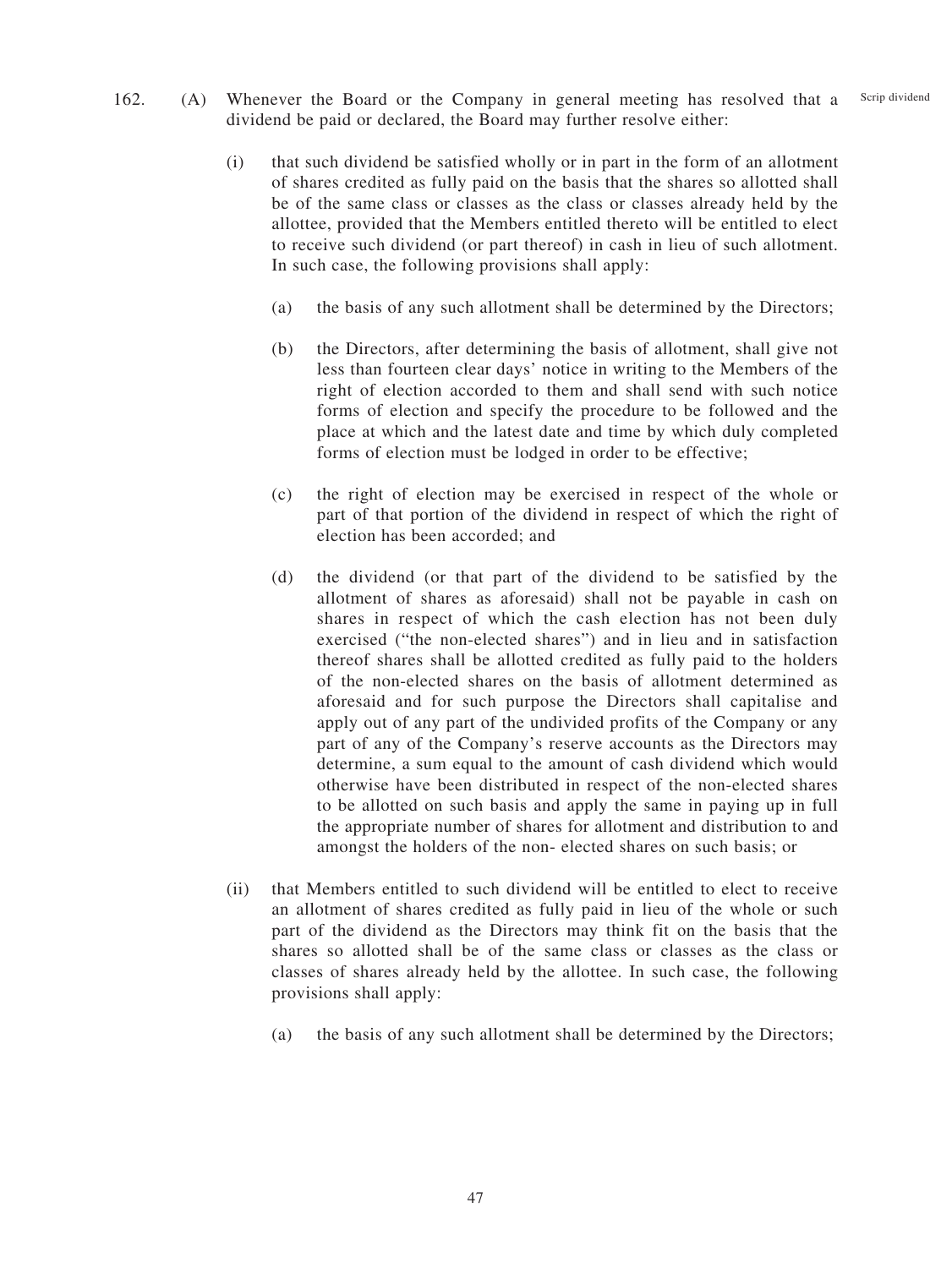- (b) the Directors, after determining the basis of allotment, shall give not less than fourteen clear days' notice in writing to the Members of the right of election accorded to them and shall send with such notice forms of election and specify the procedure to be followed and the place at which and the latest date and time by which duly completed forms of election must be lodged in order to be effective;
- (c) the right of election may be exercised in respect of the whole or part of that portion of the dividend in respect of which the right of election has been accorded; and
- (d) the dividend (or that part of the dividend in respect of which a right of election has been accorded) shall not be payable in cash on shares in respect of which the share election has been duly exercised ("the elected shares") and in lieu thereof shares shall be allotted credited as fully paid to the holders of the elected shares on the basis of allotment determined as aforesaid and for such purpose the Directors shall capitalise and apply out of any part of the undivided profits of the Company or any part of any of the Company's reserve accounts as the Directors may determine, a sum equal to the amount of cash dividend which would otherwise have been distributed in respect of the elected shares to be allotted on such basis and apply the same in paying up in full the appropriate number of shares for allotment and distribution to and amongst the holders of the elected shares on such basis.
- (B) The shares allotted pursuant to the provisions of paragraph (A) of this Article shall rank pari passu in all respects with the shares then in issue and held by the allottee in respect of which they were allotted, save only as regards participation:
	- (i) in the relevant dividend (or the right to receive or elect to receive an allotment of shares in lieu thereof as aforesaid); or
	- (ii) in any other distributions, bonuses or rights paid, made, declared or announced prior to or contemporaneously with the payment or declaration of the relevant dividend

unless, contemporaneously with the announcement by the Directors of their proposal to apply the provisions of sub-paragraph (i) or (ii) of paragraph  $(A)$ of this Article in relation to the relevant dividend or contemporaneously with their announcement of the distribution, bonus or rights in question, the Directors shall have specified that the shares to be allotted pursuant to the provisions of paragraph (A) of this Article shall rank for participation in such distribution, bonus or rights.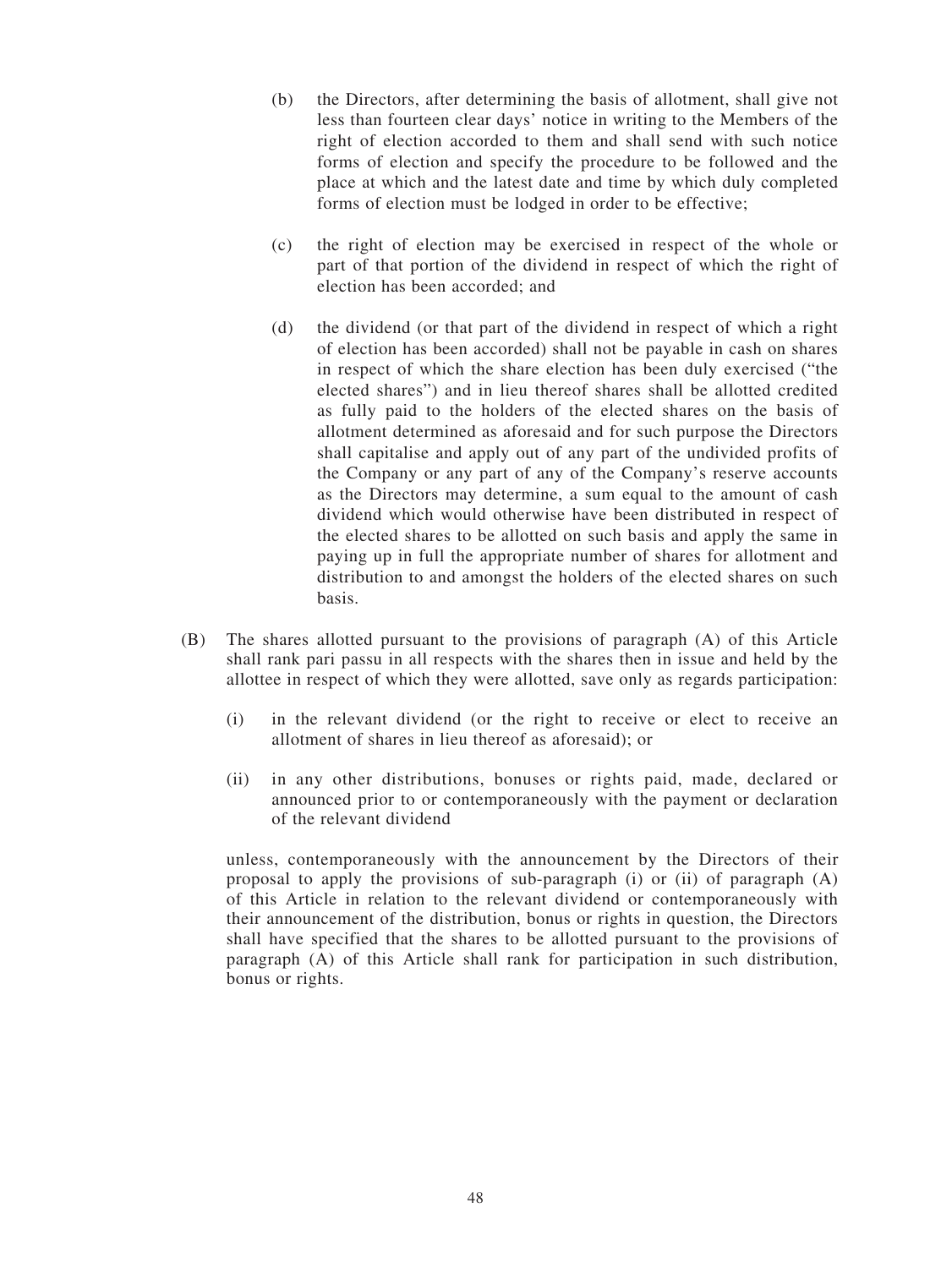- (C) The Directors may do all acts and things considered necessary or expedient to give effect to any capitalisation pursuant to the provisions of paragraph (A) of this Article, with full power to the Directors to make such provisions as they think fit in the case of shares becoming distributable in fractions (including provisions whereby, in whole or in part, fractional entitlements are aggregated and sold and the net proceeds distributed to those entitled, or are disregarded or rounded up or down or whereby the benefit of fractional entitlements accrues to the Company rather than to the Members concerned), and no Members who will be affected thereby shall be, and they shall be deemed not to be, a separate class of shareholders for any purposes whatsoever. The Directors may authorise any person to enter into on behalf of all Members interested, an agreement with the Company providing for such capitalisation and matters incidental thereto and any agreement made pursuant to such authority shall be effective and binding on all concerned.
- (D) The Company may, upon the recommendation of the Directors, by ordinary resolution resolve in respect of any one particular dividend of the Company that, notwithstanding the provisions of paragraph (A) of this Article, a dividend may be satisfied wholly in the form of an allotment of shares credited as fully paid without offering any right to Members to elect to receive such dividend in cash in lieu of such allotment.
- (E) The Directors may on any occasion determine that the allotment of shares under paragraph (A) of this Article shall not be made available or made to any Members with registered addresses in any particular territory or territories if, in the absence of publication or filing of a prospectus or a registration statement or performance of or compliance with other special formalities or requirements, this would or might, in the opinion of the Directors, be unlawful or impracticable or if, in the opinion of the Directors, compliance with (or ascertainment of) any relevant requirements in such jurisdiction might be unduly expensive (whether in absolute terms or in relation to the rights of the Member(s) who may be affected or the value thereof) or unduly time consuming or otherwise unduly onerous, and in such event the provisions aforesaid shall be read and construed subject to such determination and no Member who may be affected by any such determination shall be, and they shall be deemed not to be, a separate class of shareholders for any purposes whatsoever.

Reserves

163. The Directors may, before recommending any dividend, set aside out of the profits of the Company such sums as they think fit as a reserve or reserves which shall, at the discretion of the Directors, be applicable for meeting claims on or liabilities of the Company or contingencies or for paying off any loan capital or for equalising dividends or for any other purpose to which the profits of the Company may be properly applied, and, pending such application may, at the like discretion, either be employed in the business of the Company or be invested in such investments (including the repurchase by the Company of its own securities or the giving of any financial assistance for the acquisition of its own securities but only in so far as the same may be permitted under these Articles and the Companies Ordinance) as the Directors may from time to time think fit, and so that it shall not be necessary to keep any investments constituting the reserve or reserves separate or distinct from any other investments of the Company. The Directors may also without placing the same to reserve carry forward any profits which they may think prudent not to distribute by way of dividend.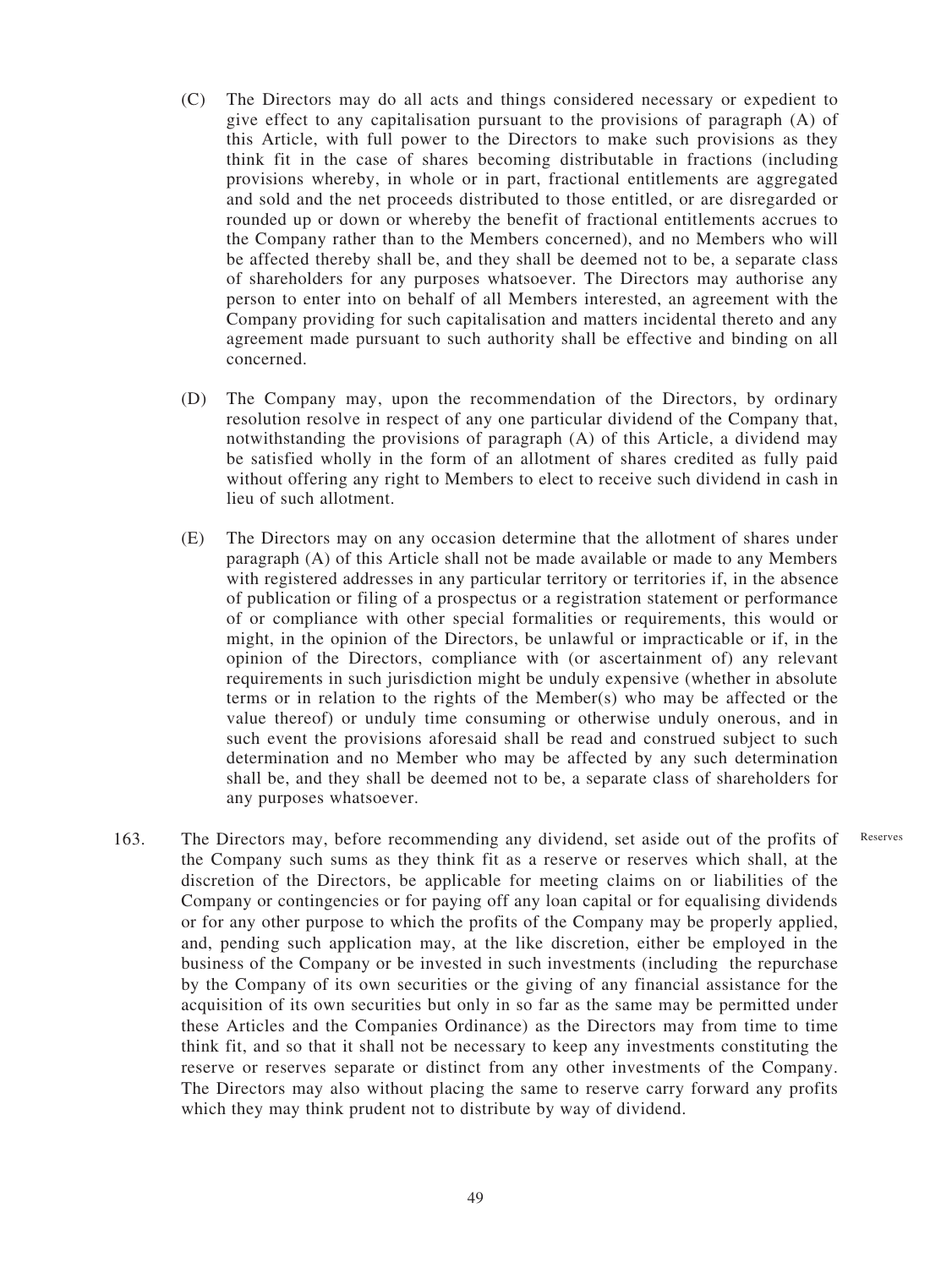- 164. Unless and to the extent that the rights attached to any shares or the terms of issue thereof otherwise provide, all dividends shall (as regards any shares not fully paid throughout the period in respect of which the dividend is paid) be apportioned and paid pro rata according to the amounts paid or credited as paid on the shares during any portion or portions of the period in respect of which the dividend is paid. For the purposes of this Article no amount paid on a share in advance of calls or instalments shall be treated as paid on the share.
- 165. (A) The Directors may retain any dividends or other moneys payable on or in respect of a share upon which the Company has a lien, and may apply the same in or towards satisfaction of the debts, liabilities or engagements in respect of which the lien exists.
	- (B) The Directors may deduct from any dividend or other money payable to any Member all sums of money (if any) presently payable by him to the Company on account of calls, instalments or otherwise.
- 166. Any general meeting sanctioning a dividend may make a call on the Members of such amount as the meeting fixes, but so that the call on each Member shall not exceed the dividend payable to him, and so that the call shall be made payable at the same time as the dividend, and the dividend may, if so arranged between the Company and the Member, be set off against the call.
- 167. A transfer of shares shall not, as against the Company but without prejudice to the rights of the transferor and transferee inter se, pass the right to any dividend or bonus declared thereon before the registration of the transfer.
- 168. If two or more persons are registered as joint holders of any share, or are entitled jointly to a share in consequence of the death or bankruptcy of the holder, any one of such persons may give effectual receipts for any dividends and other moneys payable and bonuses, rights and other distributions in respect of such shares.
- 169. Unless otherwise directed by the Board, any dividend or other moneys payable or bonuses, rights or other distributions in respect of any share may be paid or satisfied by cheque or warrant or certificate or other documents or evidence of title sent through the post to the registered address of the Member entitled, or, in the case of joint holders, to the registered address of that one whose name stands first in the Register in respect of the joint holding or to such person and to such address as the holder or joint holders may in writing direct. Every cheque, warrant, certificate or other document or evidence of title sent in such manner or in such other manner as may be directed by the Board shall be made payable to the order of the person to whom it is sent or, in the case of certificates or other documents or evidence of title as aforesaid, in favour of the Member(s) entitled thereto, and the payment of any such cheque or warrant by the banker upon whom it is drawn shall operate as a good discharge to the Company in respect of the dividend and/or other moneys represented thereby, notwithstanding that it may subsequently appear that the same has been stolen or that any endorsement thereon has been forged. Every such cheque, warrant, certificate or other document or evidence of title as aforesaid shall be sent at the risk of the person entitled to the dividend, money, bonus, rights and other distributions represented thereby.

to be paid in proportion to paid up Capital

Dividends

Retention of dividends etc.

Dividend and call together

Effect of transfer

Receipt for dividends etc. by joint holders

Means of payment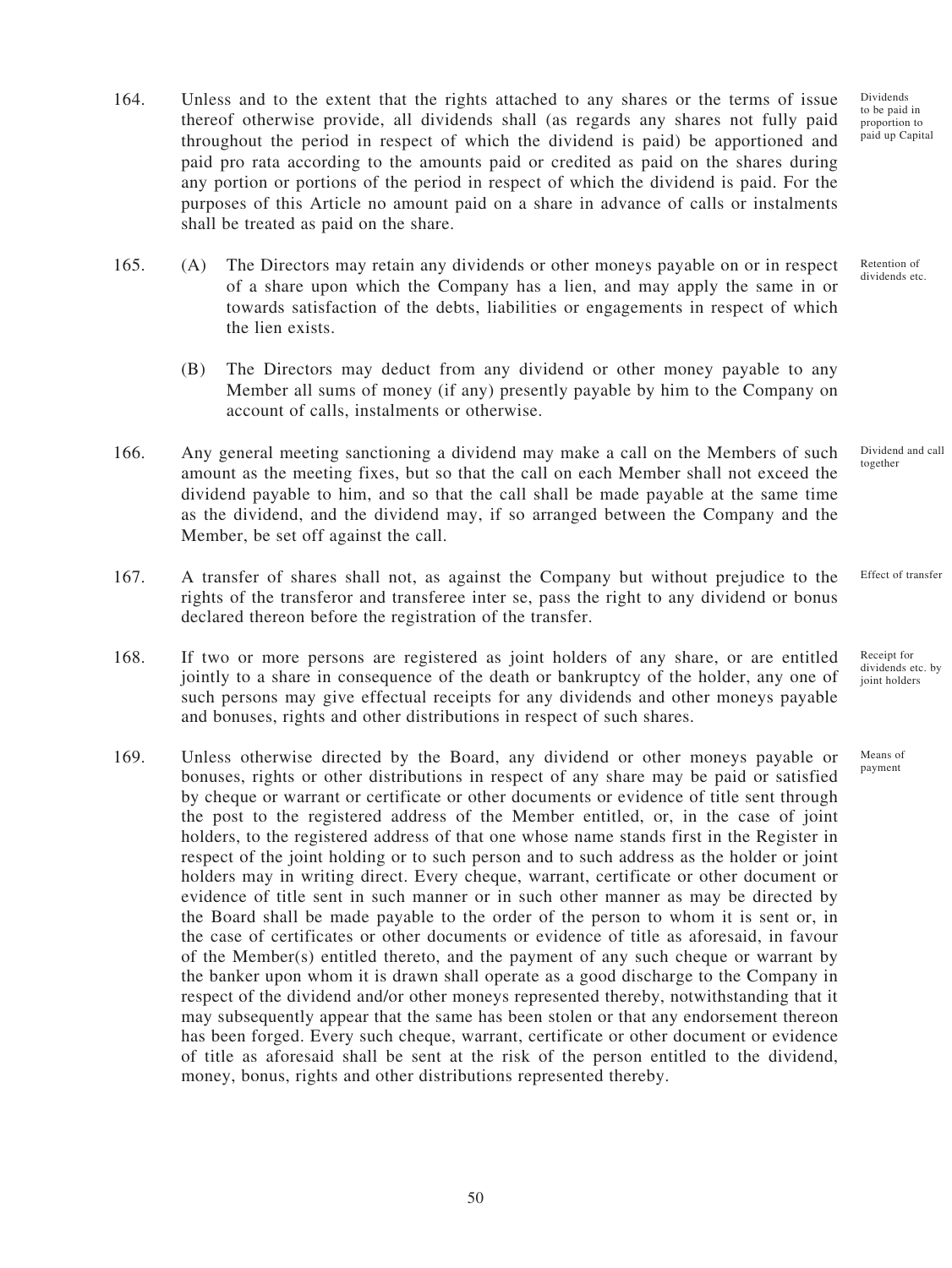170. All dividends, bonuses or other distributions or the proceeds of the realisation of any of the foregoing unclaimed for one year after having been declared may be invested or otherwise made use of by the Directors for the benefit of the Company until claimed and, notwithstanding any entry in any books of the Company or otherwise howsoever, the Company shall not be constituted a trustee in respect thereof. All dividends, bonuses or other distributions or the proceeds of the realisation of any of the foregoing unclaimed for six years after having been declared may be forfeited by the Directors and, upon such forfeiture, shall revert to the Company and, in the case where any of the same are securities of the Company, may be re-allotted or re-issued for such consideration as the Directors think fit and the proceeds thereof shall accrue to the benefit of the Company absolutely.

## **RECORD DATE**

171. Any resolution declaring a dividend or other distribution on shares of any class, whether a resolution of the Company in general meeting or a resolution of the Directors, may specify that the same shall be payable or made to the persons registered as the holder of such shares at the close of business on a particular date or at a particular time on a particular date, notwithstanding that it may be a date prior to that on which the resolution is passed, and thereupon the dividend or other distribution shall be payable or made to them in accordance with their respective holdings so registered, but without prejudice to the rights inter se in respect of such dividend or other distribution between the transferors and transferees of any such shares. The provisions of this Article shall mutatis mutandis apply to bonuses, capitalisation issues, distributions of realised and unrealised capital profits or other distributable reserves or accounts of the Company and offers or grants made by the Company to the Members. Record date

### **ACCOUNTS**

- 172. Accounting records sufficient to show and explain the Company's transactions and otherwise as required by and complying with the Statutes shall be kept at the Registered Office, or at such other place as the Directors think fit, and shall always be open to inspection by the officers of the Company.
- 173. No Member (not being a Director) or other person shall have any right of inspecting any account or book or document of the Company except as conferred by the Statutes or ordered by a court of competent jurisdiction or authorised by the Board or the Company in general meeting.
- 174. (A) The Directors shall, from time to time, in accordance with the Statutes, cause to be prepared and to be laid before the annual general meeting of the Company a copy of the reporting documents for the financial year of the Company as required by the Statutes. The Directors may also cause to be prepared a summary financial report if they think fit in accordance with the provisions of the Statutes, which may be provided to Members and/or debenture holders instead of the relevant financial documents in circumstances permitted by the Listing Rules.

Accounts to be kept

Inspection by Members

Reporting documents and summary financial report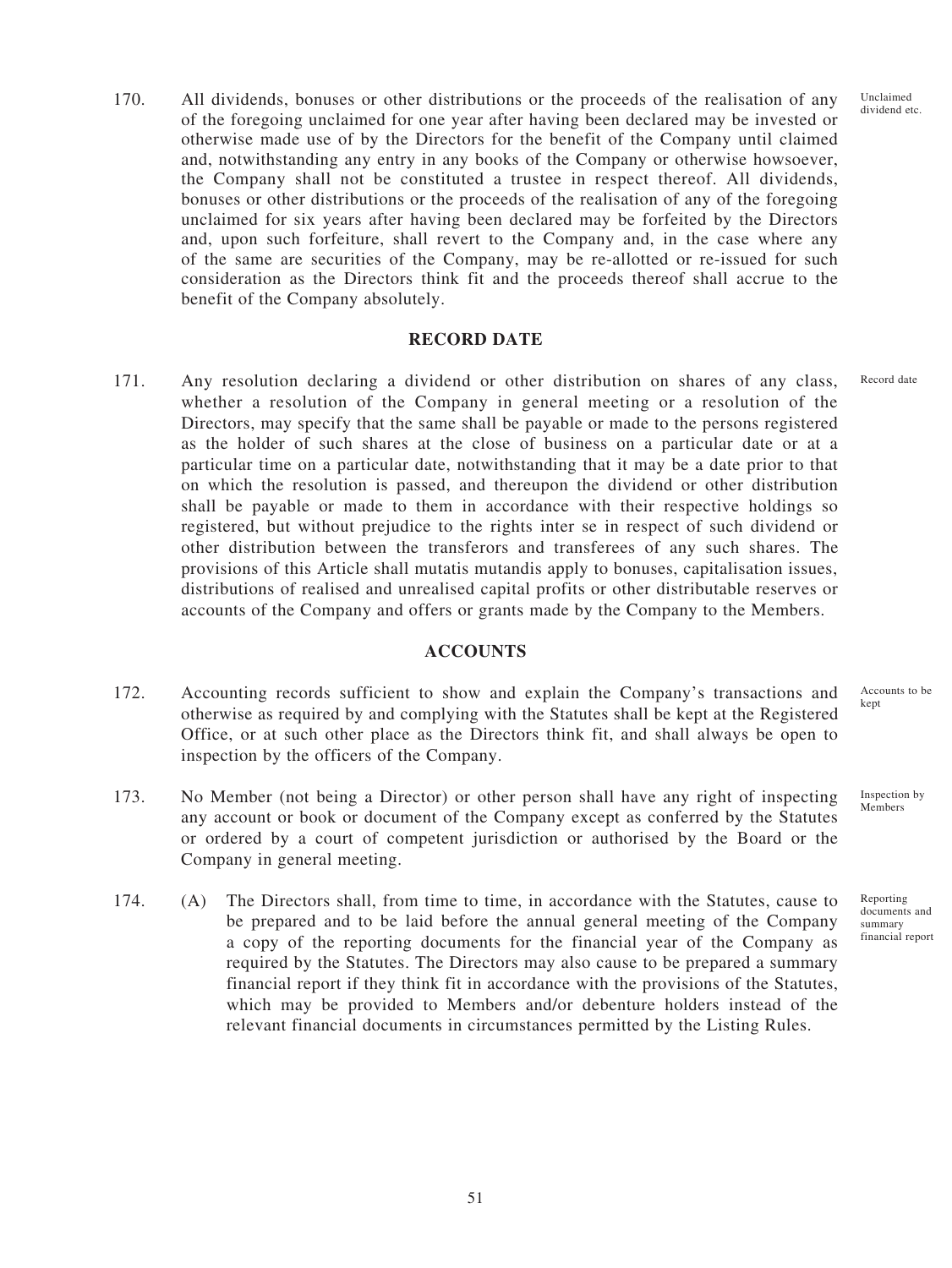- (B) Subject to paragraph (C) below, a copy of the reporting documents or the summary financial report shall, not less than 21 days before the meeting, be delivered or sent by post to the registered address of every Member and debenture holder of the Company, or in the case of a joint holding to the Member or debenture holder (as the case may be) whose name stands first in the appropriate Register in respect of the joint holding. No accidental noncompliance with the provisions of this Article shall invalidate the proceedings at the meeting.
- (C) Where a Member or debenture holder of the Company has, in accordance with the Companies Ordinance and the Listing Rules, consented or is deemed to have consented (if and to the extent such deemed consent is provided for by the Companies Ordinance and the Listing Rules) to treat the publication of the reporting documents and/or the summary financial report on the Company's authorised website as discharging the Company's obligation under the Companies Ordinance to send a copy of the reporting documents and/or the summary financial report, then subject to compliance with the publication and notification requirements of the Companies Ordinance and the Listing Rules, publication by the Company on the Company's authorised website of the reporting documents and/or the summary financial report at least 21 days before the date of the meeting shall, in relation to each such Member or debenture holder of the Company, be deemed to discharge the Company's obligations under paragraph (B) above.
- (D) For the purpose of this Article, "reporting documents" and "summary financial report" shall have the meaning ascribed to them in the Companies Ordinance.

#### **AUDITORS**

- 175. (A) Auditors shall be appointed and the terms and tenure of such appointment and their duties at all times regulated in accordance with the provisions of the Companies Ordinance. Appointment of
	- (B) Save as otherwise provided by the Companies Ordinance, the remuneration of the Auditors shall be fixed by or on the authority of the Company in the annual general meeting except that in any particular year the Company in general meeting may delegate the fixing of such remuneration to the Directors and the remuneration of any Auditors appointed to fill any casual vacancy may be fixed by the Directors.
- 176. (A) The Auditors shall have a right of access at all times to the books and accounts and vouchers of the Company and shall be entitled to require from the Directors and officers of the Company such information as may be necessary for the performance of their duties, and the Auditors shall make a report to the Members on the accounts examined by them and on every set of financial statements intended to be laid before the Company in the annual general meeting during their tenure of office as required by the Companies Ordinance.

Auditors to have right of access to books and accounts

Auditors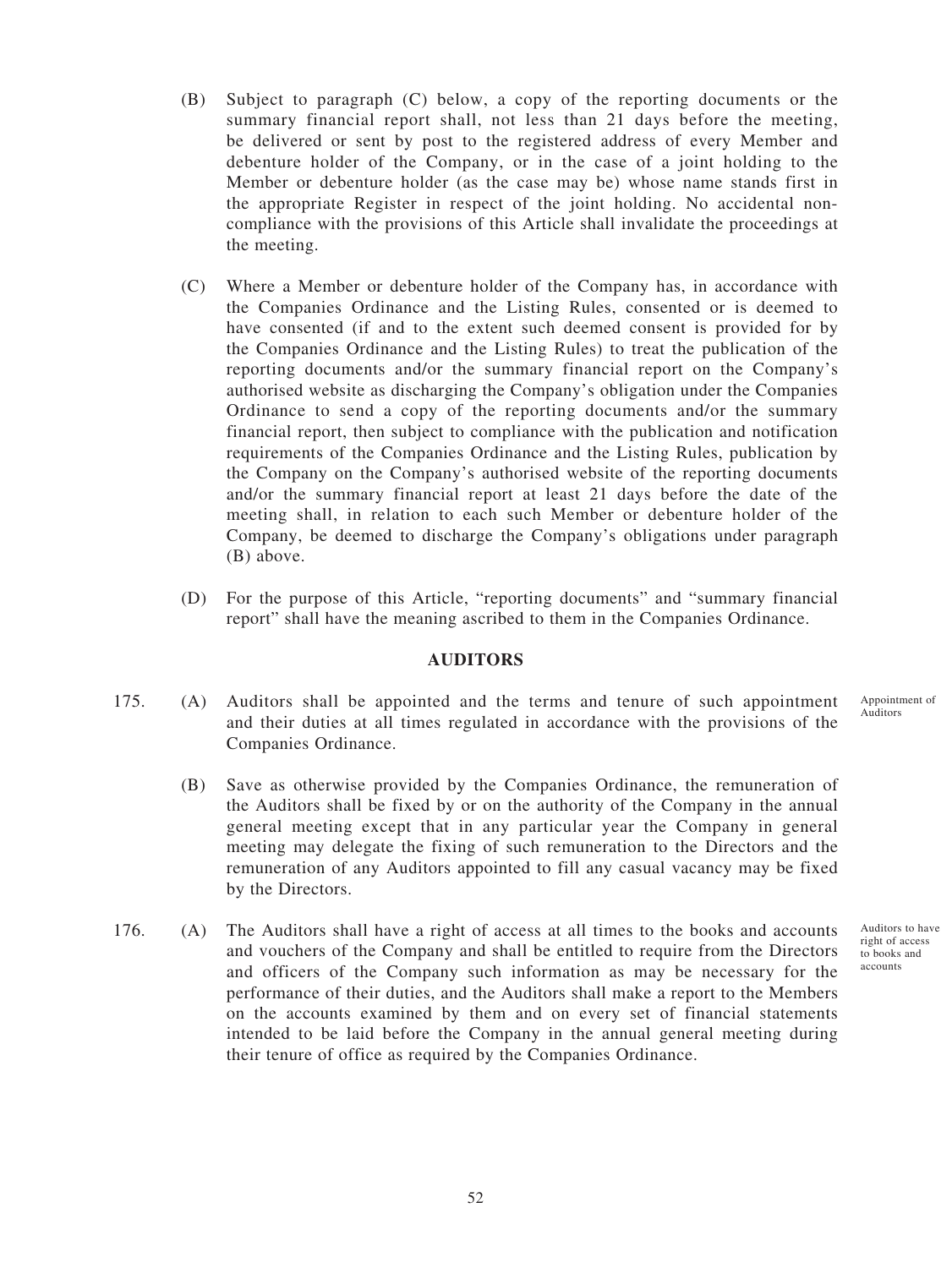Auditors entitled to attend general meeting and to receive notices

Appointment of Auditors other than the retiring Auditors

Defect of appointment

Services of notices

- (B) The Auditors shall be entitled to attend any general meeting and to receive all notices of and other communications relating to any general meeting which any Member is entitled to receive and to be heard at any general meeting on any part of the business of the meeting which concerns them as auditor.
- (C) For the purpose of this Article, "financial statements" shall have the meaning ascribed to them in the Companies Ordinance.
- 177. No person other than the retiring Auditors shall be appointed as Auditors at an annual general meeting unless notice of an intention to nominate that person to the office of Auditors has been given to the Company not less than 28 days before the annual general meeting, and the Company shall send a copy of any such notice to the retiring Auditors and shall give notice thereof to the Members not less than 21 days before the annual general meeting provided that the above requirement for sending a copy of such notice to the retiring Auditors may be waived by notice in writing by the retiring Auditors to the Secretary.
- 178. Subject to the provisions of the Companies Ordinance, all acts done by any person acting as Auditors shall, as regards all persons dealing in good faith with the Company, be valid, notwithstanding that there was some defect in their appointment or that they were at the time of their appointment not qualified for appointment or subsequently became disqualified.

## **NOTICES**

- 179. Any notice or document to be given or issued under these Articles shall be in writing, except that any such notice or document to be given or issued by or on behalf of the Company under these Articles (including any "corporate communication") shall be in writing which may or may not be in a transitory form and may be recorded or stored in any digital, electronic, electrical, magnetic or other retrievable form or medium and information in visible form (including an electronic communication and one made available on a website) whether having physical substance or not, and may be served or delivered by the Company to a Member and to any other person who is entitled to receive notices of general meetings of the Company under the Statutes or these Articles by any of the following means subject to and to such extent permitted by and in accordance with the Statutes, the Listing Rules and any other applicable laws, rules and regulations:
	- (i) personally;
	- (ii) by sending it through the post in a properly prepaid letter, envelope or wrapper addressed to a Member at his registered address as appearing in the Register or to such address as that other person (whether or not he is a Member) may provide for the purpose;
	- (iii) by delivering or leaving it at such address as aforesaid;
	- (iv) by advertisement in the Newspapers;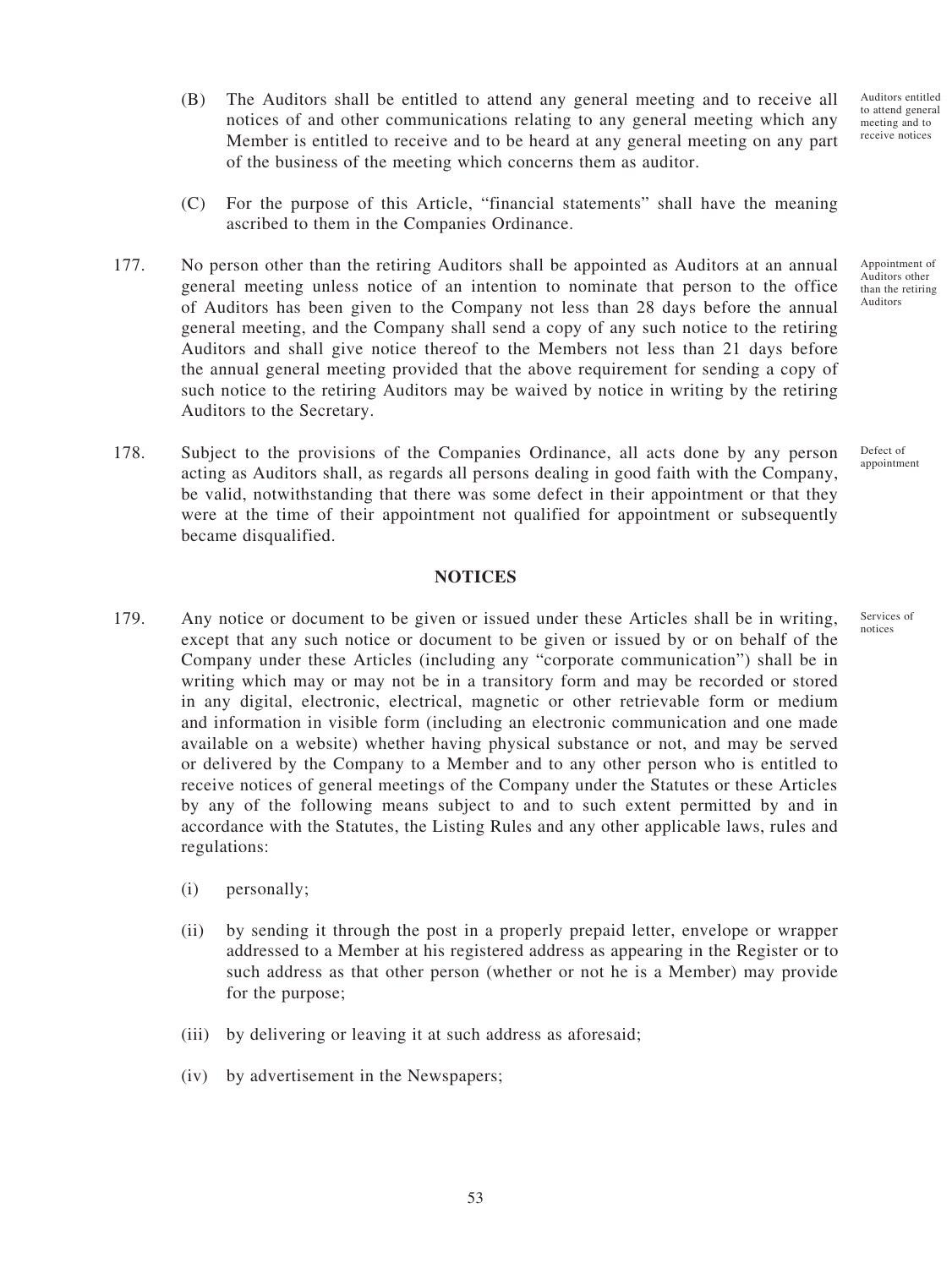- (v) by transmitting it as an electronic communication to that other person at such electronic address as he may provide or be regarded as having provided for the purpose;
- (vi) by making it available on the Company's website, giving access to such website to that other person and (if required by the Companies Ordinance or the Listing Rules) giving to such person a notification or the availability of such notice or document; or.
- (vii) by any other means as permitted by the Statutes and the Listing Rules from time to time.
- 180. In the case of joint holders of a share, all notices shall be given to that one of the joint holders whose name stands first in the Register and notice so given shall be sufficient notice to all the joint holders. Joint Members
- 181. (A) Where the registered address of a Member is outside Hong Kong, notice, if given through the post, shall be sent by pre-paid air mail letter where practicable. Any Member whose registered address is outside Hong Kong may notify the Company in writing of an address in Hong Kong which for the purpose of service of notice shall be deemed to be his registered address. Members outside Hong Kong
	- (B) Any Member who fails (and, where a share is held by joint holders, where the first joint holder named on the Register fails) to supply his registered address or a correct registered address to the Company for service of notices and documents on him shall not (and where a share is held by joint holders, none of the other joint holders whether or not they have supplied a registered address shall) be entitled to service of any notice or documents by the Company and any notice or document which is otherwise required to be served on him may, if the Directors in their absolute discretion so elect (and subject to them re- electing otherwise from time to time), be served, in the case of notices, by displaying a copy of such notice conspicuously at the Registered Office or, if the Directors see fit, by advertisement in the Newspapers or making it available on the Company's website, and, in the case of documents, by posting up a notice conspicuously at the Registered Office addressed to such Member or publishing a notice on the Company's website network which notice shall state the address within Hong Kong at which he may obtain a copy of the relevant document. Any notice or document served in the manner so described shall be sufficient service as regards Members with no registered or incorrect addresses, provided that nothing in this paragraph (B) shall be construed as requiring the Company to serve any notice or document on any Member with no or an incorrect registered address for the service of notice or document on him or on any Member other than the first named on the Register.
	- (C) If on three consecutive occasions notices or other documents have been sent through the post to any Member (or, in the case of joint holders of shares, the first holder named on the Register) at his registered address but have been returned undelivered, such Member (and, in the case of joint holders of a share, all other joint holders of the share) shall not thereafter be entitled to receive or be served (save as the Directors may elect otherwise pursuant to paragraph (B) of this Article) and shall be deemed to have waived the service of notices and other documents from the Company until he shall have communicated with the Company and supplied in writing a new registered address for the service of notices on him.

Members with no or incorrect address

Where previous notice etc. returned undelivered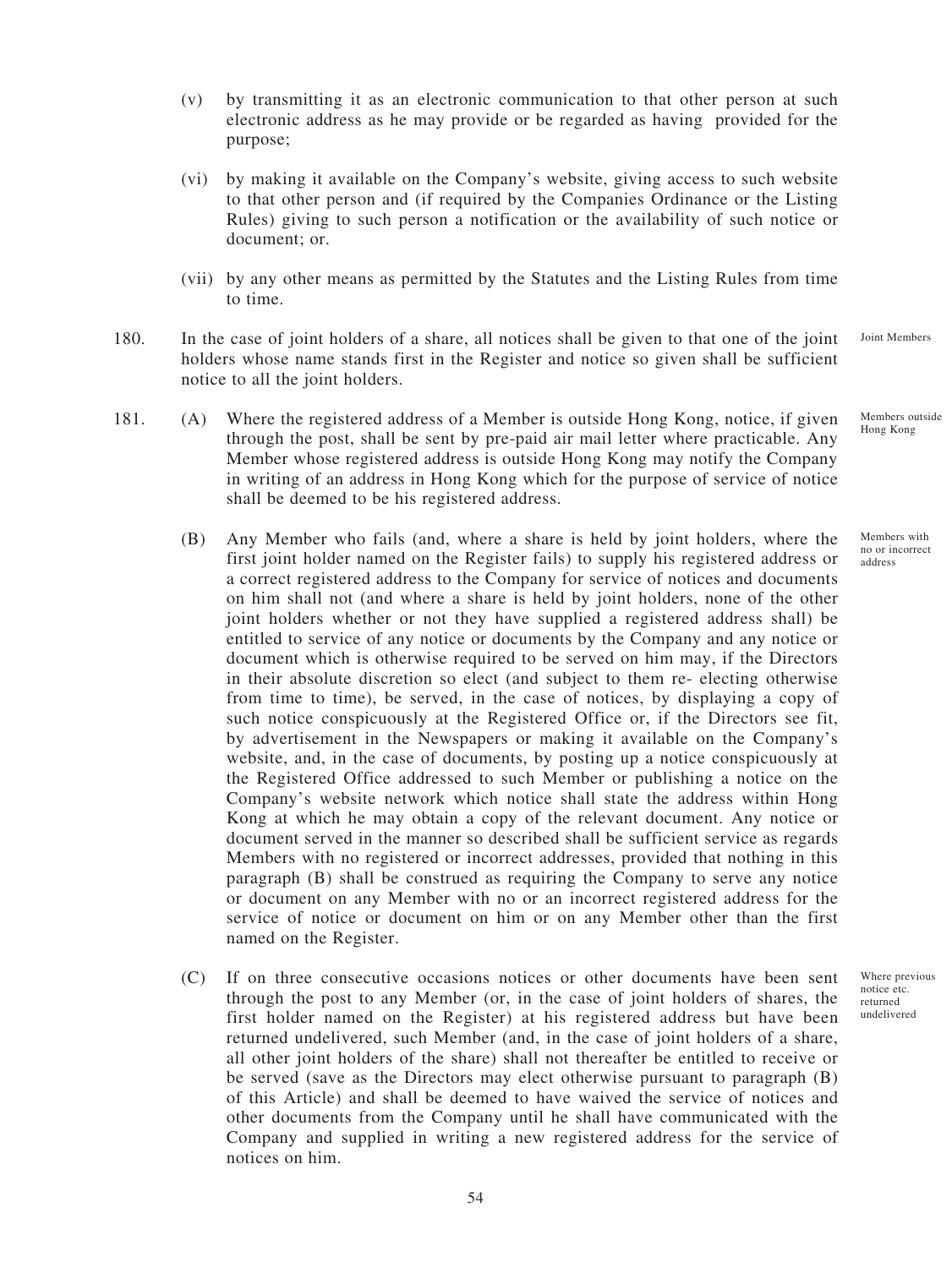- When notice deemed to be served
- 182. Subject to Statutes and any rules prescribed by the Stock Exchange from time to time, any notice or document (including any corporate communication) given or issued by or on behalf of the Company:
	- (i) if sent by post, shall be deemed to have been served on the day following that on which the envelope or wrapper containing the same is put into a post office situated within Hong Kong and in proving such service it shall be sufficient to prove that the envelope or wrapper containing the notice or document was properly prepaid, addressed and put into such post office (airmail if posted from Hong Kong to an address outside Hong Kong) and a certificate in writing signed by the Secretary or other person appointed by the Board that the envelope or wrapper containing the notice or document was so properly prepaid, addressed and put into such post office shall be conclusive evidence thereof;
	- (ii) if not sent by post but the notice or document is displayed at the Registered Office, shall be deemed to have been served on the day it was so displayed;
	- (iii) if published by way of an advertisement in the Newspapers, shall be deemed to have been served on the date on which it is first published;
	- (iv) if sent as an electronic communication, shall be deemed to have been served at the time when the notice or document is transmitted electronically provided that no notification that the electronic communication has not reached its recipient has been received by the sender, except that any failure in transmission beyond the sender's control shall not invalidate the effectiveness of the notice or document being served; and
	- (v) if published on the Company's website, shall be deemed to have been served on the day on which the notice or document is first made available on the Company's website or on the day on which Members are notified of the presence of such notice or document on the Company's website, whichever is later.
- 183. A notice or document may be given by the Company to the person entitled to a share in consequence of the death, mental disorder, bankruptcy or liquidation of a Member by sending it through the post in a prepaid envelope or wrapper addressed to him by name, or by the title of representative of the deceased, the trustee of the bankrupt or the liquidation of the Member, or by any like description, at the address, if any, supplied for the purpose by the person claiming to be so entitled, or by transmitting it as an electronic communication to such electronic address as such person may have provided, or by giving the notice or document in any other manner permitted by Article 179.
- 184. Any person who, by operation of law, transfer, transmission or other means whatsoever, shall become entitled to any share shall be bound by every notice in respect of such share which prior to his name and address being entered on the Register shall have been duly served or deemed to have been duly served to the person from whom he derives his title to such share.

Services of notice to persons entitled on dealth, mental disorder, bankruotcy or liquidation of Members

Transferee to be bound by prior notices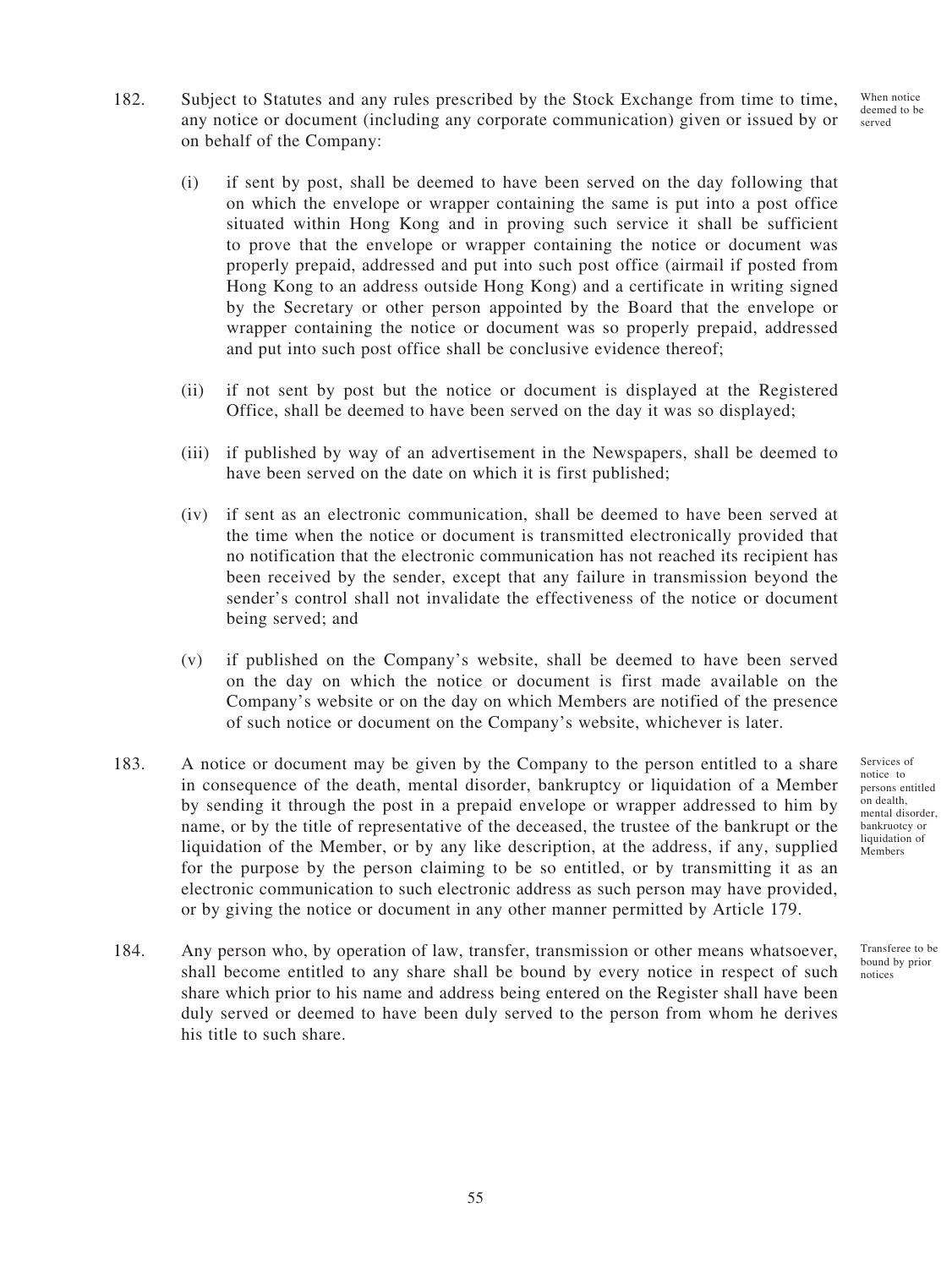- 185. Any notice or document served or delivered or to a Member in pursuance of these Articles, shall notwithstanding that such Member be then deceased, bankrupt or wound up and whether or not the Company has notice of his death, bankruptcy or winding up, be deemed to have been duly served in respect of any registered shares whether held solely or jointly with other persons by such Member until some other person be registered in his stead as the holder or joint holder thereof, and such service shall for all purposes of these Articles be deemed a sufficient service of such notice or document on his personal representatives and all persons (if any) jointly interested with him in any such shares.
- 186. (A) The signature to any notice or document by the Company may be written, typed, printed or made electronically.
	- (B) Subject to the Statutes, the Listing Rules and any other applicable laws, rules and regulations, any notice or document, including but not limited to the documents referred to in Article 174 and any corporate communication, may be given in the English language only, in the Chinese language only, or in both the English language and the Chinese language.

### **INFORMATION**

187. No Member (not being a Director) shall be entitled to require discovery of or any information respecting any detail of the Company's trading or any matter which is or may be in the nature of a trade secret, secret process or other confidential information which may relate to the business of the Company which in the opinion of the Directors it will be inexpedient in the interests of the Company to communicate to the public.

#### **UNTRACEABLE MEMBERS**

- 188. Without prejudice to the rights of the Company under Article 170 and the provisions of Article 189, the Company may cease sending cheques for dividend entitlements or dividend warrants if such cheques or warrants have been left uncashed on two consecutive occasions. However, the Company may exercise the power to cease sending cheques for dividend entitlements or dividend warrants after the first occasion on which such a cheque or warrant is returned undelivered. The provisions of this Article shall apply to certificates of and other documents or evidence of title to, and proceeds of realisation of, distributions on shares other than money.
- 189. (A) The Company shall have the power to sell, in such manner as the Directors think fit, any shares of a Member or the shares to which a person is entitled on death or bankruptcy, but no such sale shall be made unless:
	- (i) during the period of twelve years prior to the date of publication of the advertisements referred to in sub-paragraph (ii) below (or, if published more than once, the first thereof) at least three dividends or other distributions in respect of the shares in question have become payable or been made and no dividend or other distribution in respect of the shares has been cashed or otherwise claimed;

Notice valid though Member deceases, bankrupt or wound up

How notice to be signed

Members not entitled to information

Company cease sending dividend warrants etc.

Company may sell shares of untraceable Members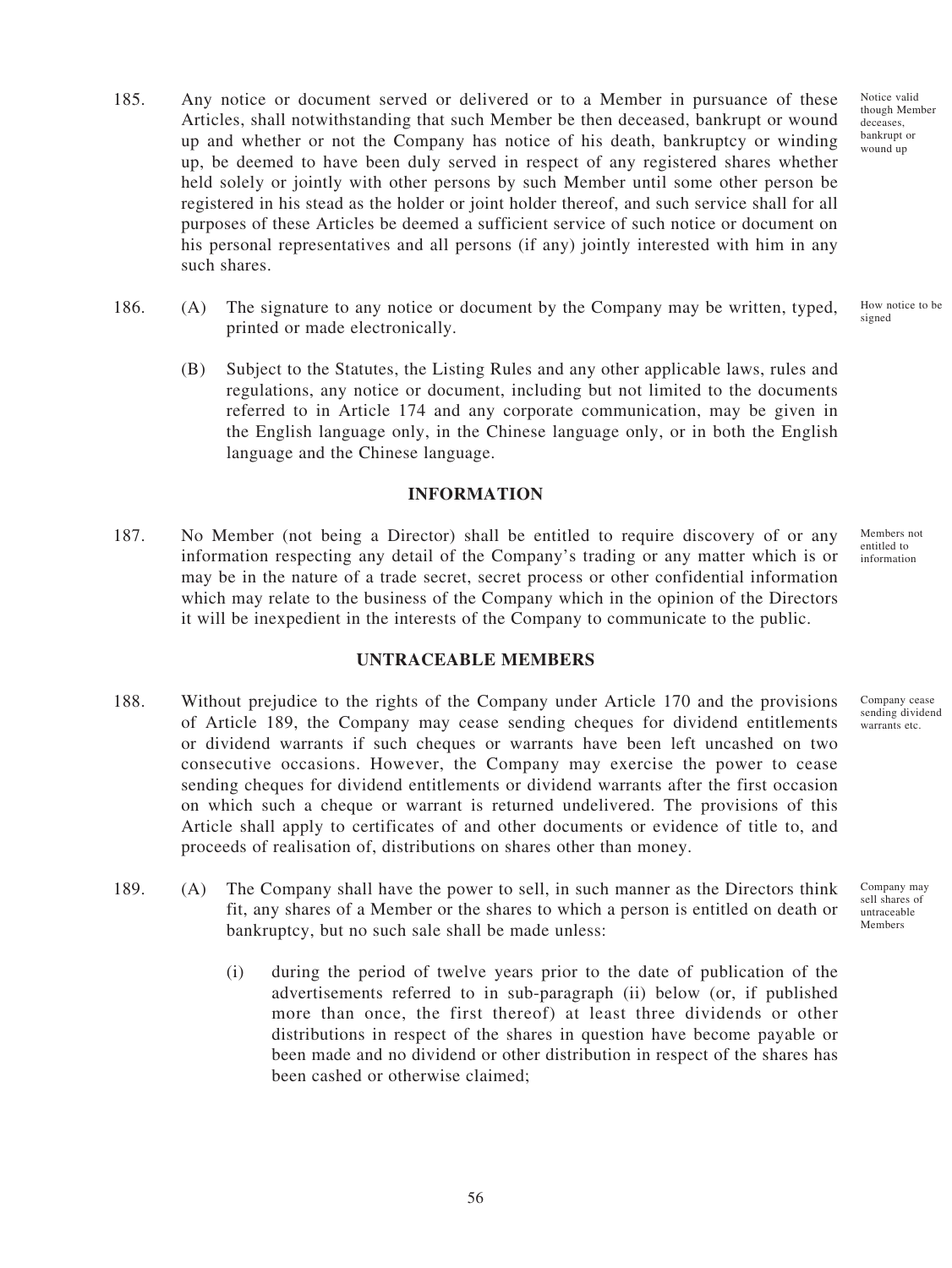- (ii) at all times during the Relevant Period, the Company has caused an advertisement to be inserted in the Newspapers of its intention to sell such shares and a period of three months has elapsed since the date of such advertisement (or, if published more than once, the first thereof);
- (iii) the Company has not at any time during the said periods of twelve years and (where relevant) three months received any indication of the existence of the person who is the holder of such shares or of a person entitled to such shares by death, bankruptcy or operation of law; and
- (iv) at all times during the Relevant Period, the Company has notified the Stock Exchange of its intention to make such sale.
- (B) To give effect to any such sale, the Directors may authorise any person to transfer the shares in question and the instrument of transfer signed or otherwise executed by or on behalf of such person shall be as effective as if it had been executed by the registered holder or the person entitled by transmission to such shares, and the purchaser shall not be bound to see to the application of the purchase money nor shall his title to the shares be affected by any irregularity or invalidity in the proceedings relating to the sale. The net proceeds of the sale will belong to the Company and upon receipt by the Company of such proceeds it shall become indebted to the former Member for an amount equal to such net proceeds. Notwithstanding any entries made by the Company in any of its books or otherwise howsoever, no trusts shall be created in respect of such debt and no interest shall be payable in respect of it and the Company shall not be required to account for any money earned from the net proceeds which may be employed in the business of the Company or as the Board thinks fit. Any sale under this Article shall be valid and effective notwithstanding that the Member holding the shares sold is dead, bankrupt, wound up or otherwise under any legal disability or incapacity.

#### **DESTRUCTION OF DOCUMENTS**

190. Subject to the Companies Ordinance, the Company may destroy:

(i) any share certificate which has been cancelled at any time after the expiry of one year from the date of such cancellation;

- (ii) any dividend mandate or any variation or cancellation thereof or any notification of change of name or address at any time after the expiry of two years from the date on which such mandate, variation, cancellation or notification was recorded by the Company;
- (iii) any instrument of transfer of shares which has been registered at any time after the expiry of six years from the date of registration; and
- (iv) any other document, on the basis of which any entry in the Register is made, at any time after the expiry of six years from the date on which an entry in the Register was first made in respect of it;

57

Destruction of documents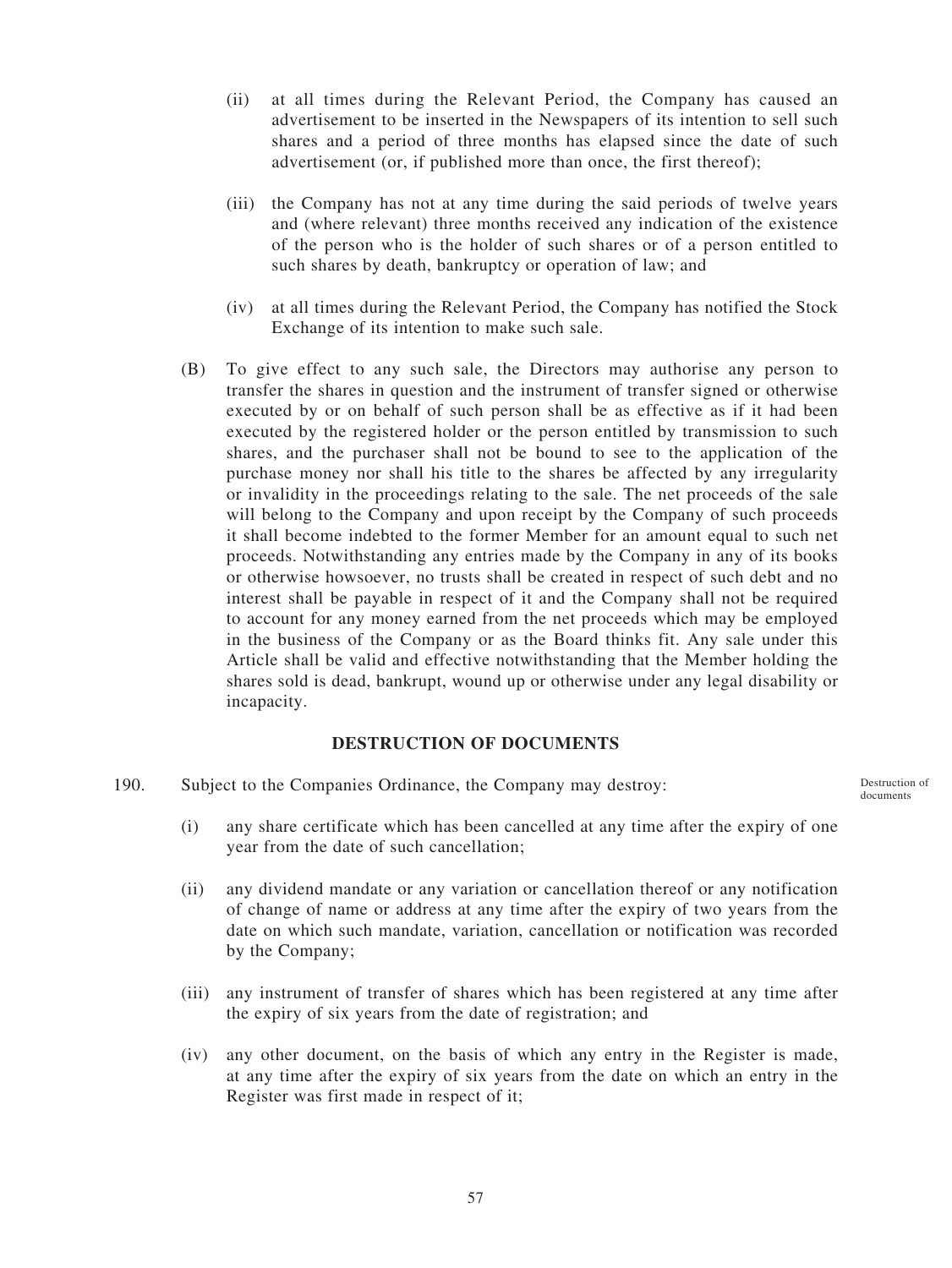and it shall conclusively be presumed in favour of the Company that every share certificate so destroyed was a valid certificate duly and properly cancelled and that every instrument of transfer so destroyed was a valid and effective instrument duly and properly registered and that every other document destroyed hereunder was a valid and effective document in accordance with the recorded particulars thereof in the books or records of the Company, provided always that:

- (a) the foregoing provisions of this Article shall apply only to the destruction of a document in good faith and without express notice to the Company that the preservation of such document was relevant to a claim;
- (b) nothing contained in this Article shall be construed as imposing upon the Company any liability in respect of the destruction of any such document earlier than as aforesaid or in any case where the conditions of proviso (a) above are not fulfilled; and
- (c) references in this Article to the destruction of any document include reference to its disposal in any manner.

### **WINDING UP**

- 191. If the Company shall be wound up, the surplus assets remaining after payment to all creditors shall be divided among the Members in proportion to the Capital paid up on the shares held by them respectively, and if such surplus assets shall be insufficient to repay the whole of the paid up Capital, they shall be distributed so that, as nearly as may be, the losses shall be borne by the Members in proportion to the Capital paid up on the shares held by them respectively, but all subject to the rights of, and restrictions thereon, any shares which may be issued on special terms or conditions.
- 192. If the Company shall be wound up (whether the liquidation is voluntary, under supervision or by the court) the liquidator may, with the sanction of a Special Resolution and any other sanction required by the Statutes, divide among the Members in specie or kind the whole or any part of the assets of the Company, whether the assets shall consist of property of one kind or shall consist of properties of different kinds, and the liquidator may, for such purpose, set such value as he deems fair upon any one or more class or classes of property to be divided as aforesaid and may determine how such division shall be carried out as between the Members or different classes of Members and Members within each class. The liquidator may, with the like sanction, vest any one or more class or classes of property and may determine how such division shall be carried out as between the Members or different classes of Members. The liquidator may, with the like sanction, vest any part of the assets in trustees upon such trusts for the benefit of Members as the liquidator with the like sanction, shall think fit, but so that no Member shall be compelled to accept any shares or other assets in respect of which there is a liability.

Division of assets in liquidation

Power of liquidator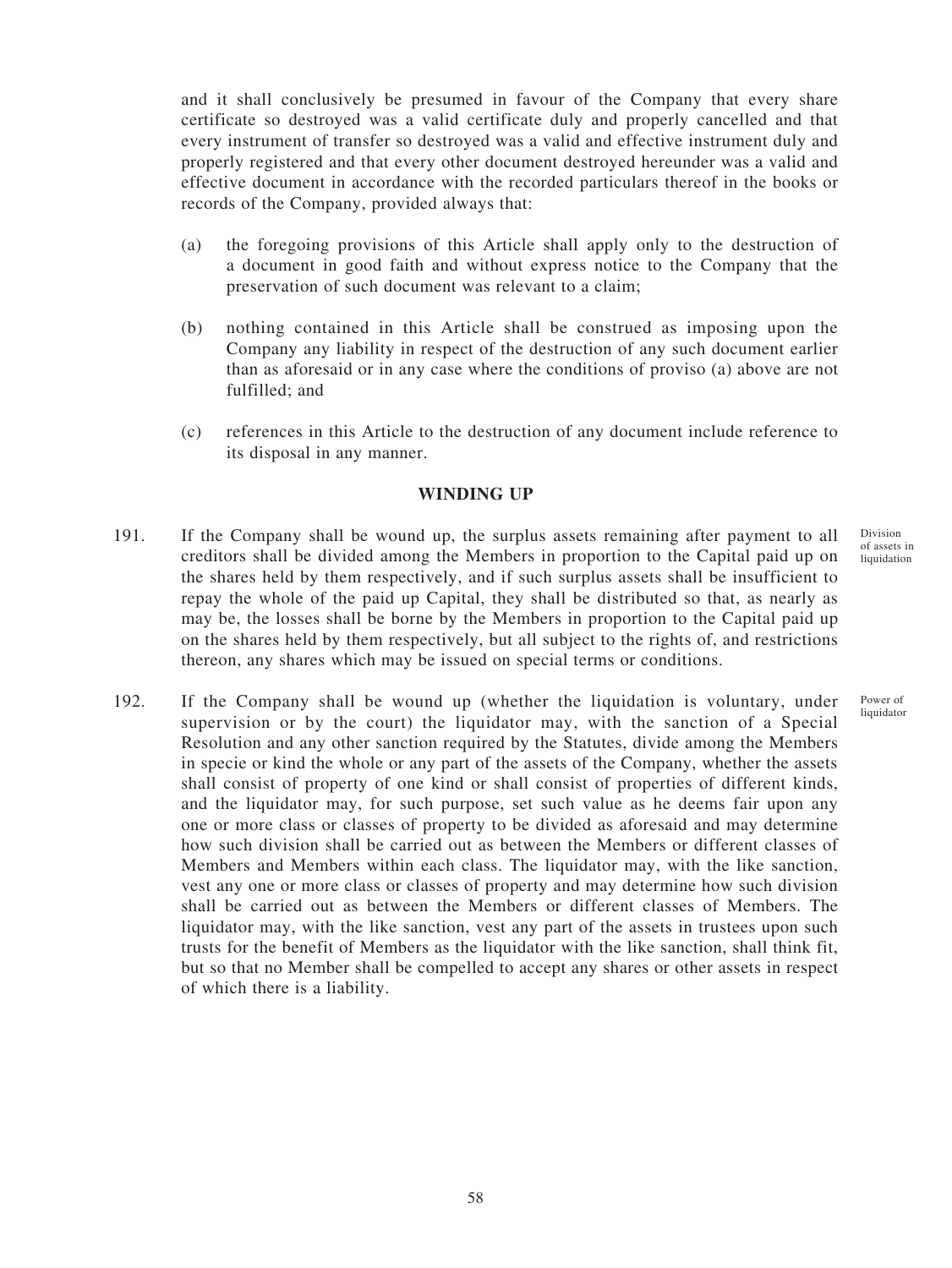Services of process

Indemnity

193. In the event of a winding up of the Company in Hong Kong, every Member who is not for the time being in Hong Kong shall be bound, within fourteen days after the passing of an effective resolution to wind up the Company voluntarily, or the making of an order for the winding up of the Company, to serve notice in writing on the Company appointing some person resident in Hong Kong and stating that person's full name, address and occupation upon whom all summonses, notices, processes, orders and judgments in relation to or under the winding up of the Company may be served, and in default of such nomination the liquidator of the Company shall be at liberty on behalf of such Member to appoint some such person, and service upon any such appointee, whether appointed by the Member or the liquidator, shall be deemed to be good personal service on such Member for all purposes, and, where the liquidator makes any such appointment, he shall with all convenient speed give notice thereof to such Member by advertisement in Hong Kong as he shall deem appropriate or by a registered letter sent through the post and addressed to such Member at his address as mentioned in the Register, and such notice shall be deemed to be served on the day following that on which the advertisement appears or the letter is posted.

#### **INDEMNITY**

- 194. (A) Save and except to the extent only that the provisions of this Article shall be voided by any provisions of the Statutes, the Directors, alternate Directors, Auditors, Secretary and other officers for the time being of the Company and the trustees (if any) for the time being acting in relation to any of the affairs of the Company, and their respective executors or administrators, shall be indemnified and secured harmless out of the assets of the Company from and against all actions, costs, charges, liabilities, losses, damages and expenses which they or any of them, their or any of their executors or administrators, shall or may incur or sustain:
	- (i) in connection with their duties, the exercise of their powers or otherwise in connection with their respective offices or trusts, except such (if any) as they shall incur or sustain through their own wilful neglect, wilful default, fraud or dishonesty, and none of them shall be answerable for the acts, receipts, neglects or defaults of any other of them, or for joining in any receipt for the sake of conformity, or for any bankers or other persons with whom any moneys or effects of the Company shall be lodged or deposited for safe custody, or for the insufficiency or deficiency of any security upon which any moneys of the Company shall be placed out or invested, or for any other loss, misfortune or damage which may arise in the execution of their respective offices or trusts, or in relation thereto, except as the same shall happen by or through their own wilful neglect, wilful default, fraud or dishonesty and the indemnity contained in this Article shall extend to any person acting as a Director or officer in the reasonable belief that he has been so appointed or elected notwithstanding any defect in such appointment or election; and
	- (ii) in defending any proceedings, whether civil or criminal, in which judgment is given in his favour, or in which he is acquitted, or in connection with any application under the Statutes in which relief from liability is granted to him by the court,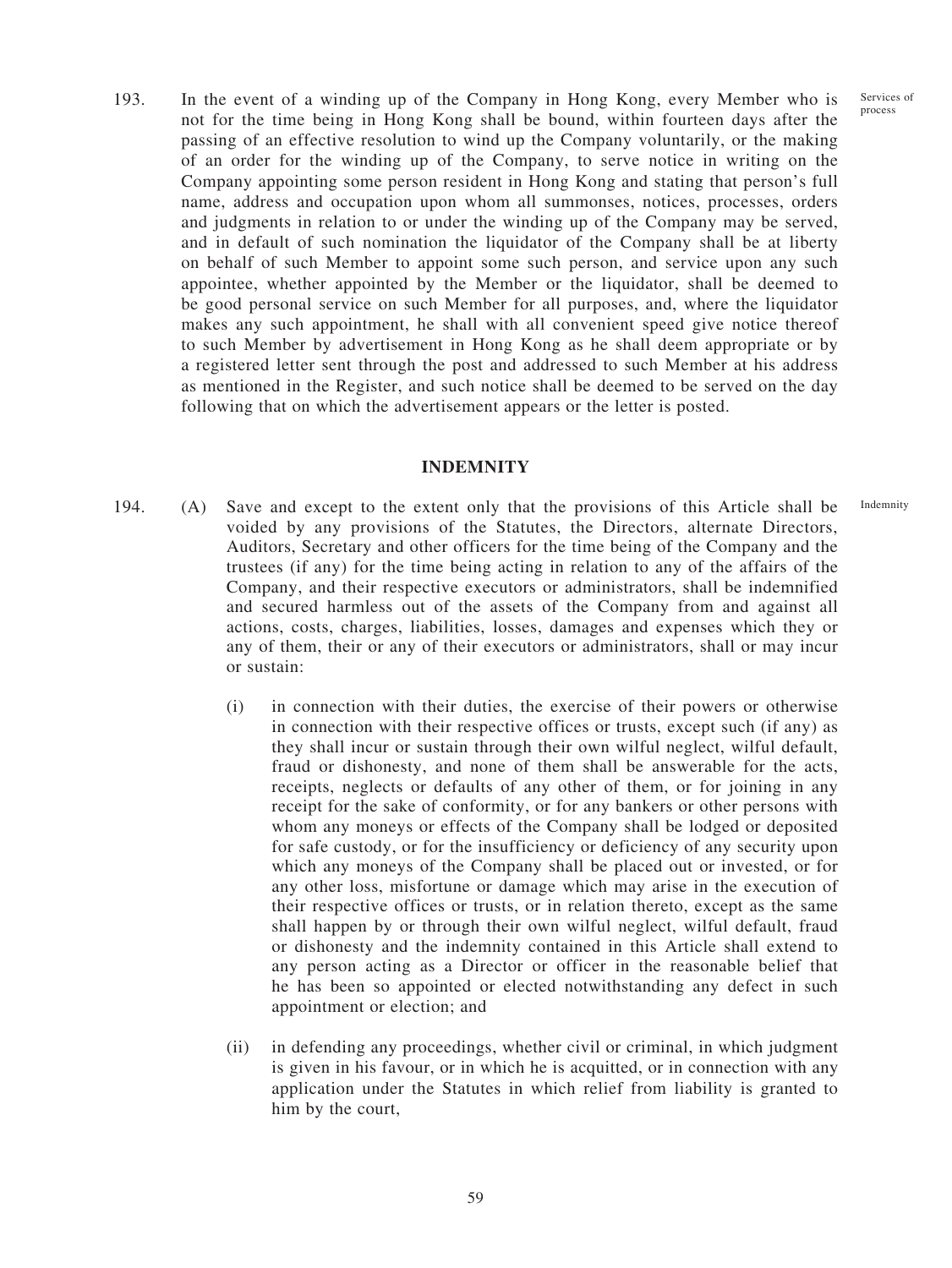and to extent that any person is entitled to claim an indemnity pursuant to these Articles in respect of amounts paid or discharged by him, such indemnity shall take effect as an obligation of the Company to reimburse the person making such payment or effecting such discharge.

- (B) Subject to the provisions of and so far as may be permitted by the Companies Ordinance, the Company may purchase and maintain insurance for the benefit of the Company and/or any associated company and/or of any Director, Secretary, Auditor, or other officers of the Company against:
	- (a) (in the case of the Company and/or any associated company) any loss, damage, liability and claim which it may suffer or sustain in connection with any breach by the Directors (and/or other officers and/or other persons) or any of them of their duties to the Company;
	- (b) (in the case of any Director, Secretary, Auditor or other officers of the Company) any liability to the Company, an associated company or any other party in respect of any negligence, default, breach of duty or breach of trust (save for fraud) of which he may be guilty in relation to the Company or an associated company; and
	- (c) (in the case of any Director, Secretary, Auditor or other officers of the Company) any liability incurred by him in defending any proceedings, whether civil or criminal, taken against him for any negligence, default, breach of duty or breach of trust (including fraud) of which he may be guilty in relation to the Company or an associated company.

For the purpose of this Article 194(B), "associated company" means any company that is the Company's subsidiary or holding company or a subsidiary of that holding company.

(C) Subject to the provisions of and so far as may be permitted by the Companies Ordinance, if any Director or other person shall become personally liable for the payment of any sum primarily due from the Company, the Directors may execute or cause to be executed any mortgage, charge, or security over or affecting the whole or any part of the assets of the Company by way of indemnity to secure the Director or person so becoming liable as aforesaid from any loss in respect of such liability.